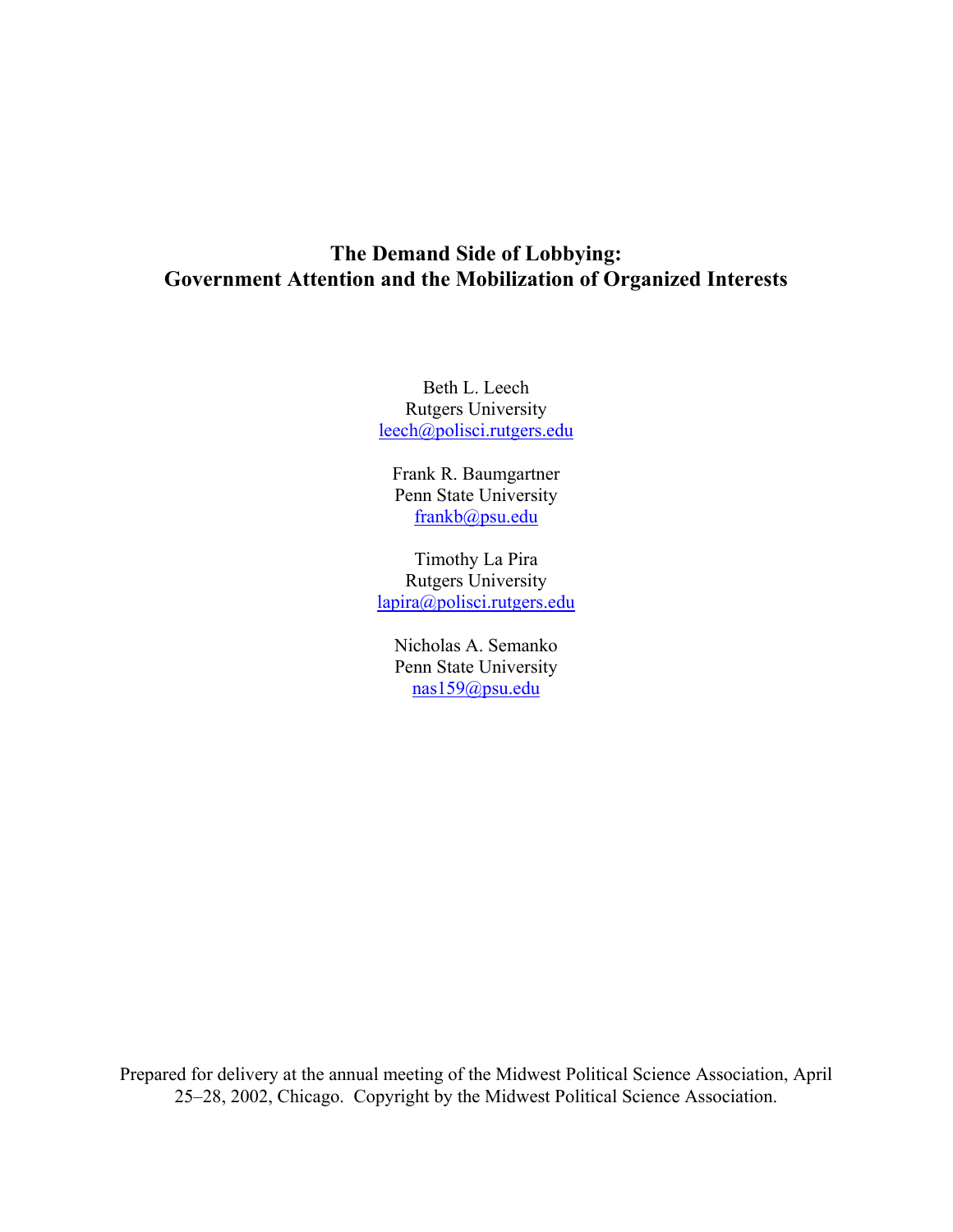## **Abstract**

Using data from Lobbying Disclosure Reports filed in 1996 through 2000, and linking these data with indicators of federal government attention, government spending, and the size of the business population, we are able to show a strong demand effect of government activity on lobbying. We test a variety of theories about group mobilization and lobbying by analyzing how our measures vary across 56 separate issue areas during the five-year period. Congressional hearings, an indicator of the level of government activity, explains the mobilization of groups more than federal spending or levels of economic activity in the sector. We note the importance of government in defining what is an interest, the growth in the range of government activities over time, and the linkage between the growth in the size and scope of government and the "interest-group explosion" that many other authors have noted. Theories of group mobilization should include a prominent role for the demand effect of government attention.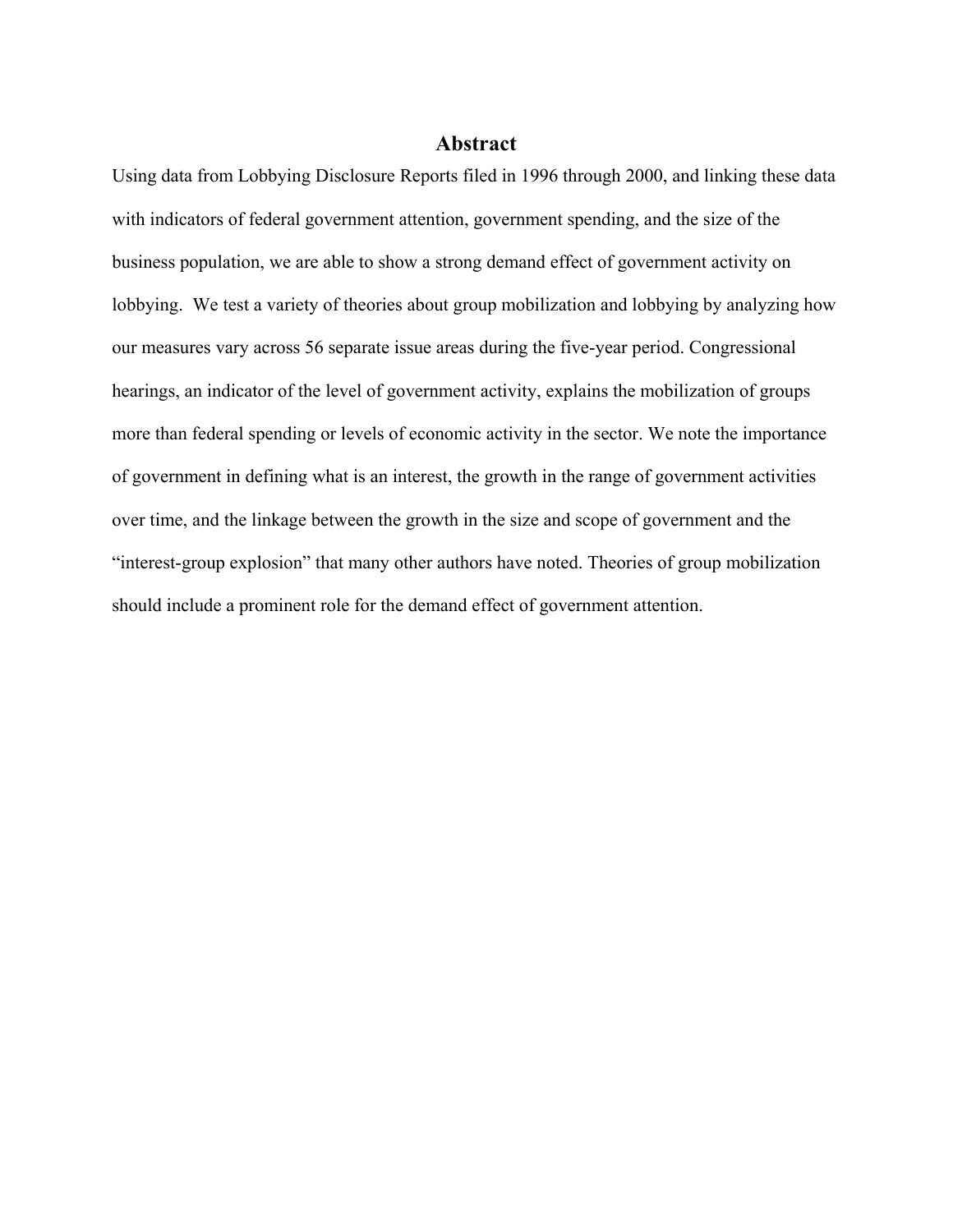#### **Government Agendas, Interests, and Mobilization**

Why some interests mobilize to petition the government and others do not goes to the heart of questions about representation and lobbying.<sup>1</sup> Interest-group scholars since Schattschneider (1935) have looked to see whose voices are represented in the halls of government and have worried that some types of groups and some interests are heard more often and more clearly than others. Studying which interests are represented before government and tracking the size and shape of the interest-group system have thus become central concerns of research in the field.

In this paper we argue that to understand the overall distribution of lobbying in Washington—or before any level of democratic government—knowledge about the activities of that government is as important as knowledge about the organizations themselves. Who lobbies depends in part on the areas in which government is active. To make this point, we link the study of agenda setting to the study of interest mobilization, showing how the degree of government involvement in an issue area contributes to the size of the populations of organized interests in those areas. This, essentially, is the demand side of why interest groups become active in particular areas of public policy. While the existing supply of organized interests and potential constituents in an issue area is certainly important, so too is the governmental demand for attention to that area. In any given issue area, then, we should expect trends in interest mobilization to parallel trends in governmental activity. While government may grow as a result of interest-group demands, government activity itself has a strong effect in mobilizing interests to create a Washington presence.

 $\overline{a}$ 

<sup>&</sup>lt;sup>1</sup> Portions of the work reported here were supported by NSF grant # SBR–0111224 and SBR– 9905195 to Baumgartner, Leech, Marie Hojnacki, David Kimball, and Jeffrey Berry; we thank our colleagues for their input as well. Portions were supported by NSF grant # SBR–9320922 to Baumgartner and Bryan D. Jones, as well as by an NSF dissertation grant to Leech (SBR– 9631232). We gratefully acknowledge this as well as additional research support from Penn State University.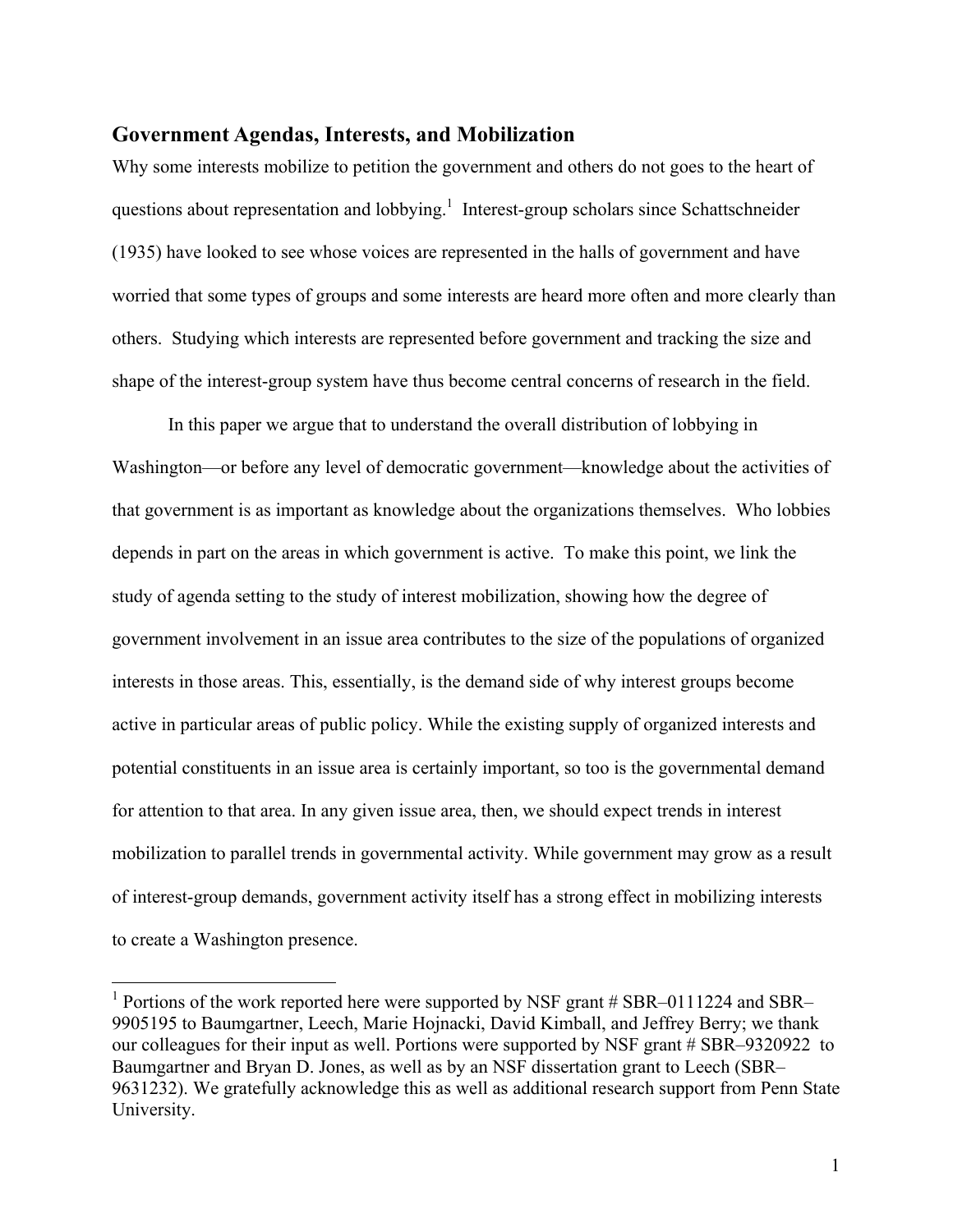The traditional approach to explaining differentials in mobilization has been to consider the organized interest itself. Numerous scholars have analyzed internal organizational characteristics—size, goals, resources—and have repeatedly come to similar conclusions. These studies depict a world in which concentrated interests are advantaged, where businesses and trade associations dominate numerically, and where truly "public" interest groups whose goals are unrelated to occupation are relatively rare (see, e.g., Schattschneider 1960, Walker 1983, 1991; Schlozman and Tierney 1983, 1986; Leech 1998; Baumgartner and Leech 2001).

While internal characteristics of organizations are clearly important factors in mobilization, an emerging synthesis within the study of political behavior encourages us to look beyond these internal questions toward the political context in which individuals and organizations find themselves. Huckfeldt and Sprague (1987) pioneered the self-conscious inclusion of community as a variable in voting behavior studies. The social movement literature has turned its attention away from grievances and resources and toward such issues as political opportunities and framing structures (McAdam, McCarthy, and Zald 1996). Gray and Lowery's (1995, 1996) population ecology approach shifted the focus to the energy, stability, and area within an interest-group environment, while a series of scholars has begun considering the issue context in which particular organized interests make lobbying decisions (Hojnacki 1997; Hojnacki and Kimball 1998; Kollman 1998; Leech 1998; Baumgartner and Leech 1998, 2001). Finally, in the study of policymaking more generally, scholars have moved beyond the consideration of resources and individuals in policy outcomes to also consider the broader effects of agenda setting and issue definition (e.g. Baumgartner and Jones 1993; Jones 1995, Leech et al. 2002).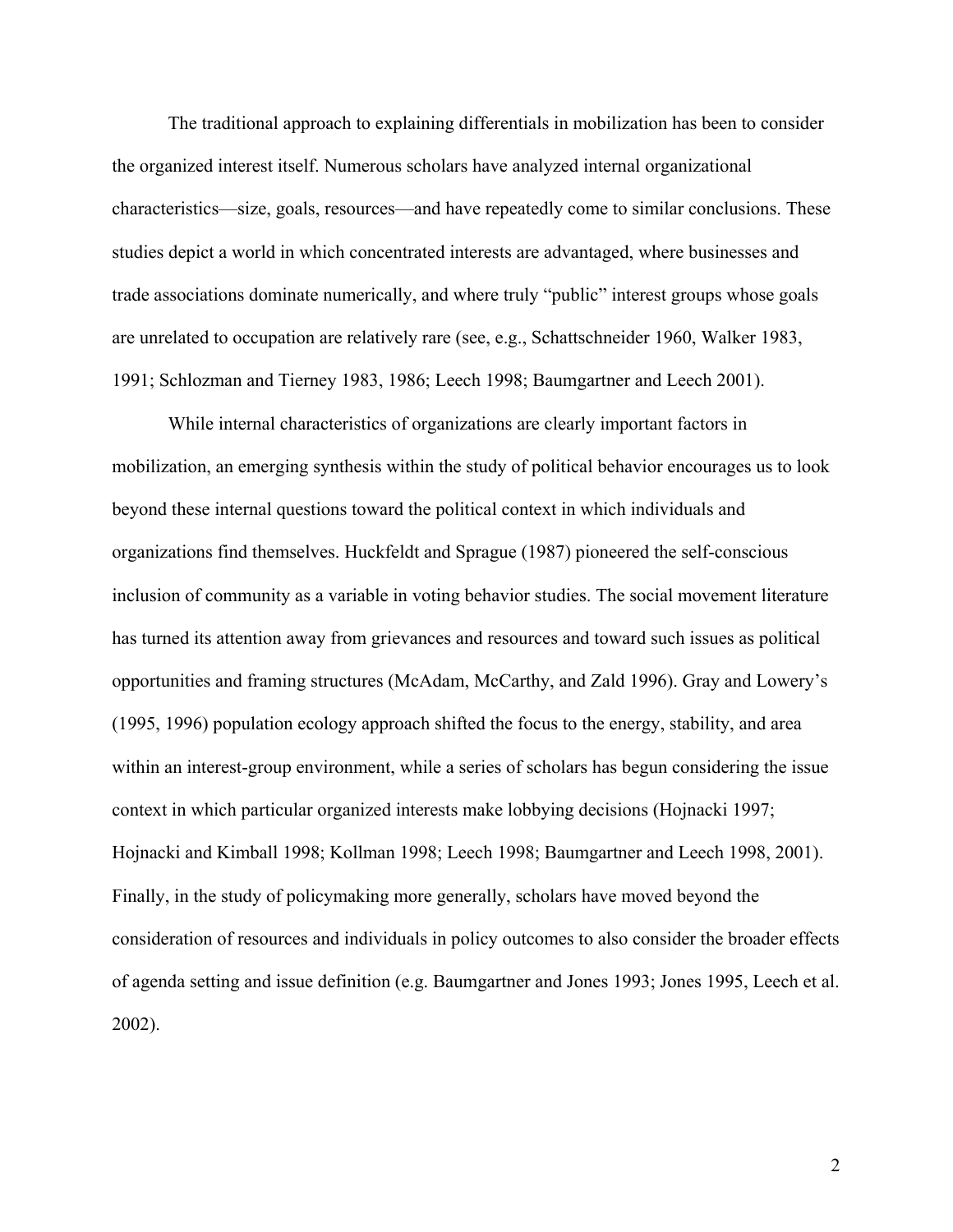To explain why we see the numbers and types of interest groups that we do before a particular government, considering the political context or environment in which interest groups find themselves is essential. Even in a hypothetically ideal pluralist world in which all points of view were represented fairly, there would be no reason to expect that all points of view would mobilize and lobby equally. If government had no authority or involvement on an issue, then there would be little point in lobbying on that issue. This suggests, therefore, that we should expect mobilization to occur not when an opinion or need exists in the world, but when that opinion or need *and the possibility of government action* intersect. This, indeed, is the definition of "interest" presented by Heinz et. al (1993, 24):

It is at the intersection of public policy and the wants and values of private actors that we discover interests. What we call the interests of the groups are not simply valued conditions or goals, such as material riches, moral well-being, or symbolic satisfaction. It is only as these are affected, potentially or in fact, by public policy, by the actions of authoritative public officials, that the valued ends are transformed into political interests that can be sought or opposed by interest groups.

If "interests" are created by the actions of government, then interest-group mobilization must be affected as well. As government becomes more active in a particular area, so to will the interest groups that correspond to that area. That is, we should expect government activity to affect lobbying activity. If it does not—or if it does so for some types of interests but not for others—then representation is threatened. For this reason, studying populations of interest groups and their policy context is equally as important as studying individual interest groups and their resources.

Gray and Lowery (1996) explicitly focus attention on these processes by adopting the ESA—energy, stability, area—theory from population ecology. They argue that the number of interest groups in a population will be dependent not only on the number of potential members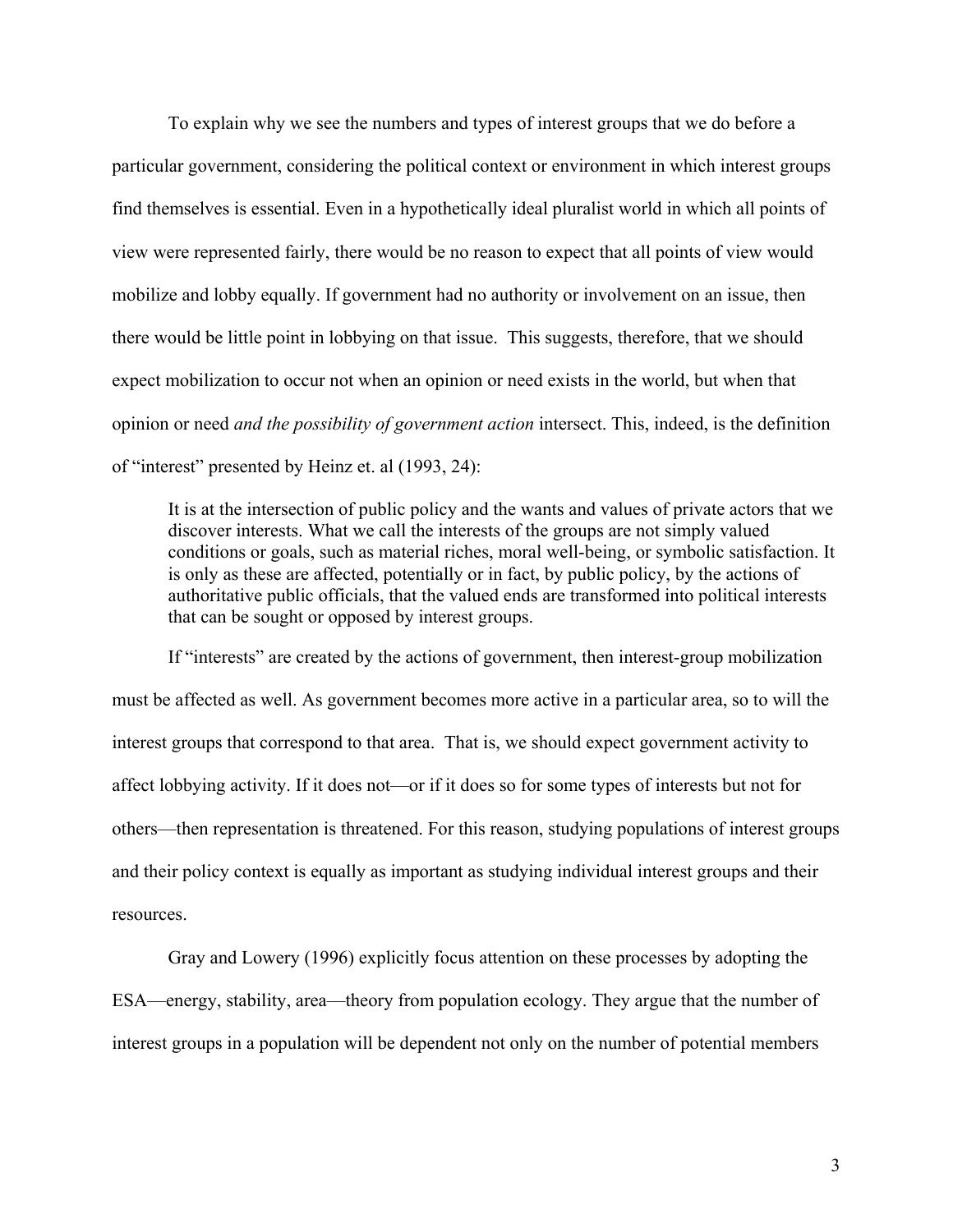and other resources organizations have (the area), but also on the interests created by potential government goods, services, and regulations (the energy).

In this paper, we focus on the political environment aspect of mobilization—a concept that corresponds closely with Gray and Lowery's energy term. We predict that levels of lobbying will increase as government activity increases, but we expect these processes to be issue-specific rather than general. Government involvement in regulation of transportation should not be expected to increase lobbying on trade policy; proposals to end tariffs on textiles should not be expected to raise the level of lobbying on welfare policy. In essence, a governmental decision to become involved in an issue area sets the agenda for existing and potential organized interests, who are thus encouraged to come to the capital to defend their interests and advocate particular solutions to perceived problems. As government has grown over the decades, it has not grown equally in all issue-areas. We take advantage of these unequal patterns in government activity to demonstrate the links between government attention and the mobilization of interests: The demand side of lobbying.

To test these ideas, we link two large data sets that previously have not been used in tandem: (1) the Lobbying Disclosure Data Set (Baumgartner and Leech 2001) and (2) the Policy Agendas Project (Baumgartner and Jones 2002). The first data set allows us to identify the number of organizations active in Washington in 74 government-designated issue areas, the number of issues lobbied on, and the amount spent on lobbying. We can also trace, over eight successive six-month reporting periods, fluctuations in the number of organizations filing lobbying reports in each of the 74 areas. The second data set, which contains numerous indicators of government attention to more than 200 distinct policy areas since World War II,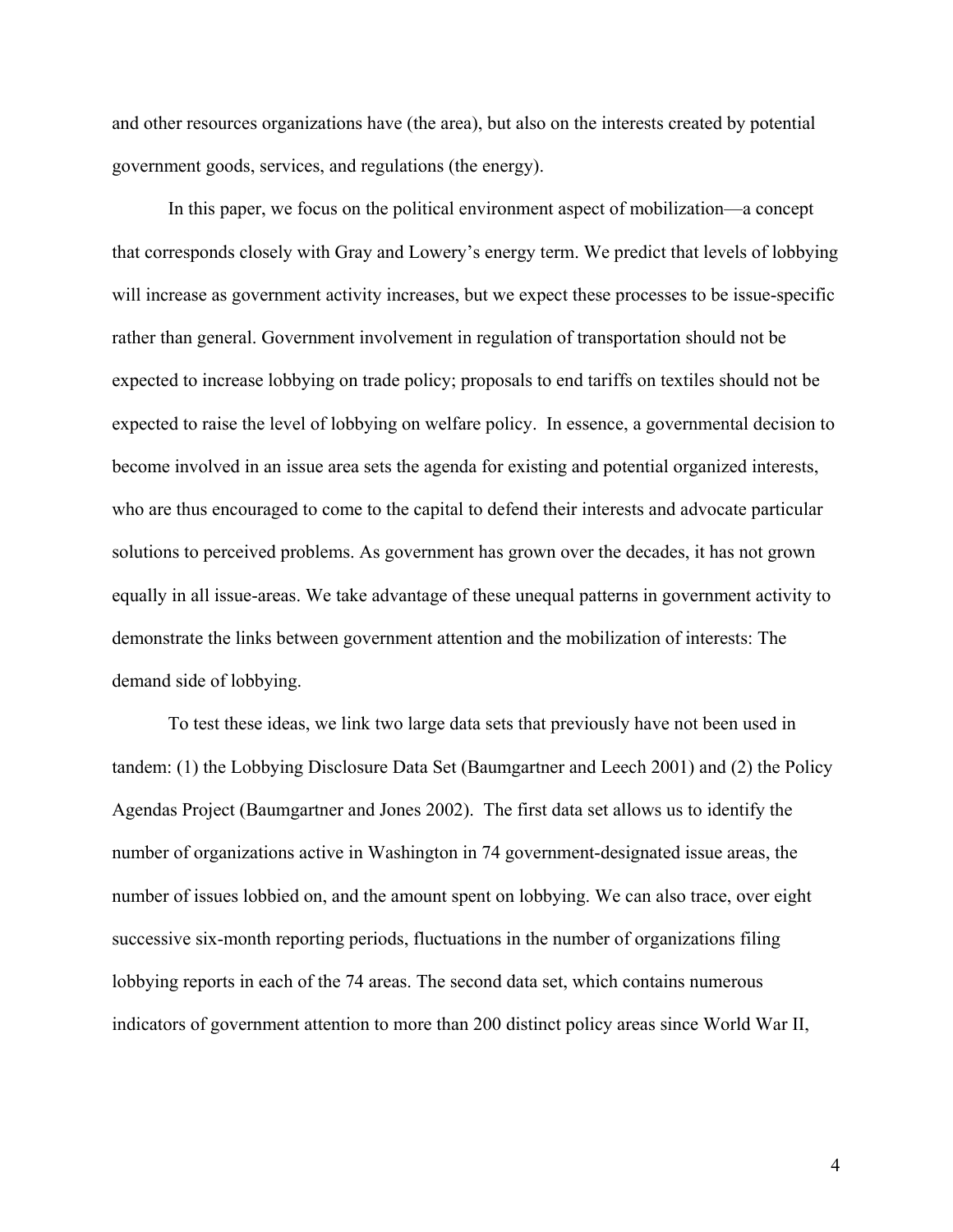allows us to assess the degree of government activity in each issue area, as well as the number of different congressional committees active in each.

## **Measures and Data**

We make use of data collected from the U.S. Senate under the Lobby Disclosure Act of 1995. As two of us have described in detail elsewhere (Baumgartner and Leech 2001), the Disclosure Act requires organizations or individuals spending more than about \$20,000 on lobbying activities within any six-month period to file a report indicating the areas in which they lobbied, the issues on which they were active, and the amount of money spent. There are 74 pre-defined areas of lobbying activity, and lobbyists must file reports in each area in which they are active. Baumgartner and Leech previously reported detailed information from an exhaustive analysis of every report filed for the December 31, 1996, filing period. In this paper we make use of those data as well as summary data collected from the Senate Office of Public Records consisting of the number of filings in each of the 74 issue areas in seven additional time periods: December 31, 1997, and in each six-month filing period through December 31, 2000 (the last reports available at the time of writing). The reports indicate the number of organizations filing in each issue area as well as the number of hired lobbyists and/or public relations firms who lobby on behalf of paying clients. Before turning to our analysis of what brings these groups to Washington in the first place, we first explain in some detail the nature of our disclosure report data.

#### *Measures of Lobbying Activity*

Table 1 shows the number of lobbying reports filed by interest groups by time period for each of the 74 issue areas defined by Congress for the purposes of the Act. We present the issue areas in alphabetical order, with all those areas where a corresponding set of congressional hearings is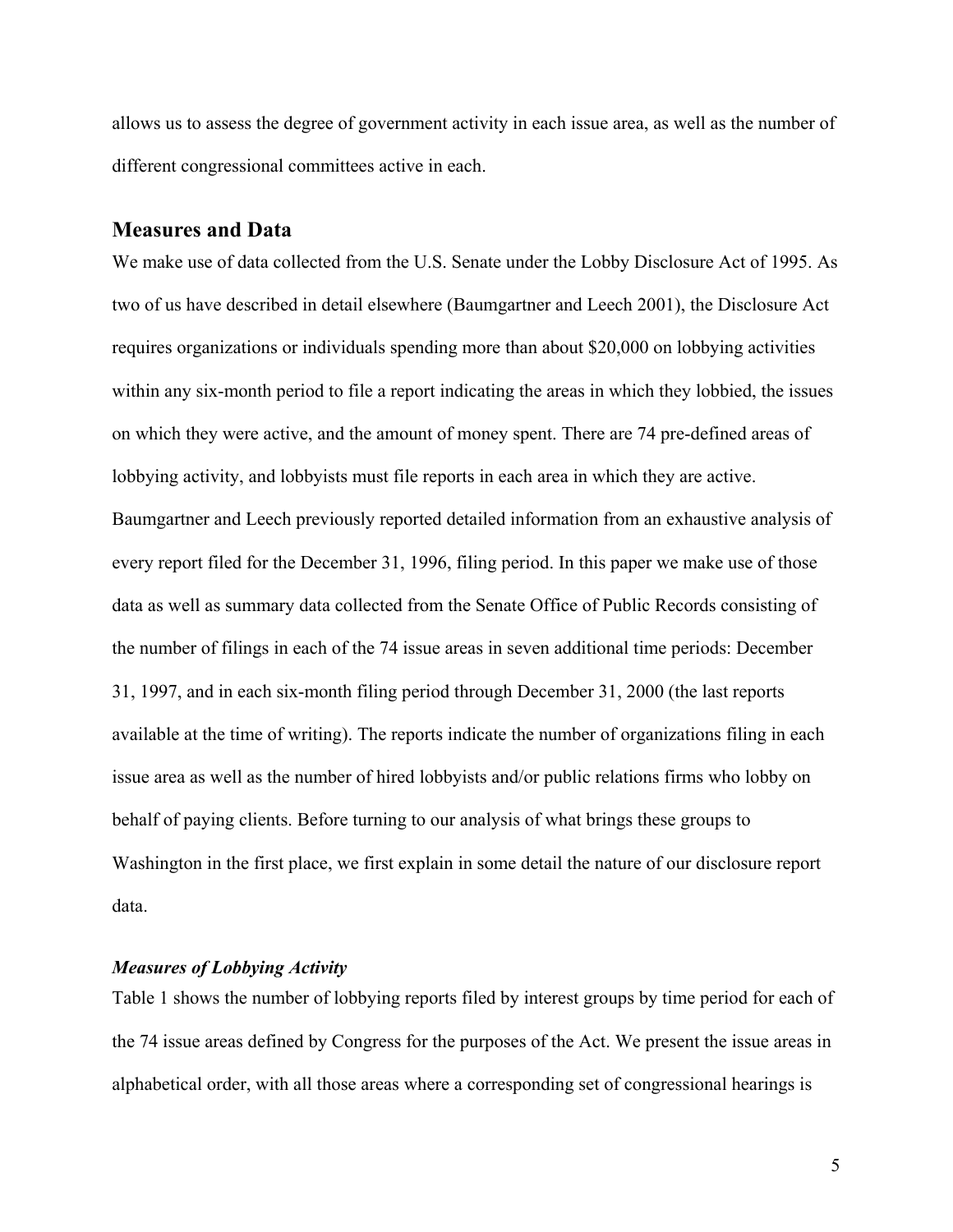available through Baumgartner and Jones' Policy Agendas Project (see Baumgartner and Jones 2002) listed first. The later part of the table lists those areas where we have lobby disclosure data but where there are no corresponding topic codes in the Agendas Project. Fifty-six of the 74 areas can be linked to the congressional hearings data, whereas 18 areas (advertising; apparel/textiles; arts and entertainment…) do not correspond to the topic and subtopic definitions used by Baumgartner and Jones in their compilation of congressional hearings and laws. (Table A-1, in the Appendix, presents the full names of the 74-issue areas and also presents the Agendas Project topic and subtopic codes to which they correspond, if applicable.)

#### (Table 1 about here)

Two important features are apparent from the data presented in Table 1. First, reading across the rows in the table, it is apparent that most areas of public policy are home to quite stable patterns of interest-group involvement. There is little time-series variation in the lobbying reports. To take the example of banking (area 10, BAN in Table 1), a minimum of 107 and a maximum of 135 groups filed lobbying reports in that area during the eight reporting periods. In the case of Medical and Disease Research (area 48, MED), between 62 and 83 groups filed lobbying reports in each period. Looking down the columns, one can see that there is great and consistent cross-sectional variation in the data: some areas were home to much greater activity than others. For example, Taxation issues (TAX) show an average of 563 groups whereas Unemployment (UNM) has an average of just eight lobbying reports. So the first striking feature of the data presented in Table 1 is that there is much greater variation in lobbying activity across the 74 issue areas than there appears to be across the eight reporting periods. Comparing the means and standard deviations in the last two columns of the table confirms the cross-sectional dominance of the variation. On average, for all 74 issue areas combined, the average number of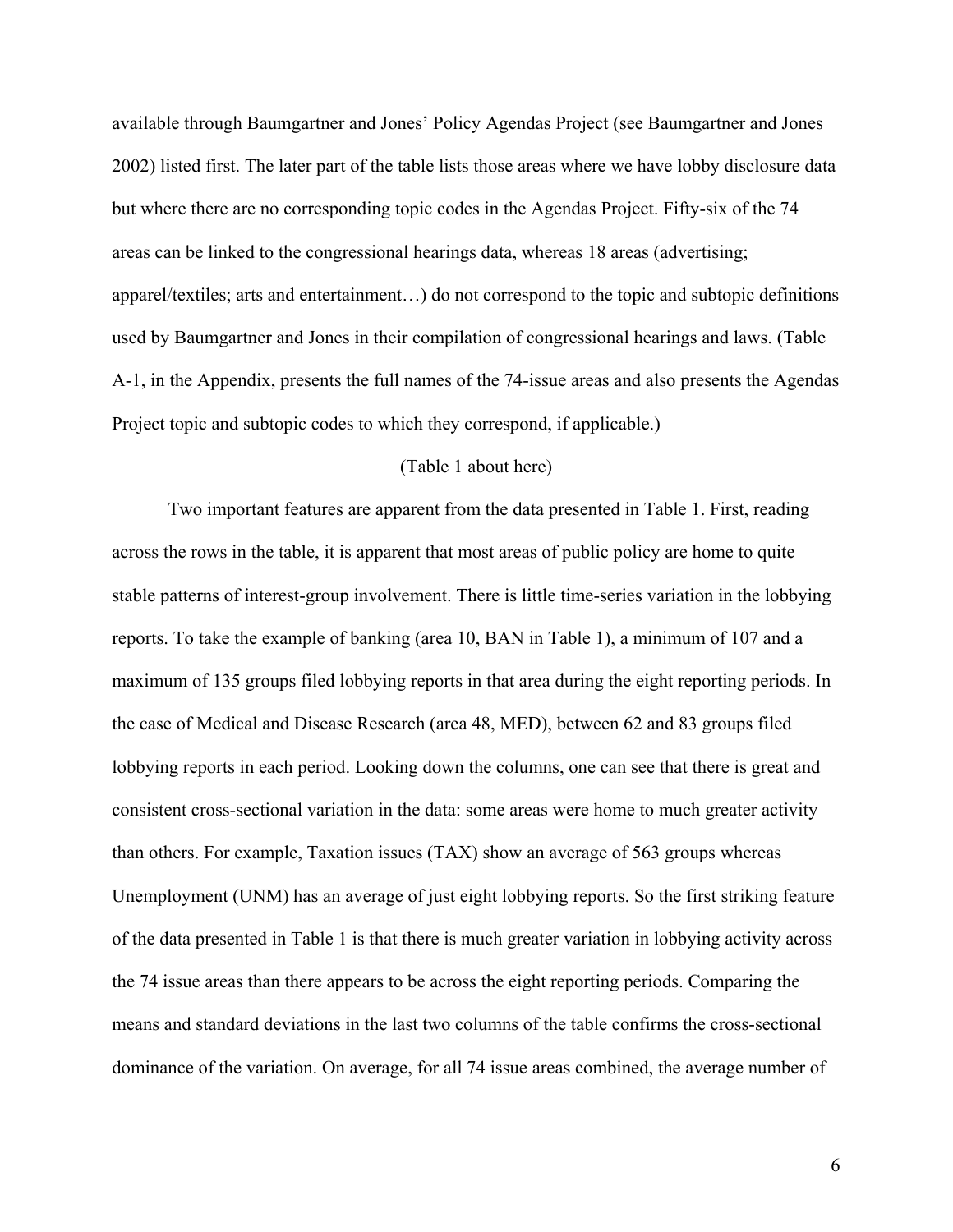lobbying reports is 16 times greater than the standard deviation over the eight reporting periods. That is, very few issue areas show large changes in the number of lobbying reports over time compared to their average.

The second important feature of Table 1 is that the bulk of the lobbying activity occurs in areas that can be linked to other measures of congressional activity through the Policy Agendas Project. In each of the eight reporting periods, close to 85 percent of the lobbying reports are in areas that can be linked. Table A-1 in the Appendix shows the details of these linkages, but suffice it to say that two completely independent lists of topic areas may not be expected always to mesh. Because the Baumgartner-Jones dataset includes a much more detailed set of 226 subtopics of public policy, in most cases we are able to aggregate these more detailed topic areas to correspond with the more general issue areas as defined for the purpose of the disclosure reports. Of course, some Lobbying Disclosure categories areas, such as Budget/Appropriations, are too broad and cross into too many Agendas Project categories, and other areas, such as Beverage Industry, are too narrow and would be coded in different ways in the Agendas Project. In any case, we can link about 85 percent of the lobbying activity to measures of congressional activity through the Agendas Project consistently in each of the reporting periods.

Table 2 is similar to Table 1 but reports data on hired lobbyists (public relations firms, law firms, and others lobbying on behalf of paying clients).

#### (Table 2 about here)

These data show very similar patterns to those in Table 1 except that there is greater variability over time in the number of lobbying reports. Since these data represent the decision of a given client (e.g., General Motors) to hire a given public relations firm, some of these may be long-term relationships, but others may be ad-hoc decisions based on a single or a small number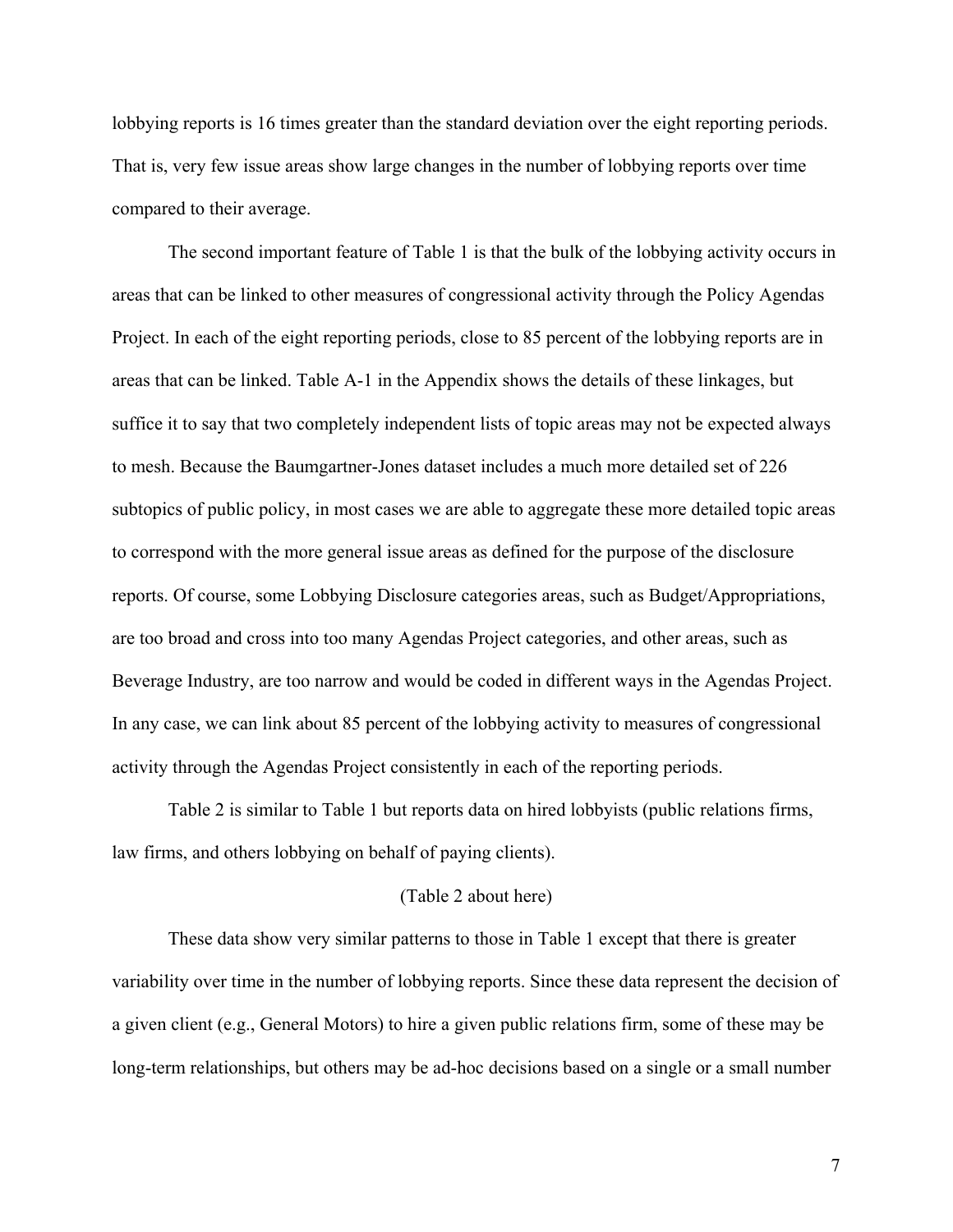of lobbying campaigns for a limited period of time. In any case, we observe, as in Table 1, much greater variation across issue areas than across time—Taxation and Budgeting have sometimes more than 1,000 lobbying reports, whereas areas such as District of Columbia Affairs, Unemployment, and a few others typically attract fewer than 10 reports. While the average number of lobbying reports remains greater than its standard deviation over time, this ratio is only 5:1 here while it was 16:1 in Table 1.

What do these counts of lobbying reports represent? We can use our more detailed analysis of all 19,692 reports filed in 1996 to address this question in some detail. This reassures us that simple counts of the number of reports are valid and useful measures of the amount of lobbying activity in these 74 issue areas. Our 1996 database (Baumgartner and Leech 2001) allows us to count the number of interest groups, lobbying firms, registrations, issues mentioned, and money spent by each registered organization and each contract lobbyist. Comparison of these various indicators of levels of lobbying activity shows the striking similarities of estimates of activity levels when aggregated to the 56 issue areas that we analyze in this paper. Figure 1 shows the relation between the number of registered groups active in the 56 areas and two other indicators of activity: the number of lobbying reports and the number of issue-mentions.

#### (Figure 1 about here)

The number of lobbying reports filed in an issue area is the sum of the number of direct filings by organizations (e.g., Proctor and Gamble) and the number of filings on behalf of clients by hired public relations or lobbying firms. Many large organizations hire multiple lobbying firms over the course of a reporting period and maintain their own government relations staffs as well. Each must file a separate report if they both lobby (only the PR firm must file if it lobbies on behalf of a client which itself has no lobbying presence). The top part of Figure 1 indicates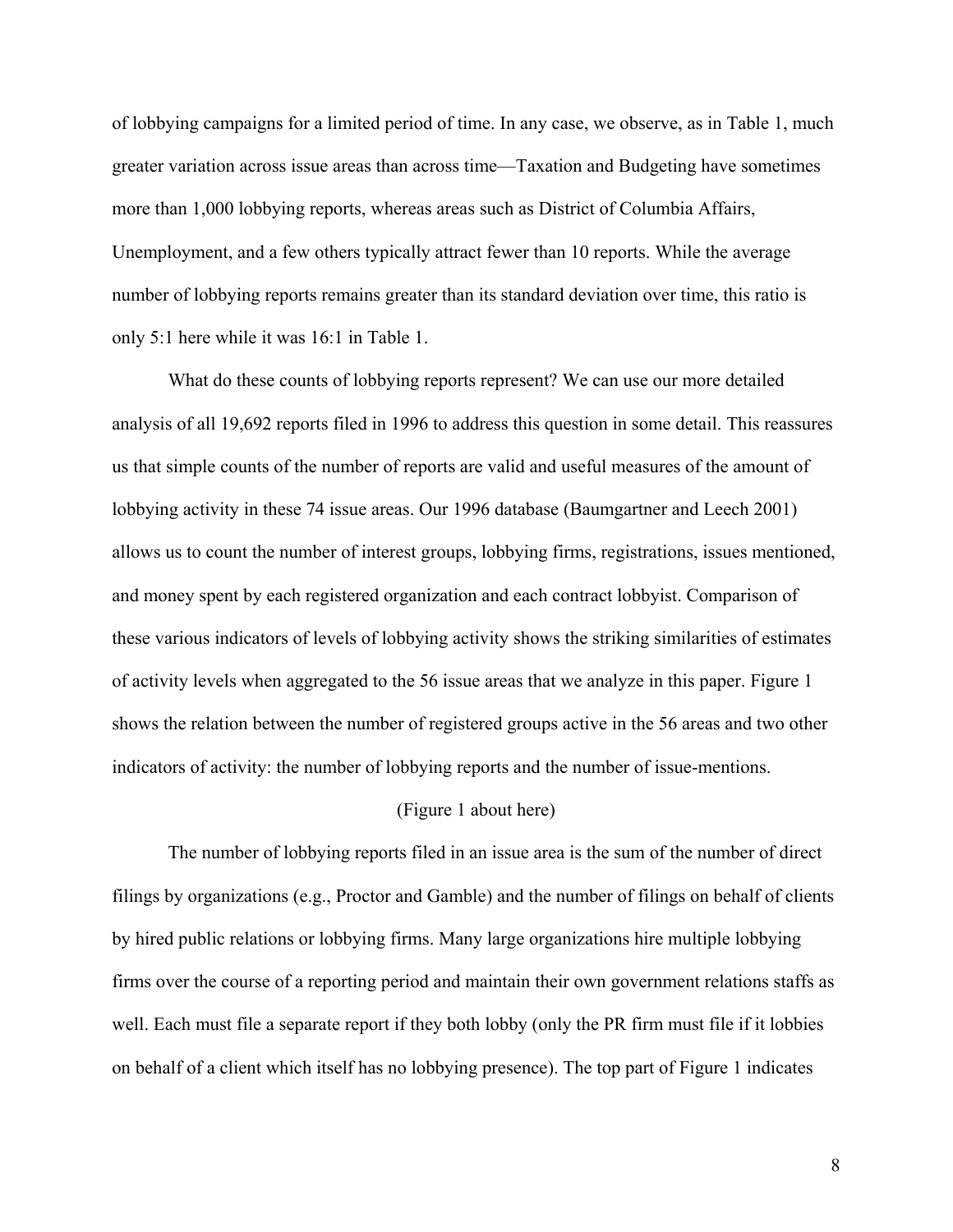that the total number of lobbying reports in an issue area equals 1.4 times the number of groups registered, and that this equation fits the data with a level of accuracy rarely observed in the social sciences.

The number of issue-mentions is perhaps a better indicator of levels of activity by an interest group, but it is time-consuming and difficult to gather these data because the records are not computerized. For each issue area in which they file a report, filers must list the issues, by name, on which they were active. Of course, there is some variation in how detailed the registrants are in listing their concerns (some may simply record "energy issues" whereas others list several bill numbers or specific texts and amendments in which they were interested), but overall we consider that these counts of issues mentioned in each area to be a more nuanced indicator of level of effort. As a group may itself list several issues within each area, and may also hire one or more firms to help it in lobbying on those same issues, these multiple reports reflect greater intensity of lobbying activity. While not perfect, there is good reason to think that this is a stronger measure than the simple counts as we will use here. Fortunately, the data presented in the lower half of Figure 1 show that the number of issues mentioned in these reports can be predicted with 96 percent accuracy by the simple equation that each group, on average, mentions 3.5 issues. While this equation would not be as accurate at the individual level, when we aggregate to the issue area as we do in this paper, we find an extremely robust set of relations among these three indicators of levels of lobbying activity.

Our 1996 database includes data on the aggregate spending by groups, since each group must report its total spending. Whereas the number of lobbying reports and the number of issuementions is specific to an issue area, the spending figures include activities in other issue areas. That is, consider a group like General Motors that may spend millions of dollars in lobbying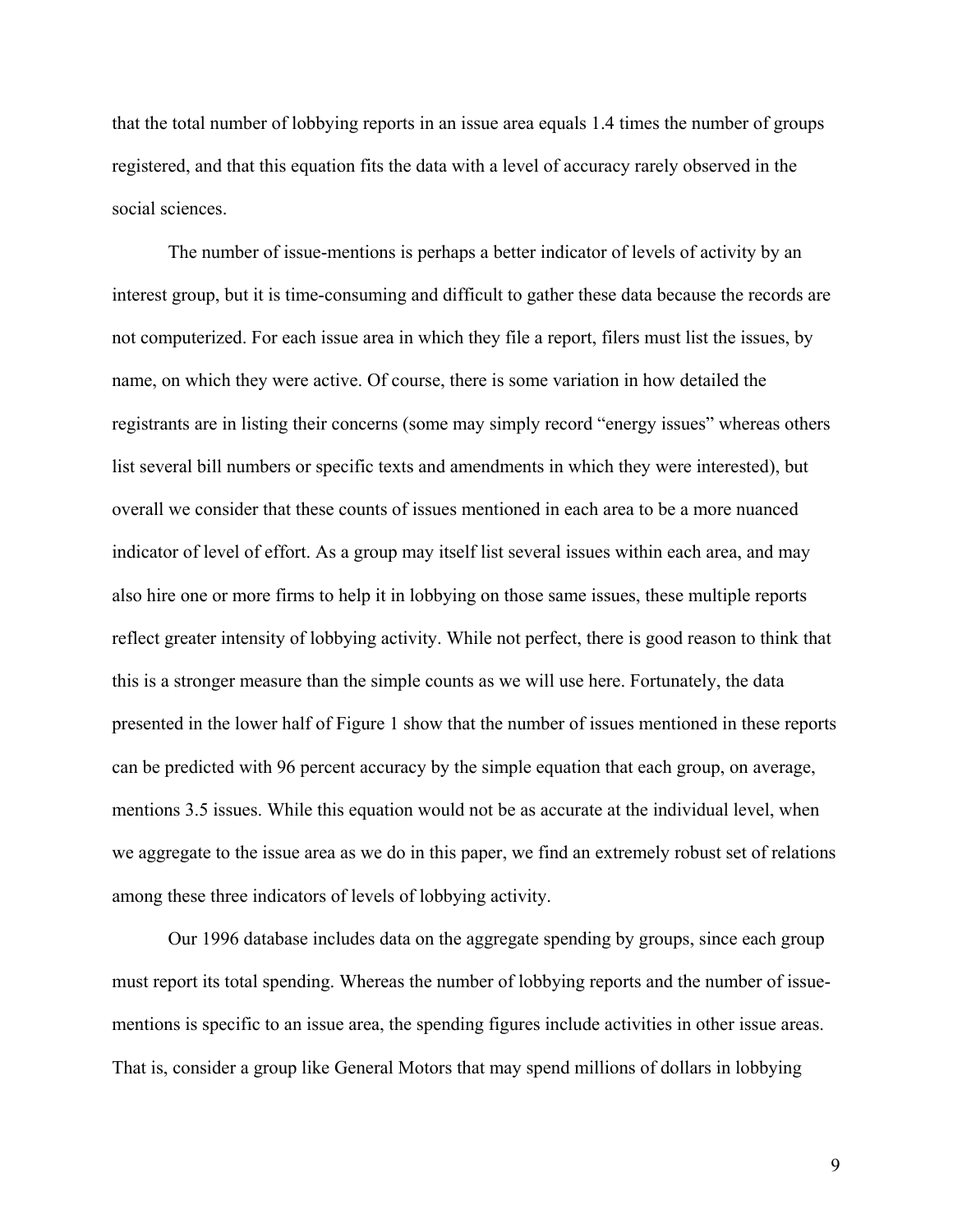activities, but which is active in perhaps 15 of the 74 different issue areas. We can accurately distill their activity levels across the issue areas in which they file lobbying reports by looking at each report separately, but each time they file a report they will list the same aggregate spending level, and this spending cannot be broken down into how much was spent in the various different areas. Therefore when we analyze the spending data we find that we must be extremely cautious. Certain areas may attract groups that, on average, spend more than groups involved in other areas, but we cannot say for certain that the spending was actually linked to the activities in this or that issue area, and if we aggregate the spending we find that we are double- and triplecounting the spending by groups that file lobbying reports in two or three issue areas. Since the typical group files a report in more than one issue area, and the largest groups may file reports in 10 or more areas, we treat the aggregated spending data with considerable caution. In any case, when we correlate the number of groups active in an issue area with the aggregate spending of groups active in that area, we find that the correlation is over .94, and the scatter plot indicates that, as in the data presented in Figure 1, the relationship is perfectly linear. We do not present these data because they over-count spending and we cannot be certain that the spending is in the issue area in question as opposed to other areas where the groups are also active. In any case, as Figure 1 and our discussion of the spending figures shows, an analysis of several different indicators of levels of lobbying activity, drawn from a detailed and time-consuming analysis of the full set of reports filed in a single reporting period lends credence to the idea that the simple count of lobbying reports filed in each issue area is a robust and reliable measure of total lobbying activity in that area.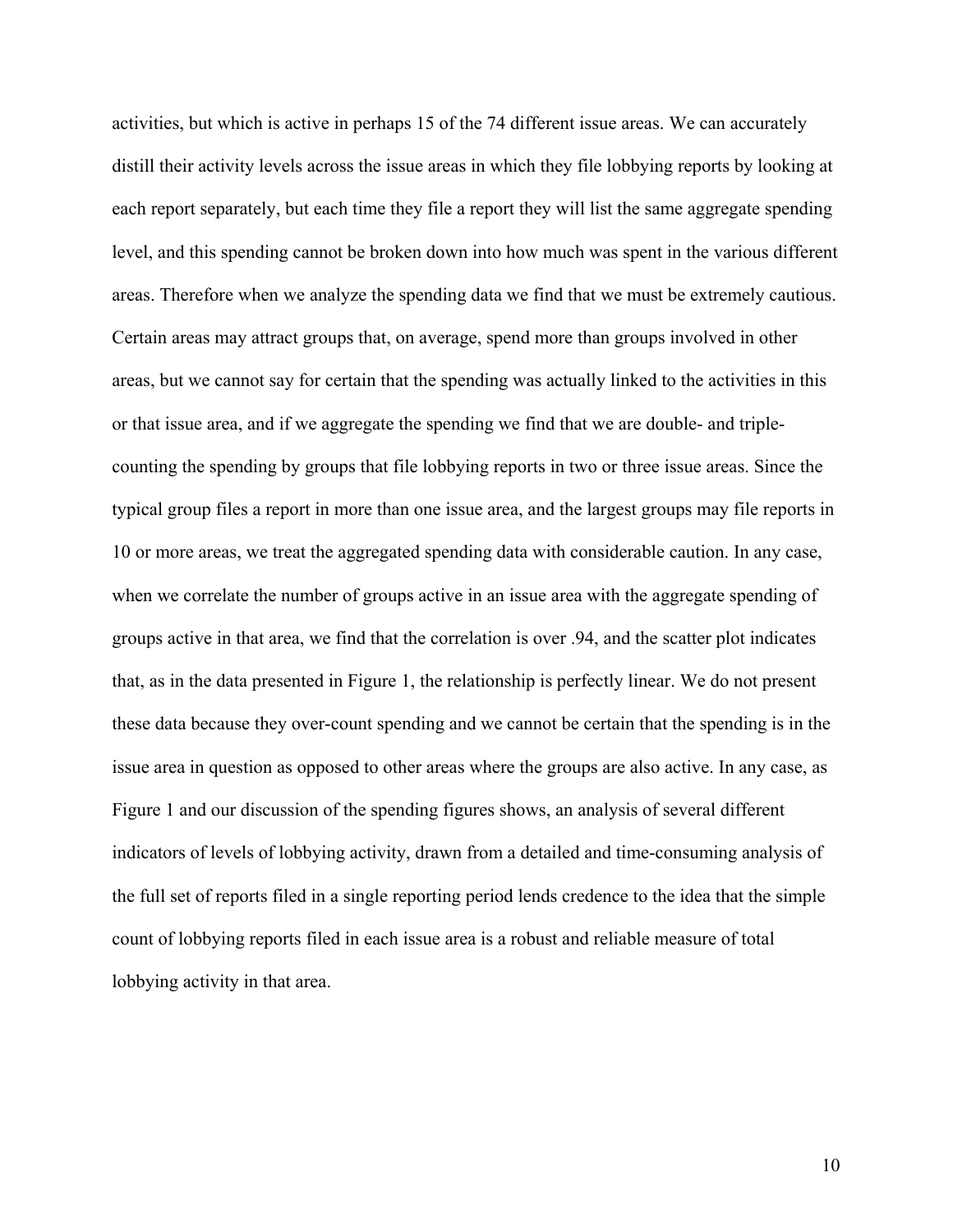#### *Linking Lobbying Activity Levels to Other Indicators*

We want to test a series of hypotheses about what brings groups to Washington, both with their own government relations departments, establishing a relatively permanent presence in the capital, and by hiring firms to represent them in Congress and before the executive branch. As described in the introduction, we need indicators of economic activity as well as governmental action. In this section we provide a brief description of the indicators we have developed for these other variables and note the bivariate relations between these indicators and our measures of lobbying activity. The next section moves to a more complete multivariate, pooled time-series analysis.

As discussed in the previous section, about 85 percent of the lobbying occurs in areas where we can link to the data collected as part of the Policy Agendas Project. Appendix Table A-1 lays out the details of these links. Since the Agendas Project codes each congressional hearing since 1947 into one of 226 detailed subtopics, we were able to match the majority, but not all, of the disclosure report areas to some combination of these subtopics. In some cases it fits neatly and easily with a single major topic (for example, issue 3, AGR, Agriculture, with Topic 4, also called Agriculture). In other cases more detailed codes provided single fits (issue 24, DOC, District of Columbia affairs, with subtopic 2014, part of the Agendas Project governmental affairs major topic 20, subtopic 14, District of Columbia affairs). In still other cases, such as Clean Air and Water Quality, a combination of two or more Policy Agendas subtopics corresponds to this issue area. In this way, we can establish links between 56 of the 74 areas. Once this is done we have a variety of measures at hand, aggregated from the Agendas Project. That includes the number of hearings on the topic in a given year and the number of committees and subcommittees active in the area.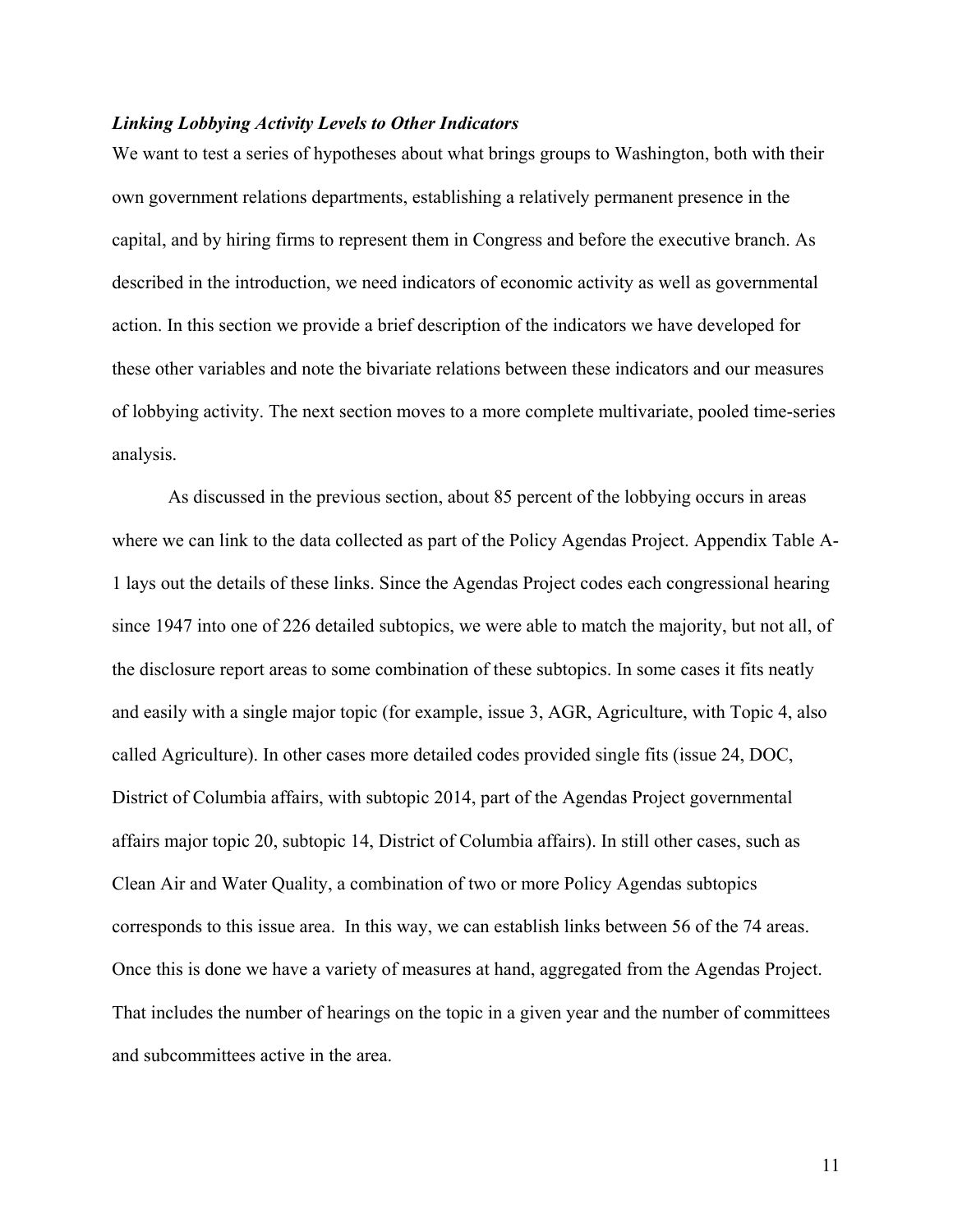The Policy Agendas Project also provides information on government spending, taking the annual budget of the United States and creating a consistently defined and inflation-adjusted time series for each OMB-defined category of spending. Appendix Table A-2 presents the linkages between the Disclosure Report data and the budget spending areas. Using the same conservative approach as we used with the congressional hearings, but being limited by the smaller number of OMB categories in the budget dataset, we can establish links in 27 out of 74 areas, or about 36 percent of the cases. Using the data from Table 1 to measure the degree of lobbying in these 27 areas indicates that these areas together account for almost exactly one-half of the lobbying activity. While not perfect, these data will allow us to analyze the degree to which lobbyists are drawn to Washington because of the level of government spending in various areas.

Finally, we have information on the number of firms active in different parts of the economy. Because this paper investigates the political demands that attract interest groups to Washington, we were obliged to also explore the supply of groups available to lobby the federal government. We know that those groups fortunate enough to overcome Olson's collective action dilemma and enter the political fray represent only a fraction of all the groups that could possibly be in Washington. Any organization—regardless of its primary purpose or method of attracting members, employees, followers, or patrons—has the potential to be politically active depending on its internal motives and on the political context. Accordingly, groups active in a Washington policy community are simply a subset of groups that could be active in that community, which begs the question: Does the size and shape of a Washington lobbying community depend on the size and shape of the set of groups available to lobby? To tackle this question, we first needed to identify a theoretical universe of "groups available to lobby." We use economic census data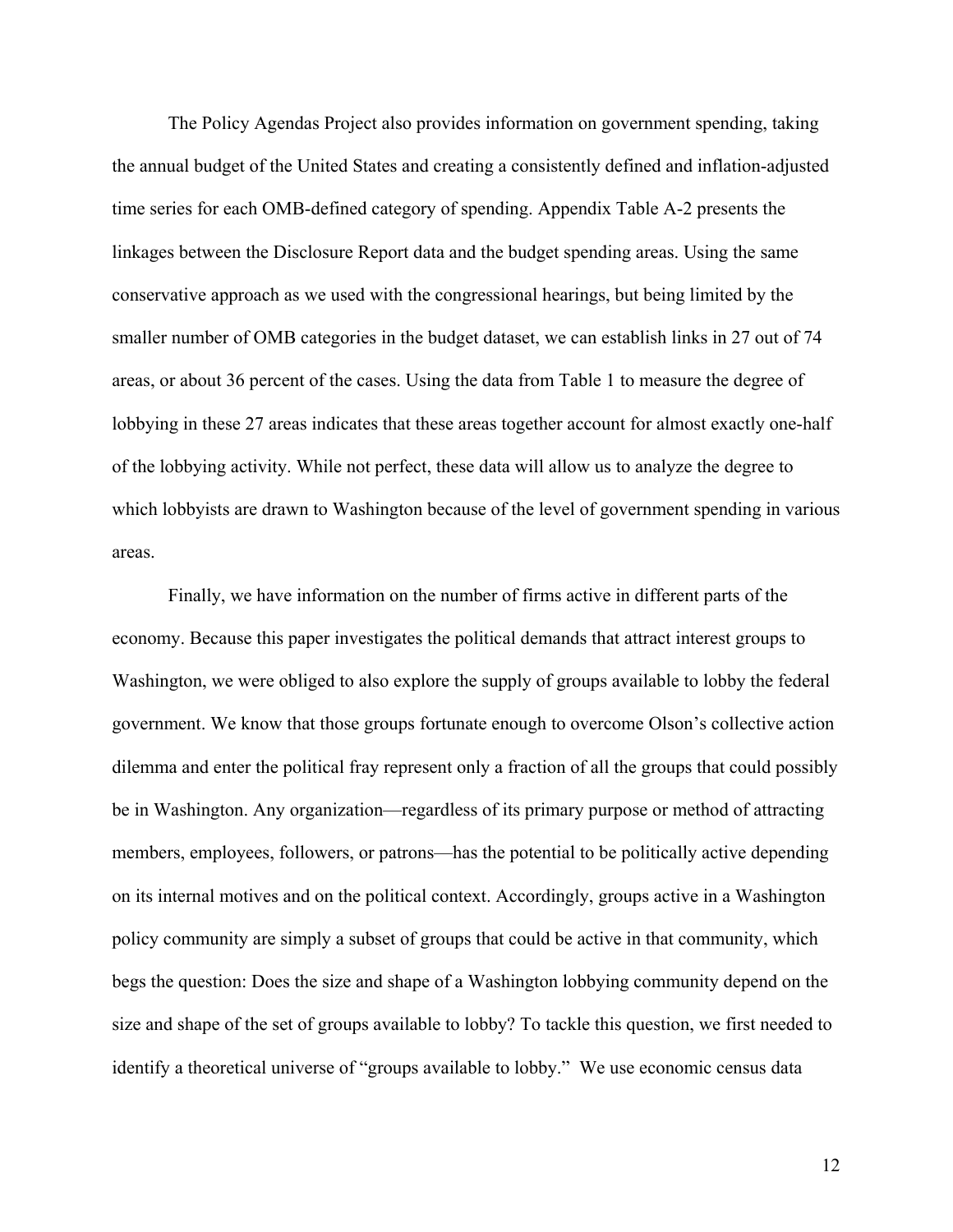measuring the numbers of firms active in the United States as an indicator of this concept in each of our lobbying issue areas. While this measure does not attempt to include the number of noneconomic organizations potentially available to lobby, it does provide an indicator of the level of economic activity, which allows us to test whether it is the supply effect of the number of firms that determines the mobilization, rather than the demand effect of the level of government activity. Using data from the U.S. Census Bureau and in particular its classification of all areas of economic activity, we count the number of firms in each issue area that can be linked to the lobby disclosure data; we are successful in establishing these links in 48 areas, representing 62 percent of the lobbying activity. Because of changes in the way the Census Bureau counts these firms, these data are available for only two of our five years. Appendix Table A-3 presents the linkages between the two variables, and a discussion of the composition of this variable is included in the Appendix.

## **Analyzing the Decision to Come to Washington**

The demand theory of interest-group lobbying that we propose here leads us clearly to a simple hypothesis: As government attention to an issue area increases, so too will lobbying in that issue area. However, as we have noted above, government attention can be conceptualized and measured in multiple ways; not every type of attention should be expected to have the same effect on levels of lobbying. In this paper we consider the agenda effects of general government attention to an issue area in the short and long term, the opportunity effects of an issue area in which there are many venues of attention, and the rent-seeking effects of an issue area that involves proportionally large amounts of the federal budget. We will discuss each of these types of government attention—and our expectations regarding each type—in turn.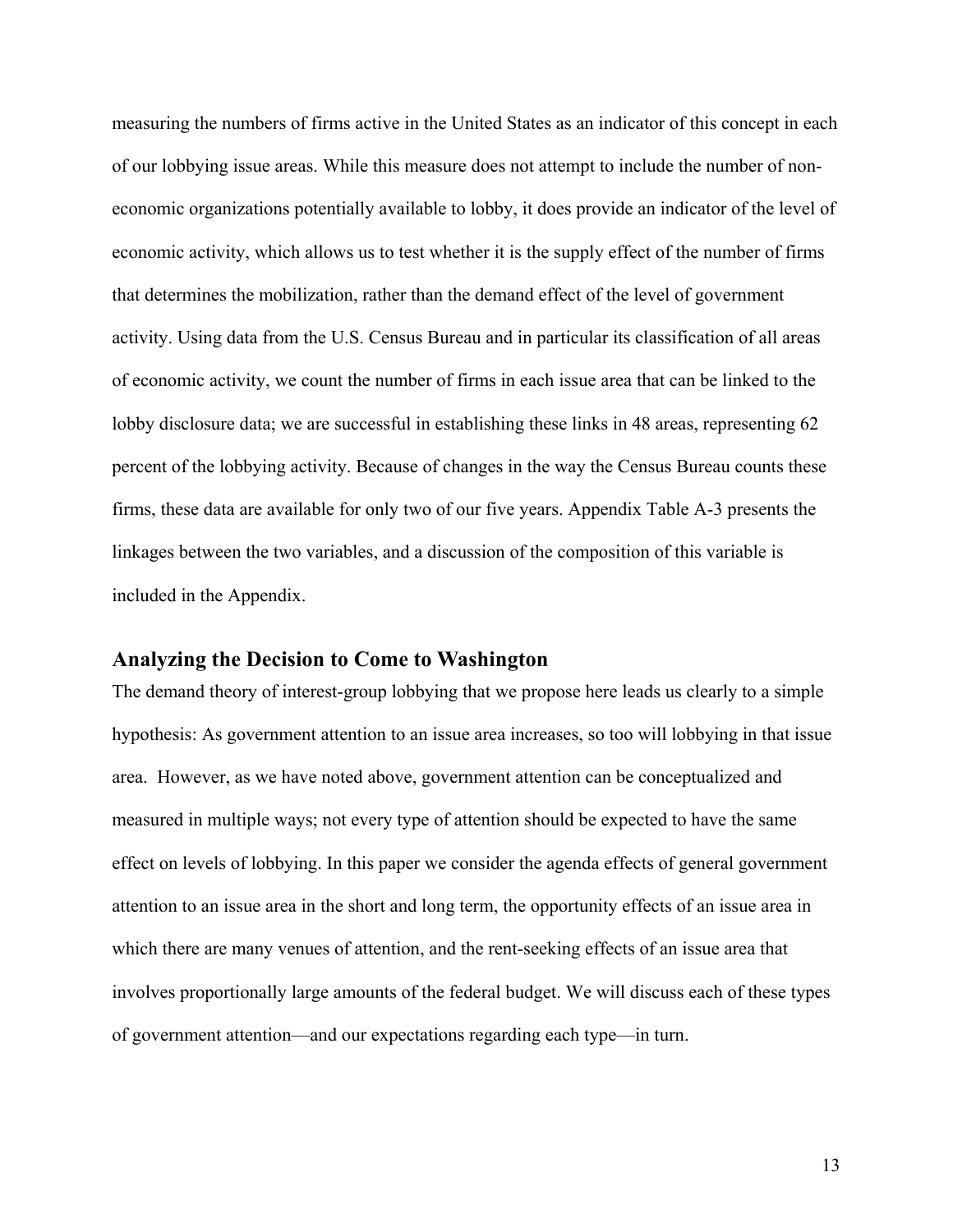First, we consider general government attention to an issue area as measured by the number of congressional hearings held in that area. We expect lobbying to increase as the number of hearings increases; however we expect the effects to be different in the short and long term and for the short-term effects to be more pronounced for contract lobbyists than for organizations lobbying on their own behalf. It is important to remember that an organization's decision to lobby may be time consuming and expensive, especially if it involves setting up an office in Washington (or Brussels or a state capital, for that matter) or adding permanent staff to that office. In addition, organizations are not unitary actors—there may be multiple constituencies within the organization to convince, and organizational actors may not immediately recognize that their interests have been threatened or that an opportunity has arisen because of government action (see Martin 1995). For these reasons we expect long-term changes in government activity to be more important than short-term changes in attention, and for the level of lobbying by contract lobbyists to be more sensitive to short-term changes in government attention.

To measure these concepts, we have two variables—one that measures government attention in the short term and one that measures government attention in the long term. The short-term variable consists of the number of hearings that took place during the same six-month period for which lobbying is reported in the Disclosure Reports. In other words, this variable is designed to test whether increases and decreases in a lobbying area are primarily immediate reactions to particular bills and other actions by members of Congress. The long-term variable reflects a 10-year moving average, lagged one year, of past congressional hearings in that issue area.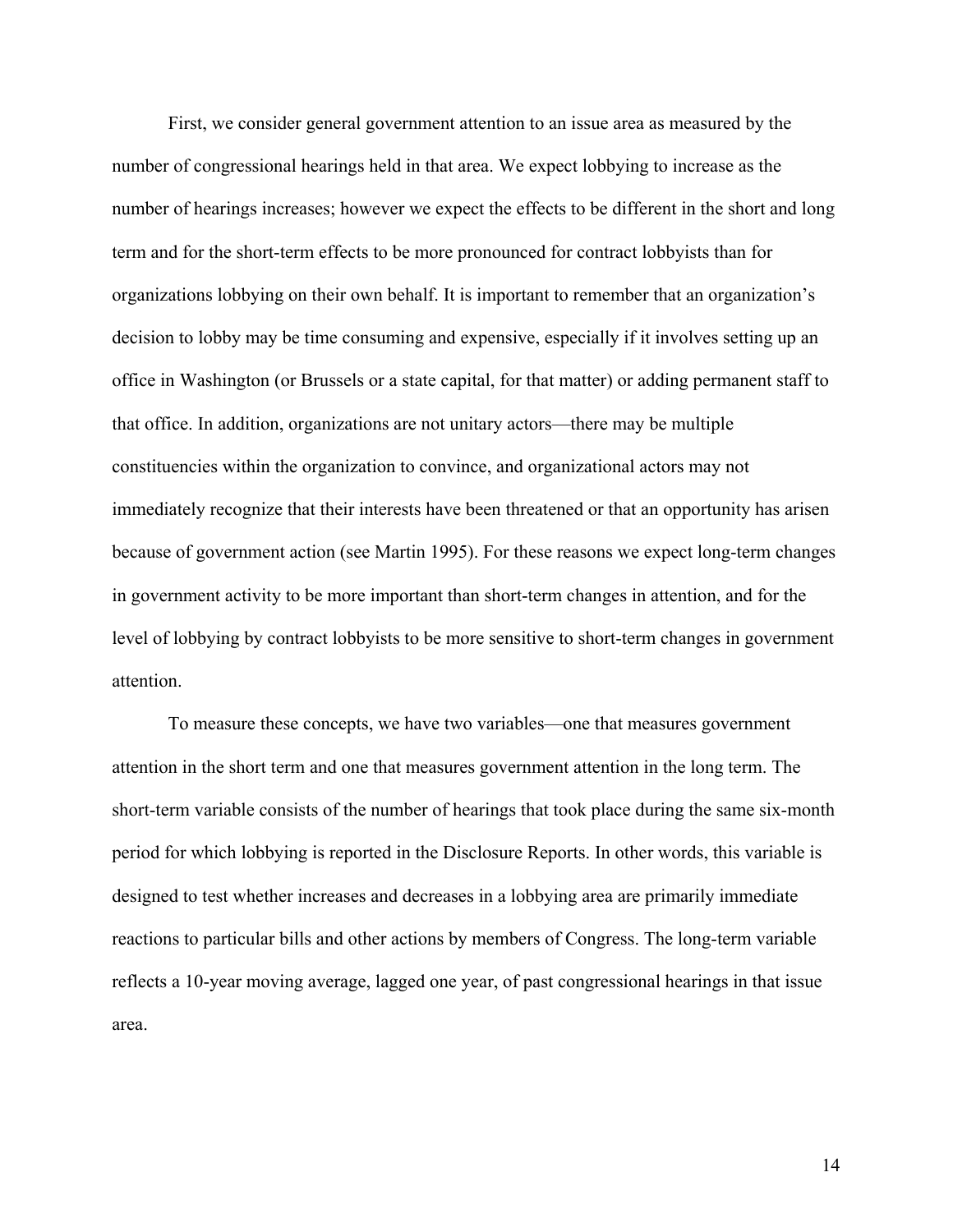Second, we consider the opportunity effects of an issue area. We expect that greater lobbying activity will occur in those issues with more greatly dispersed governmental venues of decision-making because of the greater opportunities those simultaneous venues offer to the lobbyist. While in this paper we consider only the affects of dispersal across Congress, if an issue area involved multiple decision-making venues outside of Congress—court proceedings, regulatory activity, state and local authorities—we would expect lobbying in those areas to increase accordingly. We measure this concept using a 10-year moving average, lagged by one year, of the number of distinct congressional committees holding at least one hearing in the issue area (see Baumgartner, Jones, and MacLeod 2000).

Finally, we expect that issue areas representing relatively greater proportions of the federal budget to also experience greater-than average levels of lobbying, as rent-seeking interest groups vie to attract direct subsidies and contracts from the federal government. This variable is measured by the amount of the federal budget, in billions of dollars, attributable to each issue area during the contemporaneous year.

#### *Bivariate relationships*

Before turning to our multivariate analysis, we first will consider a series of bivariate relationships between our indicators. Figure 2 shows the bivariate relation between the number of hearings in a ten-year period before the lobby disclosure reports filing date and the number of organizations and lobbyists filing reports in that area.

#### (Figure 2 about here)

Some areas, clustered in the upper-left corner of the figures presented, show great group activity but little legislative action as measured by hearings. These are such issue areas as Taxation, where major decisions are made and massive numbers of lobbyists are active, but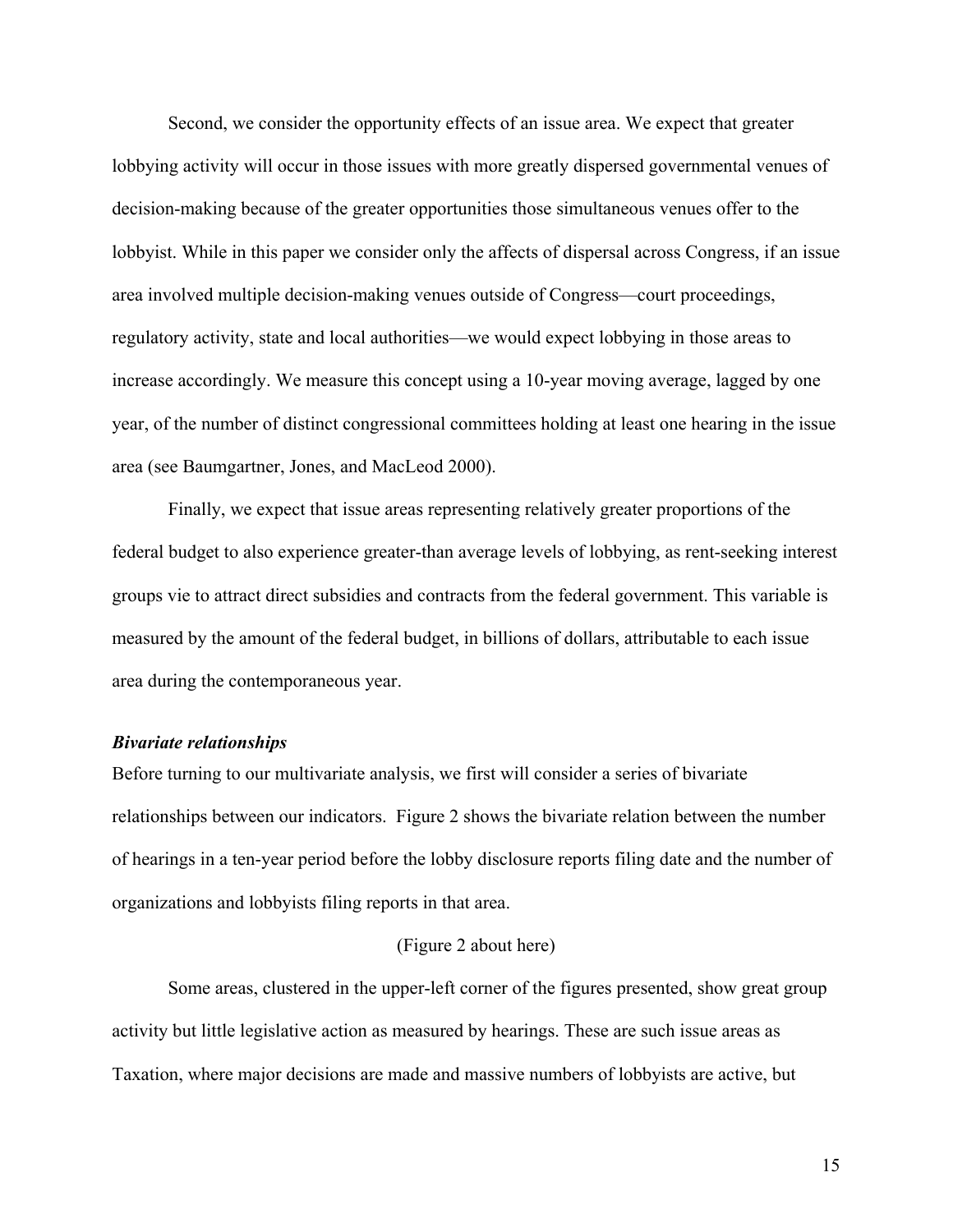where few hearings are scheduled. Others, at the bottom-right, are home to considerable legislative activities but not much lobbying. This includes Government Operations, which includes ethics investigations, oversight, nominations, claims against the US government, and other routine topics that require legislative activity and generate hundreds of congressional hearings each year but are not home to the equivalent level of lobbying intensity. All in all, the data presented in Figure 2 show that the level of government activity can explain about one-half of the variation in lobbying reports by issue area as measured by the number of congressional hearings in the previous ten years. For every 10 hearings over the period (or one hearing per year), we expect an increase of about two lobbying reports. The data for hired lobbyists, in the lower part of the figure, show a similar relationship with these long-term trends in government attention. However, because the variance for hired firms is greater overall, we see an average increase of more than three lobbying reports for every 10 hearings on a topic over the ten-year period considered here. Since these reports are cumulative, Figure 2 indicates that, on average (and with some notable exceptions because hearings are not a perfect indicator of congressional attention), each hearing in Congress is associated with five additional lobbying reports: Two direct reports and three by contract lobbyists.

The more short-term effects of government attention are seen in Figure 3. While the relationship is still generally linear and moderately strong, with an  $R^2$  of over .34 in both cases, it is less strong than the long-range hearings, as we predicted. However, contrary to our expectations the relationship is roughly equally strong for direct lobbying by groups and for hired PR firms. Each congressional hearing is related to an increase in almost 2 groups and just over 3 hired firms, the same relation as we saw in Figure 2 based on long-term effects.

(Figure 3 about here)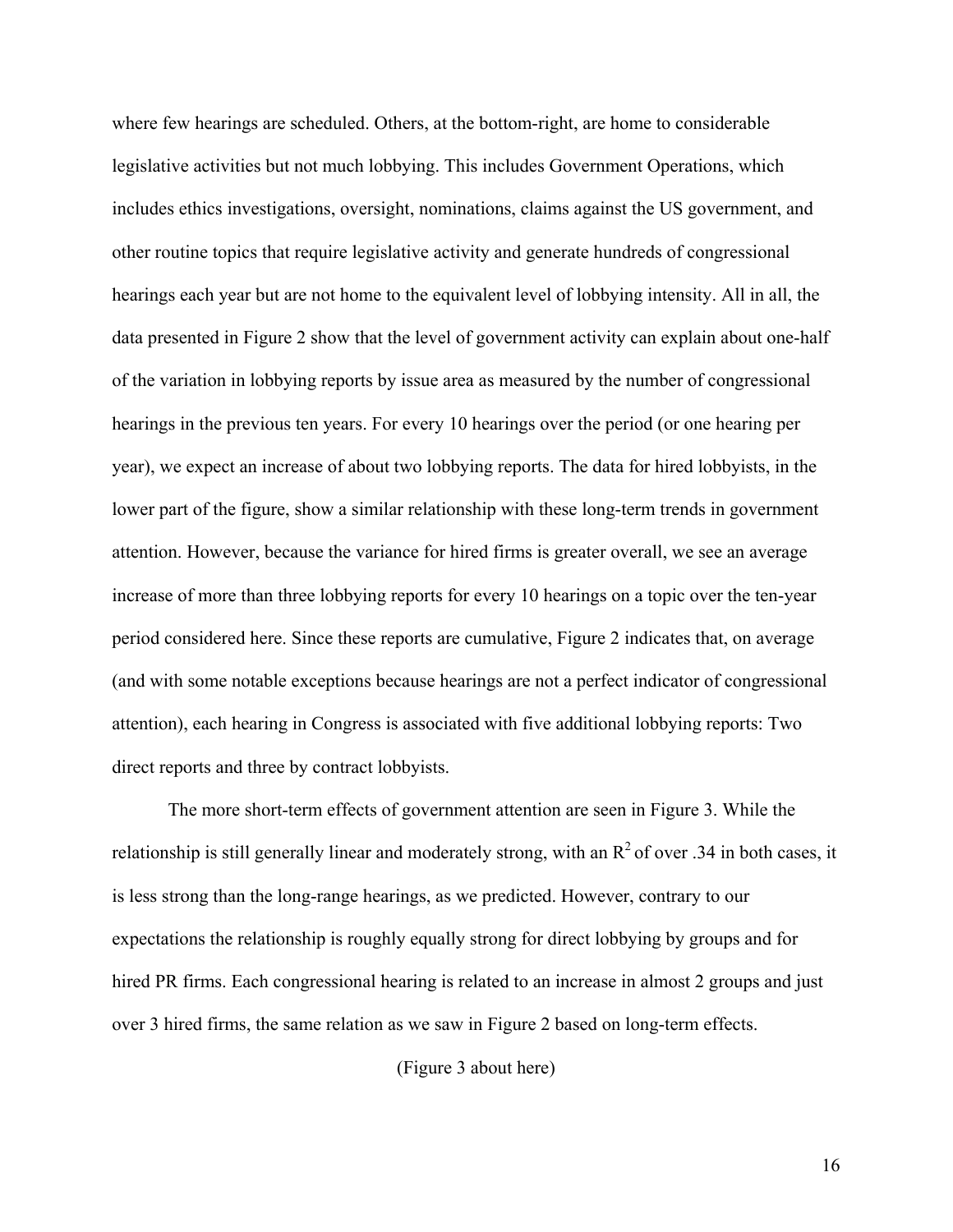The same committee holding a great number of hearings on a topic may represent increased attention to the issue, but if the same actors are involved it may not be necessary for more groups to lobby. As an increasing number of distinct committees become involved in the issue, we expect lobbying activity to increase, even holding constant the total number of hearings. Figure 4 shows the relation between the number of distinct committees active in the area in the period from 1986 to 1995 and the number of groups and lobbyists filing lobbying reports.

#### (Figure 4 about here)

Figure 4 shows that there is a stronger relation between the number of committees and lobbying effort than there is when we look only at the raw number of hearings, either in the long term or in the short term. Clearly, there is an opportunity effect as well as a demand effect. In addition, the simultaneous activity of more than one committee active in a given issue-area may mean that the issue is home to potentially different constituencies. Baumgartner and Jones (1993) showed that many issue-areas previously home to a monopolistic policymaking process were broken up when committee jurisdictions became more malleable; this process provides openings for a greater range of interests to be represented, and it may force groups to register and to be active in more issue-areas as well. In any case, we see a relatively strong relation between the spread of committee activity and lobbying activity here.

Figure 5 shows the bivariate relationship between federal spending and lobbying activity.

#### (Figure 5 about here)

Compared to the relatively strong relation between the number of hearings and lobbying activity that we saw in Figures 2 through 4, it may seem surprising that Figure 5 shows a more modest relationship concerning government spending. There are several reasons for this. First,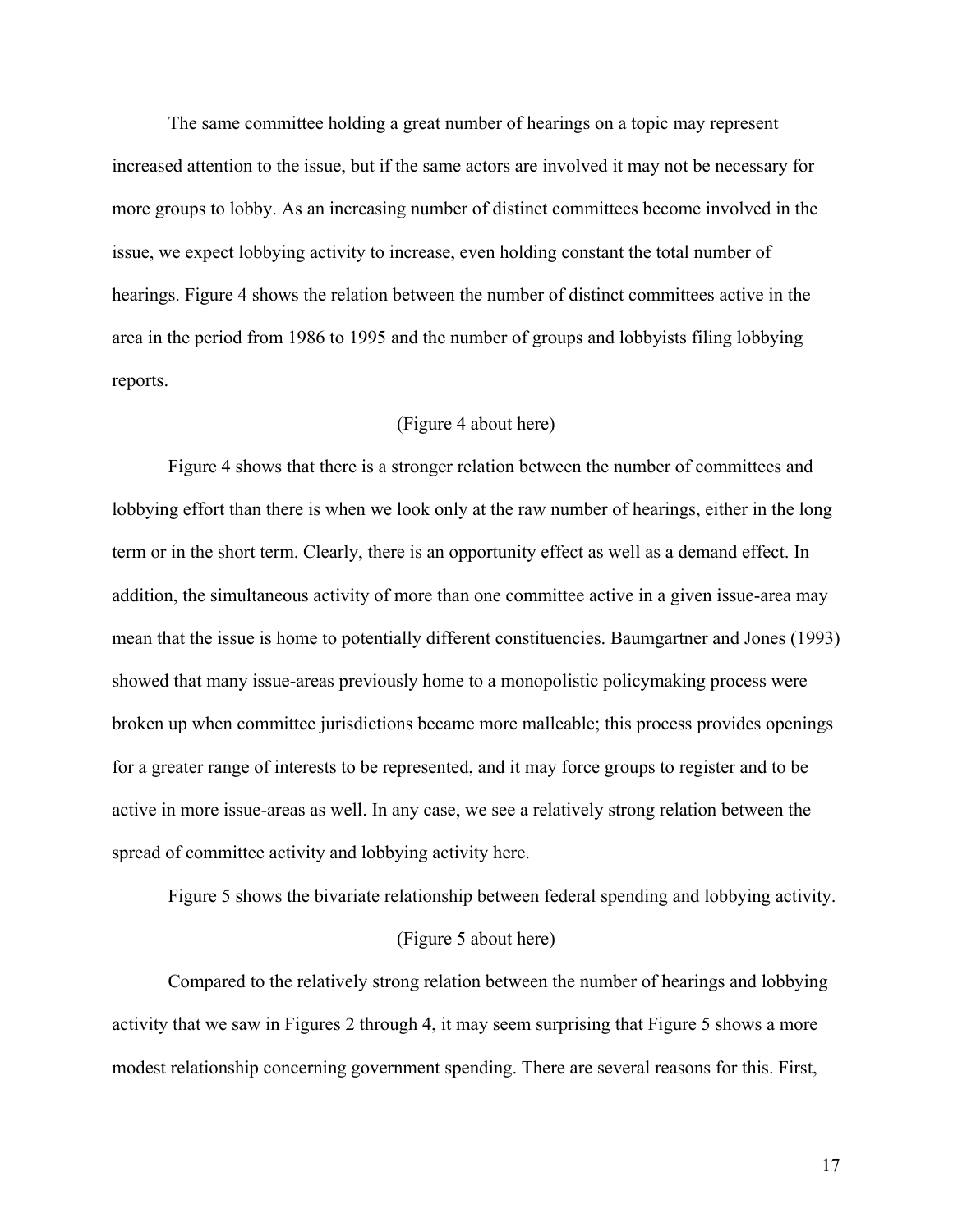lobbying is not only about gaining government procurement contracts or encouraging greater spending (though it often is, to be sure). Areas with extremely high government spending include retirement issues (Social Security); while there is certainly a lot of lobbying activity in this area, it is not proportionate to the level of spending. Similarly at the other end of the spectrum, trade issues can generate considerable lobbying, but government spending on trade is not an important factor. Certainly there are areas such as Medical Research, Defense, and Agriculture where we see both a large number of lobbyists and considerable federal spending, which explains the clusters of cases that show at least some relation between federal spending and lobbying activity. As the figure shows, there is a weak linkage between spending and lobbying. However, a complete model of what brings groups to Washington would certainly have to consider not only direct government spending but also and probably especially government involvement in and regulation of the private economy. This is why our measure of long-standing government attention, the number of hearings in the previous ten years, seems better suited to explain this process.

Our multivariate model also includes a control variable that measures the overall size of an industry in the U.S. economy. Since a plausible rival hypothesis is that the level of lobbying in Washington is simply a reflection of the number of pre-existing organizations available to lobby, Figure 6 presents the simple relationship between the number of firms involved in a particular issue area and the number of lobbyists.

#### (Figure 6 about here)

Compared to the effect of federal spending, Figure 6 shows a slightly clearer relation between the number of firms in a given issue area and the number of lobbying reports filed. Clearly, one reason why more groups are active in some areas rather than others is simply that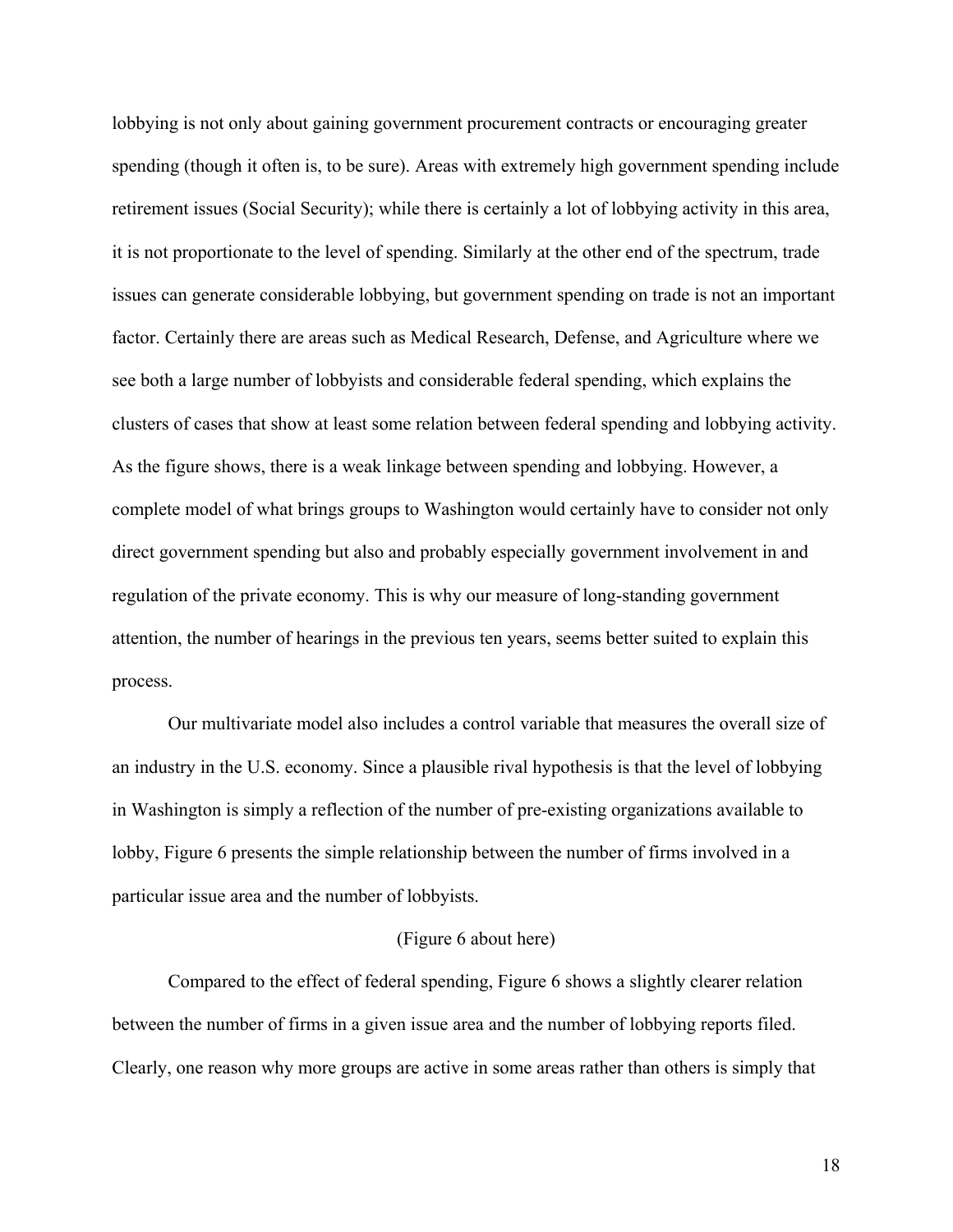some areas are home to more economic activity. Still, as was also apparent with the budget data presented in Figure 5, this is not a complete picture of what brings groups to Washington. In the next section, we turn to a multivariate analysis of these various hypotheses, and we take advantage of the time-series elements of the data we have collected in order to present the most complete model possible of this process. Since we have several indicators that each are related to the number of lobbyists in each issue-area in a bivariate analysis, we turn to multivariate and time-series analysis to see which relations are the most robust, controlling for the effects of the others.

#### *Lobbying in Time and Space*

When it comes to data collection, interest-group scholars have historically been on their own. With the exception of data on campaign contributions, there have been no pre-existing sources of data that would be possible to analyze across time. Our data set therefore offers an unprecedented opportunity to examine the relationship between U.S. government activity and interest-group mobilization across issue areas and over time. As such, it also poses several challenges. Time series cross-sectional models face not only the traditional time series problem of serial autocorrelation—in which the errors at one point in time are likely to be related to errors at another point in time—but also the problem of spatial correlation and error heteroskedacity errors from one unit at one point in time are likely to be related to the same unit at another point in time, and the errors of the different units may have unequal variances (see Stimson 1985, Sayrs 1989). To address these issues we adopt the approach recommended by Beck and Katz (1995, 1996): OLS with panel-corrected standard errors, used with a lagged dependent variable.

As we noted earlier, however, variation across time in our data is clearly swamped by the degree of variation across issues. In fact, because of this inherent stability in the data, our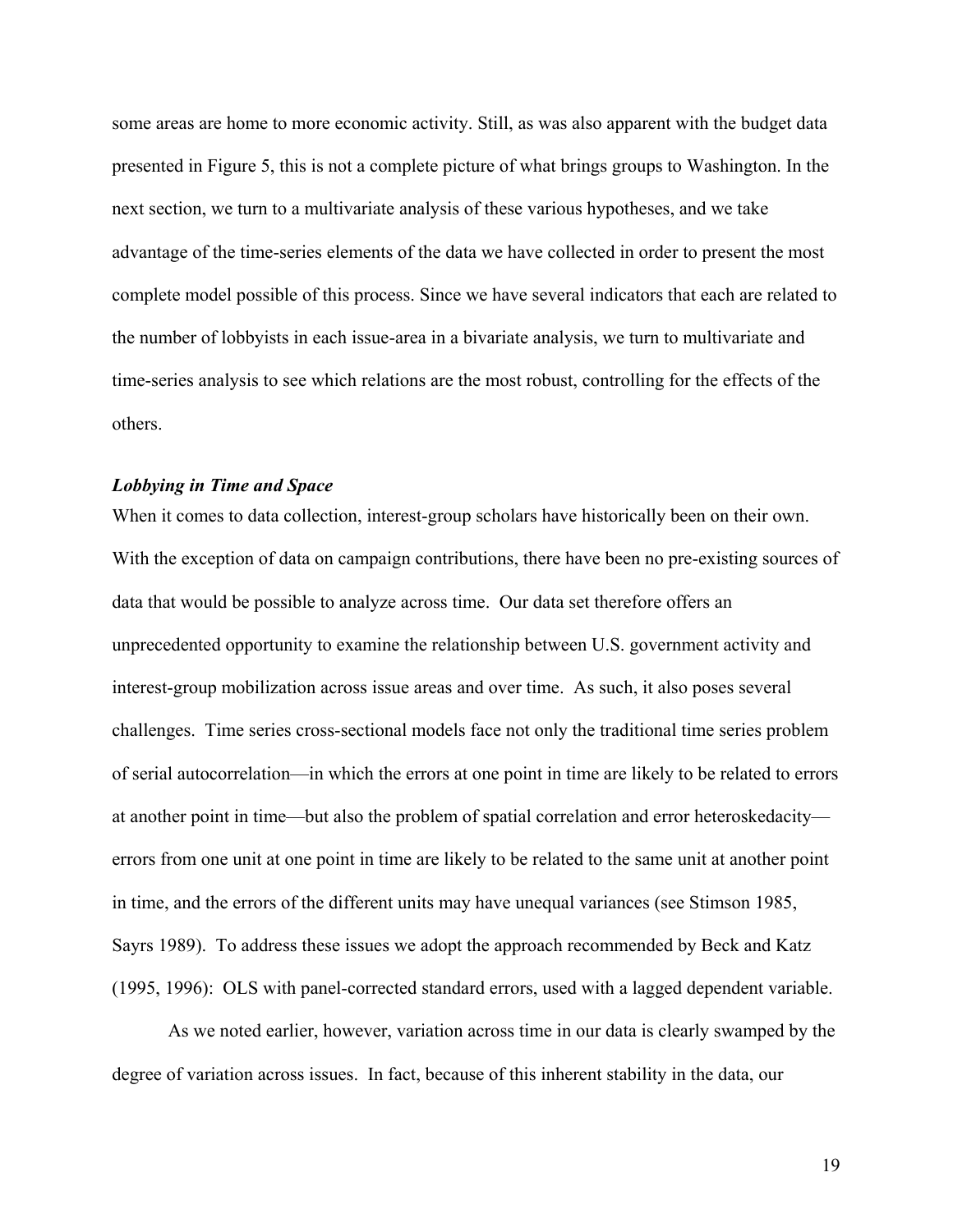measures of long-term hearings and short-term hearings are highly collinear (Pearson's r=.9071) and cannot be used together in the same analysis. Likewise, since the number of hearings in an area is dependent in part on the number of committees available to hold such hearings, our measures of attention and dispersal are also highly correlated (Pearson's  $r = .9115$ ). As a result, we will consider short- and long-term effects of both hearings (attention) and committee dispersal in separate models.

Our first set of models, shown in Table 3, are simple models showing the relationship between the short-term effects of government attention—as measured by the number of congressional hearings held in an issue area in the current year—and the number of Lobbying Disclosure Reports filed by organizations on their own behalf and by contract lobbyists. Missing data in several of the years for these variables prevents us from presenting the full multivariate model here, but we can see from the table that congressional hearings in the contemporaneous year do indeed have an effect on the degree of lobbying. The relationship is stronger for contract lobbyists than for organizational lobbyists.

#### (Table 3 about here)

Looking first at Model 1, the coefficients indicates that for every additional hearing in a year, we see one additional lobbying report by organizations and 1.6 additional reports by contract lobbyists. Since the number of hearings in an issue area in a given year range from zero to 119 during the five years we consider, the potential effects of this approximately one-to-one relationship with lobbying is far from negligible. Moving to Model 2, the coefficients for the short-term hearings become slightly larger once the amount of federal spending in each issue area is considered. Budget size (measured in billions of dollars) does not have a statistically significant impact on the amount of lobbying by organizations, but does have an impact on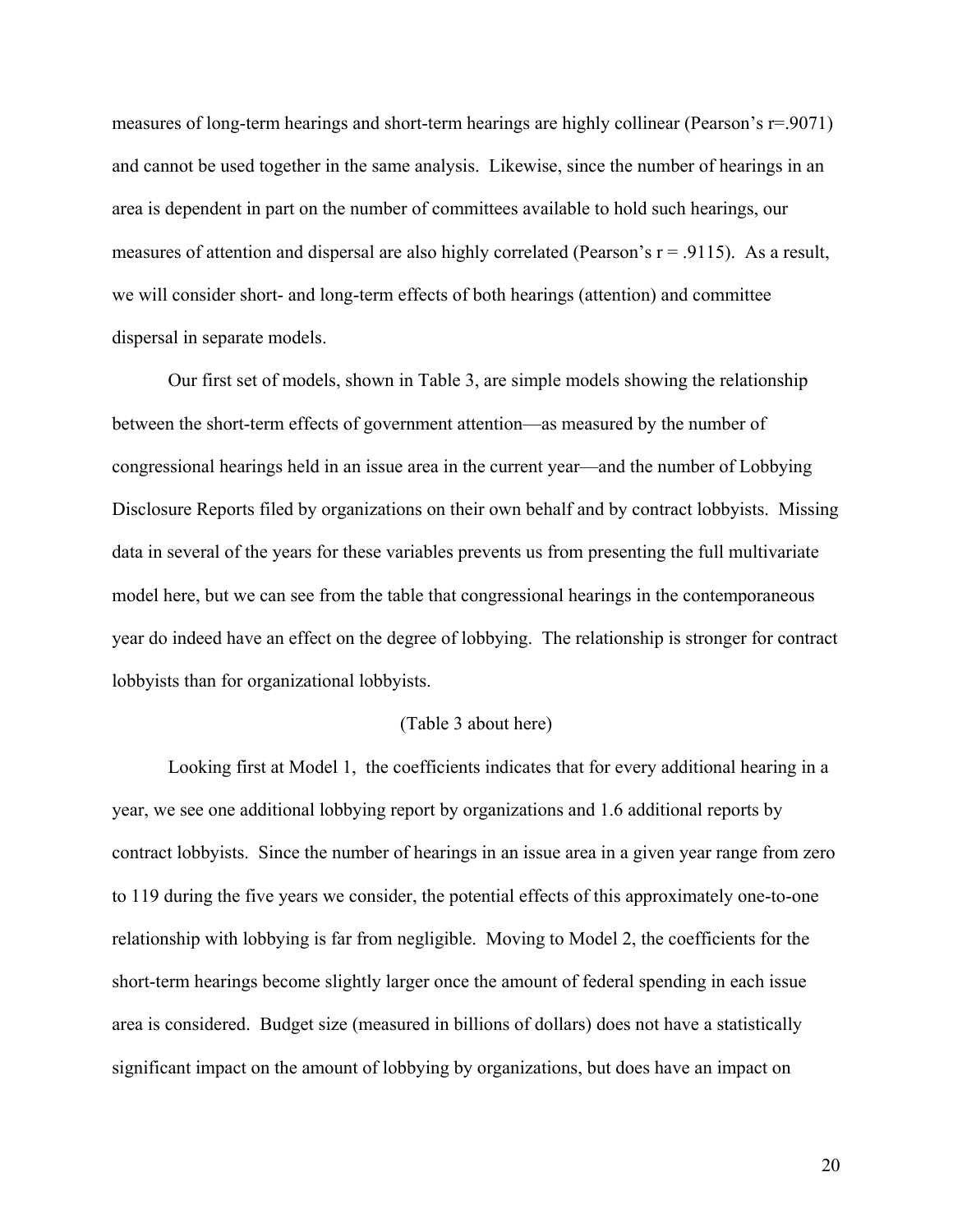contract lobbying. The effect of federal spending is quite small, however, even when it does pass levels of statistical significance: for each \$10 billion the government spends in an issue area, we would expect to see less than one additional report by organizations and two additional reports by contract lobbyists.

The next set of models, shown in Tables 4a and 4b, tests the relationship between the long-term effects of government attention—as measured by the number of congressional hearings held in the previous 10-year-period—and the number of lobbying reports filed by organizations and contract lobbyists. Model 1 here shows a somewhat stronger relationship for long-term hearings and lobbying than we saw for short-term hearings. For every 10 hearings (the equivalent of one per year), we see 1.2 additional reports for organizations and 2.2 additional reports for contract lobbyists. In Model 2 we add in the budget variable and see that as was the case for contemporaneous hearings—the coefficients are negative and not statistically significant when considering organizational lobbying, but positive and significant when we consider lobbying firms. Model 3 adds the variable measuring the number of firms in existence nationally in that issue area, and we see that for each additional 10,000 firms in an area, we should expect two additional lobbying reports by organizations and by lobbying firms.

#### (Table 4a-b about here)

The complete government attention model in Tables 4a and 4b is Model 4. Here we add a lagged dependent variable, controlling for serial autocorrelation. In all of our data, the number of lobbyists and organizations active at one point in time is a strong predictor of the number of lobbyists and organizations active in the next point in time. This has the effect of diminishing the observed effect of the other independent variables and of driving the  $R^2$  statistics into the .90+ range. After the lagged dependent variable is included, there is relatively little variance left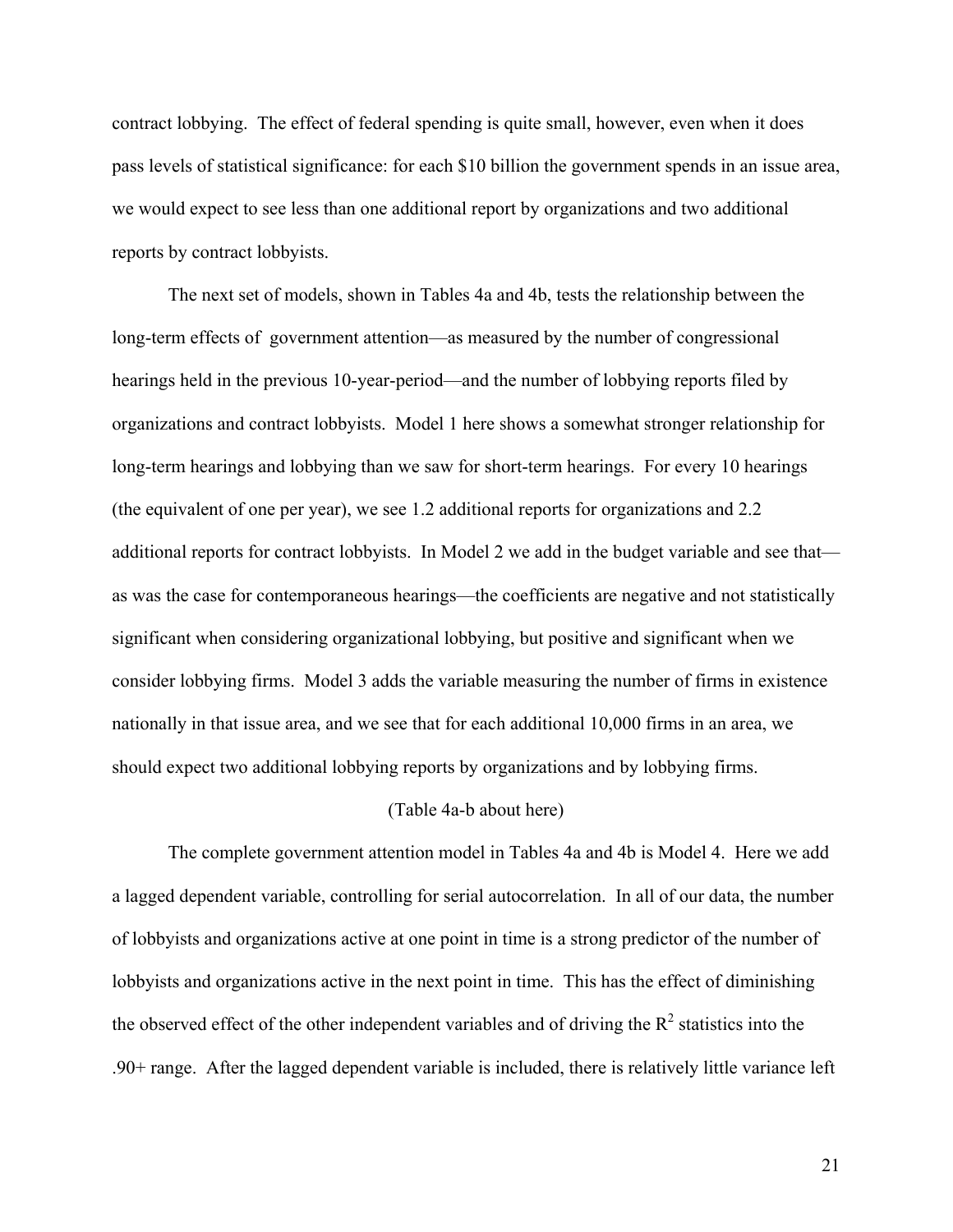to explain. Since the process we are explaining is highly inertial, however, it is appropriate to control for past behavior (in this case, lobbying reports); in effect, we then model the degree to which change in each independent variable affects change in the dependent variable. The results show that our measures of government attention are consistently robust (though they change in magnitude, as is expected), but the signs and levels of significance for the budget and firms data are not. In Table 4, our final model, controlling for previous levels of lobbying activity, shows that long-term hearings have a significant effect as predicted, federal spending has a positive effect on lobbying, and that the number of firms has no significant effect.

In the next two tables—5 and 6a-b—we turn are attention from the effect of government hearings on lobbying to the effect of the dispersal of committee jurisdiction on lobbying in particular issue areas. The results are similar to those of the hearings models. In Table 5, Model 1 indicates that the number of committees active in an area in a given year increases the amount of lobbying by approximately 10 reports by organizations and 16 reports for organizations for every additional committee involved. The coefficient for budget, shown in Model 2, is negative in the case of organizations and positive in the case of contract lobbyists—clearly the amount of federal spending is a more important determinant of contract lobbying than of lobbying by staff lobbyists employed by organizations.

#### (Table 5 about here)

Tables 6a-b show the effects of committee dispersal in the long term. Model 1 indicates that for every additional committee involved, we see slightly less than 5 additional reports by organizations and slightly more than 8 additional reports by contract lobbyists. Size of federal budget again is not a significant factor in the models in the case of organizational lobbying but does has a statistically significant effect on contract lobbying. Models 2 and 3 indicate that for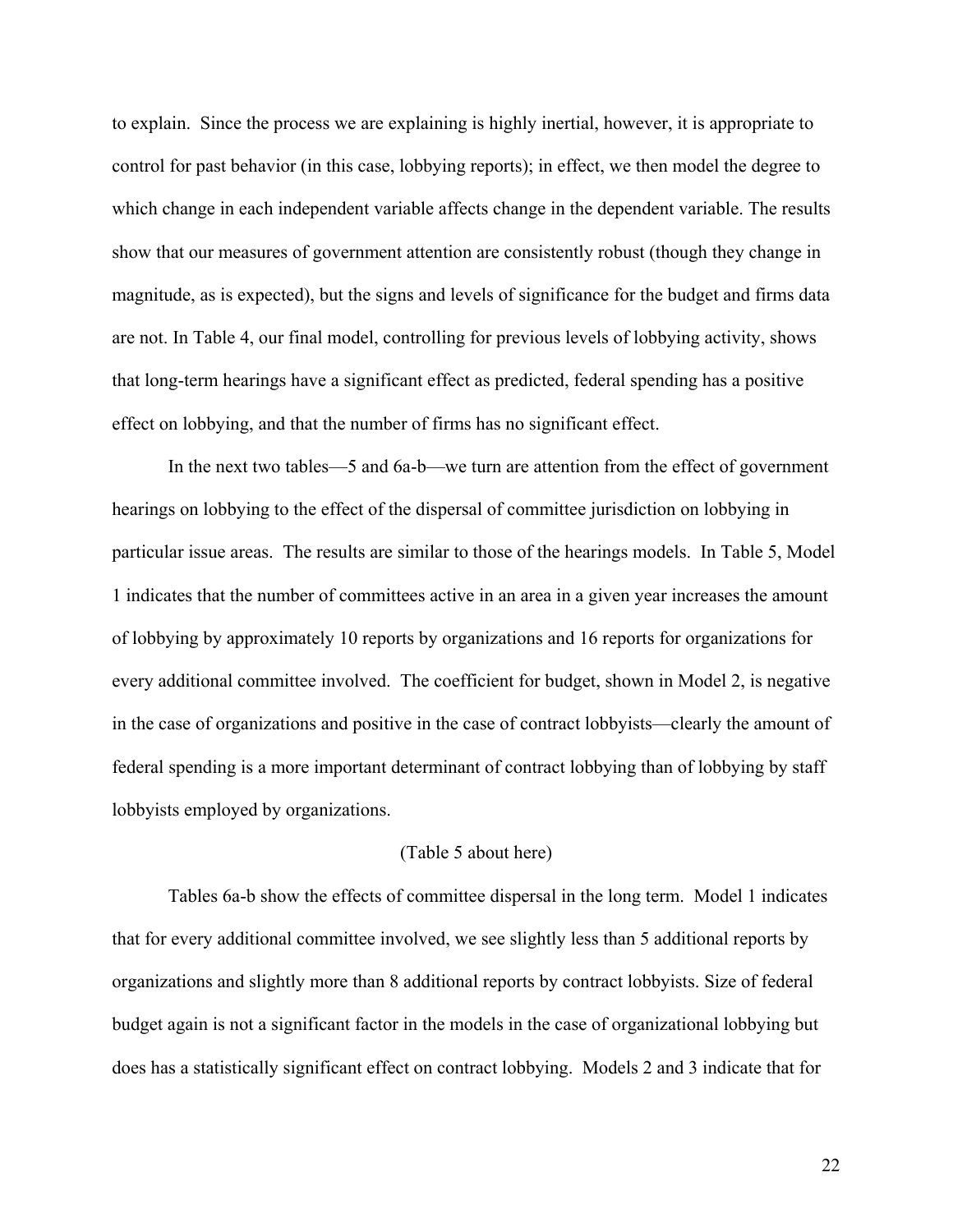every \$10 billion in spending in an issue area, we should see approximately two additional lobbying reports. The number of firms has an impact on the number of lobbying reports in Model 3. For each 10,000 firms, we would expect to see two additional organization reports and three additional contract lobbying reports.

#### (Table 6a-b about here)

As was the case with the government attention (hearings) models, the addition of a lagged dependent variable in Model 4 greatly reduces the amount of potential variance left to explain. As with the hearings models, the number of committees active during the past ten years still has a statistically significant effect on the amount of lobbying by organizations, although the magnitude of the effect is lower. In the case of contract lobbying, the number of committees involved has a statistically significant effect only in a one-tailed model, while the size of the federal budget remains a significant factor. The firms variable is no longer a significant variable for either organizational or contract lobbying. Table 6 presents a set of findings very similar to those in Table 4. Controlling for past behavior, spending has a moderate effect, the number of firms has no discernable effect, and congressional attention has a positive and significant effect on the numbers of groups and lobbyists.

Taken as a whole, these models paint a picture of a lobbying world in which government attention is a more important determinant of lobbying than government spending, and in which the size of the business population is not a consistent predictor of the size of the lobbying population. The spread of committee jurisdictions has an effect, as does the general level of government attention to an issue area as measured by the simple count of hearings in the area. (Since the number of hearings and the number of committees holding them is highly related, we cannot distinguish statistically between the two. There are strong theoretical reasons to believe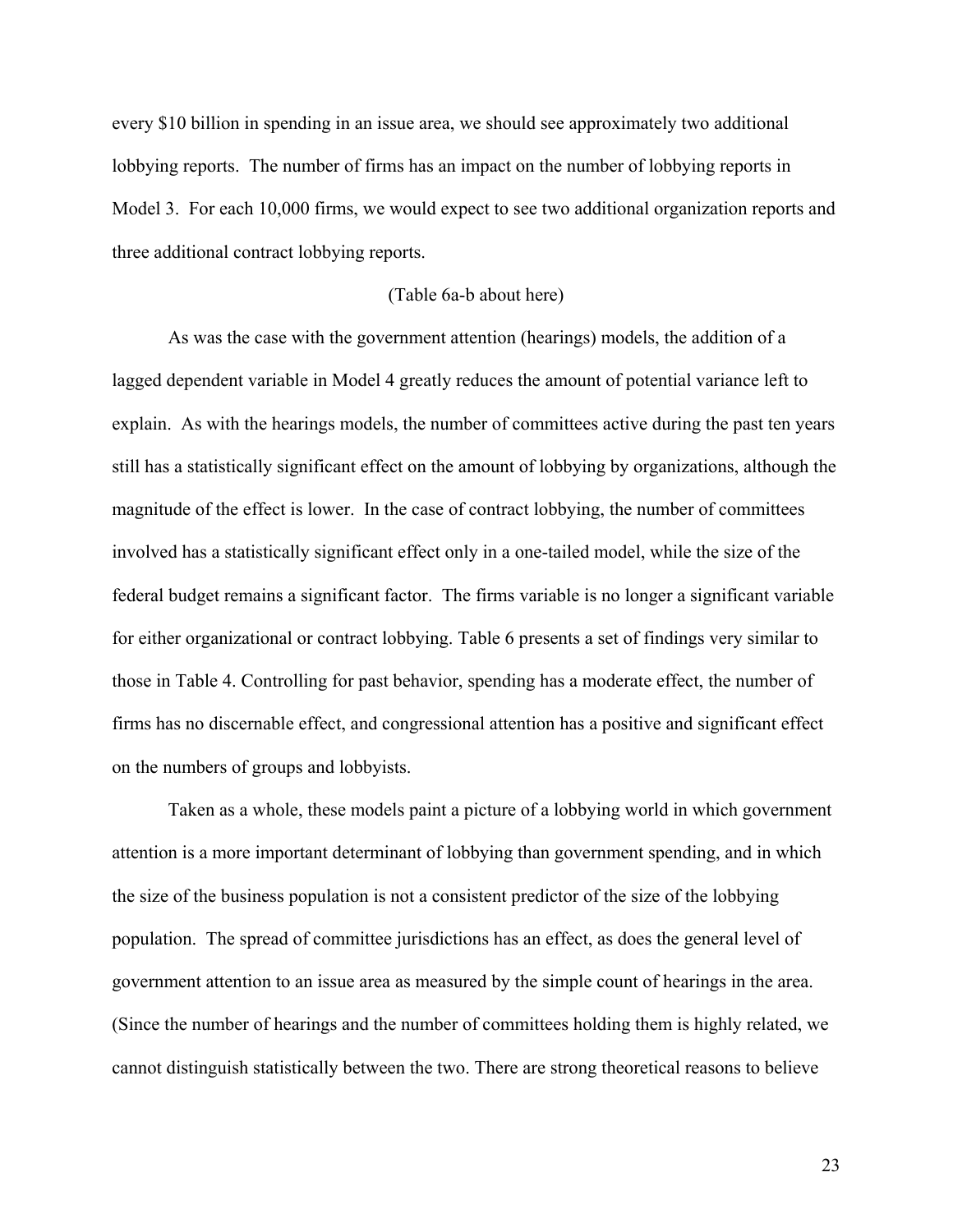that each has a separate impact, however. The range of committees involved provides greater opportunities for lobbying, holding levels of attention constant.) There also are important differences in terms of organizational lobbying and contract lobbying and these effects hold true across the models. There is greater variance in the number of contract lobbying reports over time than in the number of organizational lobbying reports, and we see that reflected in the effect sizes. The number of hearings, the number of committees, the size of the federal budget, and the number of firms all have a greater effect on contract lobbying than on organizational lobbying, both in the short and long term.

## **Competition, Demand, and Opportunity**

Two of us have previously discussed the importance of considering the political context in which interest groups make lobbying decisions (Baumgartner and Leech 1996, 1998, 2001). This context is the political environment in which organizations operate, and includes the "energy" term in Gray and Lowery's ESA theory of interest-group mobilization. We conceive of this political environment as being composed of three general processes: a competition factor, demand factor, an opportunity factor.

In the first place, mobilization cascades take place because groups lobby in the issue areas where everyone else is lobbying—this is the competitive aspect of the political environment for organized interests. It is important to remember that lobbying in most cases is defensive, consisting of reactions to the agendas set by the confluence of actions of many other political actors (Baumgartner and Leech 1996, 1998). We have documented this tendency previously using data from the 1996 Lobbying Disclosure Reports, in which 60 percent of the lobbying that took place in Washington in a six-month period took place on just 10 percent of the total issues (see Baumgartner and Leech 2001). In the short term, each year a small number of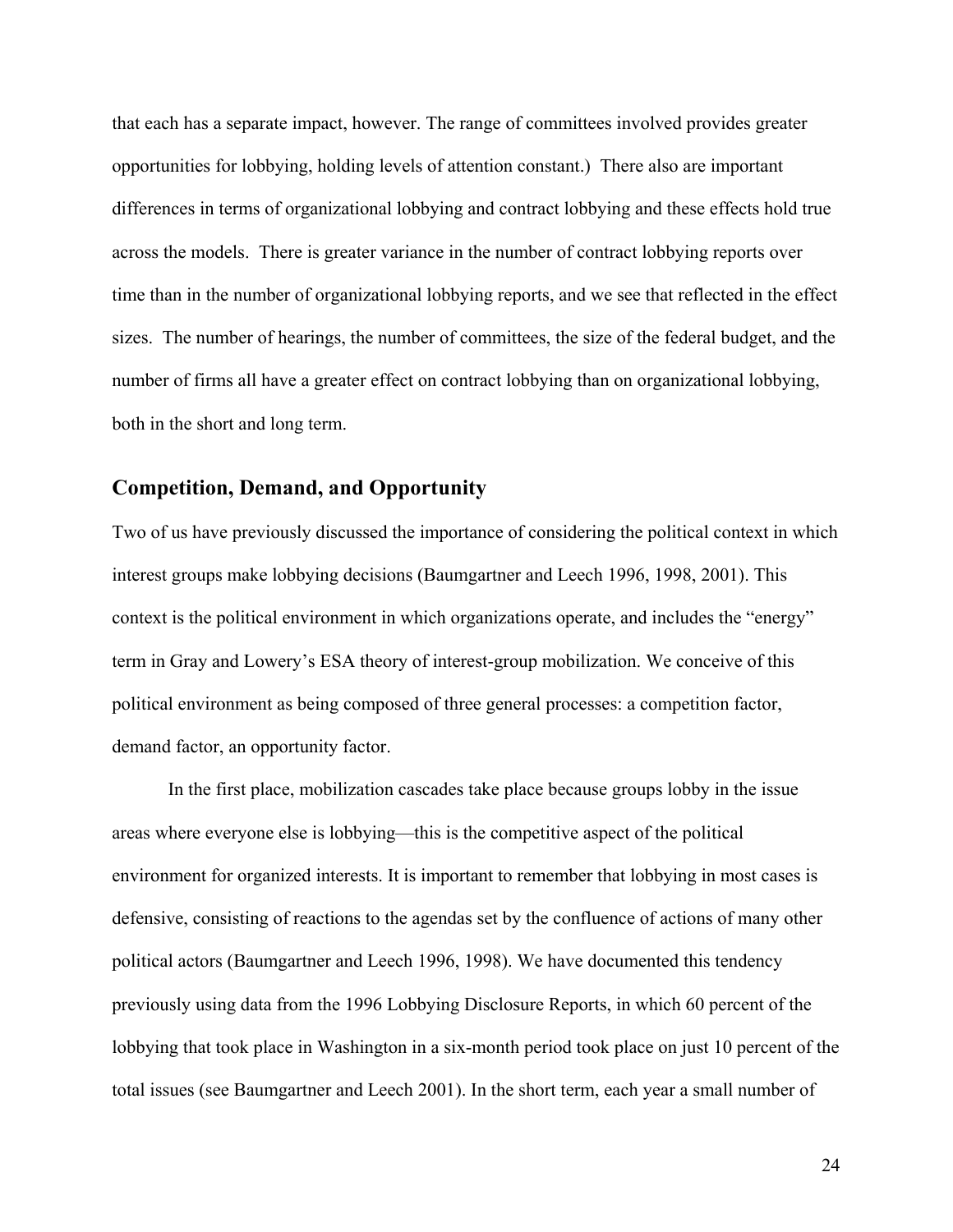issues in Congress become the objects of veritable frenzies, where hundreds of lobbyists become involved, some hoping to gain new advantages, some seeking to avoid disaster, and many becoming involved simply because they know that something is going to happen and they cannot sit out the debate on the sidelines. Such cascades tend to take place at the level of a particular issue, and are not our primary focus in this paper. However, we can see a similar process in the longer term. Just as many groups become involved in a given legislative debate because they see others being involved and fear that action will be taken with our without their participation, so too may groups come to Washington and establish long-term lobbying capacity simply because they see that the government is active in the issue-areas that matter to them, that their rivals, partners, and colleagues are establishing offices, and because they feel that they must.

In the second case, as we have documented in this paper, government activity creates a demand effect in which organizations find it necessary to lobby because of the increased importance of government activity in their issue area, especially over the long term. This government activity could include many things. It might mean direct subsidies or payments to an organization or the members and potential members of the organization. More often it might include laws and regulations that affect the lives and businesses of members and potential members. We have documented the effects of both short- and long-term agenda effects, in the form of congressional hearings, on the level of lobbying in Washington. We also have shown that the amount of government spending on an issue area is a contributing force, although the effects are more attenuated than the effects of the hearings, in part because the budget variable only captures the effects of direct subsidies—leaving aside the effects of regulation.

Finally, as demonstrated in part by our analysis of the effects of the number of different committees active in a given area, there is greater lobbying activity in those issues with more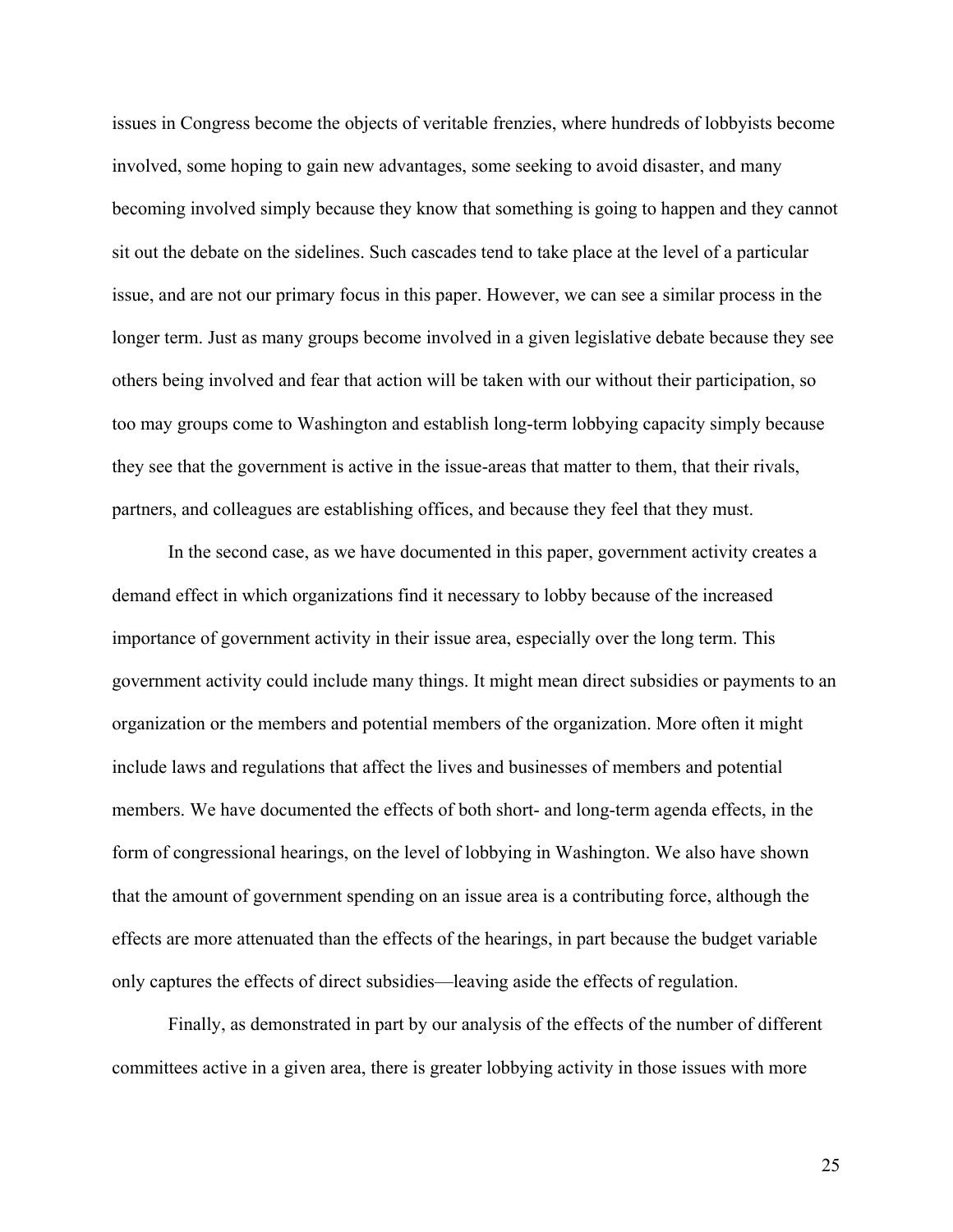greatly dispersed governmental venues of decision-making. Not only does this represent a greater range of activity and perhaps different foci of attention, but a greater range of committees also provides a greater number of opportunities for access. If some groups are denied privileged access to certain committees, as new committees become involved in the area different groups may be favored. As jurisdictions are more broadly shared, a greater range of interests finds a place at the table (see Baumgartner, Jones, and MacLeod 2000).

Establishing a Washington presence is not an automatic outgrowth of the development of a business, a trade group, or a non-profit. There is no reason to do it if government activities are not an important concern for the organization. As government has become more active in a greater range of issue-areas in the last fifty years, a greater range of groups have found it important to be present, permanently represented, in Washington. While our paper here has focused on cross-sectional variation in mobilization in different issue-areas during a five-year period, our findings can also help explain some longer term trends. There is no mere coincidence in the fact that the "interest-group explosion" occurred after the 1960s. Not only were there important social movements, entrepreneurs, and a growing economy; there were important changes in the structure of government. Government grew larger, of course, over the decades from World War Two to the present. However, there mere size of government is not the most important driving force in fostering the growth of groups. Our analysis here showed that federal spending per se is not the most important, or even a very important, determinant of lobbying activity. Rather than spending, it is the dramatic increase in the *range* of government activities that has been most important in causing the group explosion. Baumgartner and Jones' analysis of the federal agenda shows not just a growth in government, as many have shown, but a dramatic increase in the numbers of distinct policy areas in which the federal government is involved (see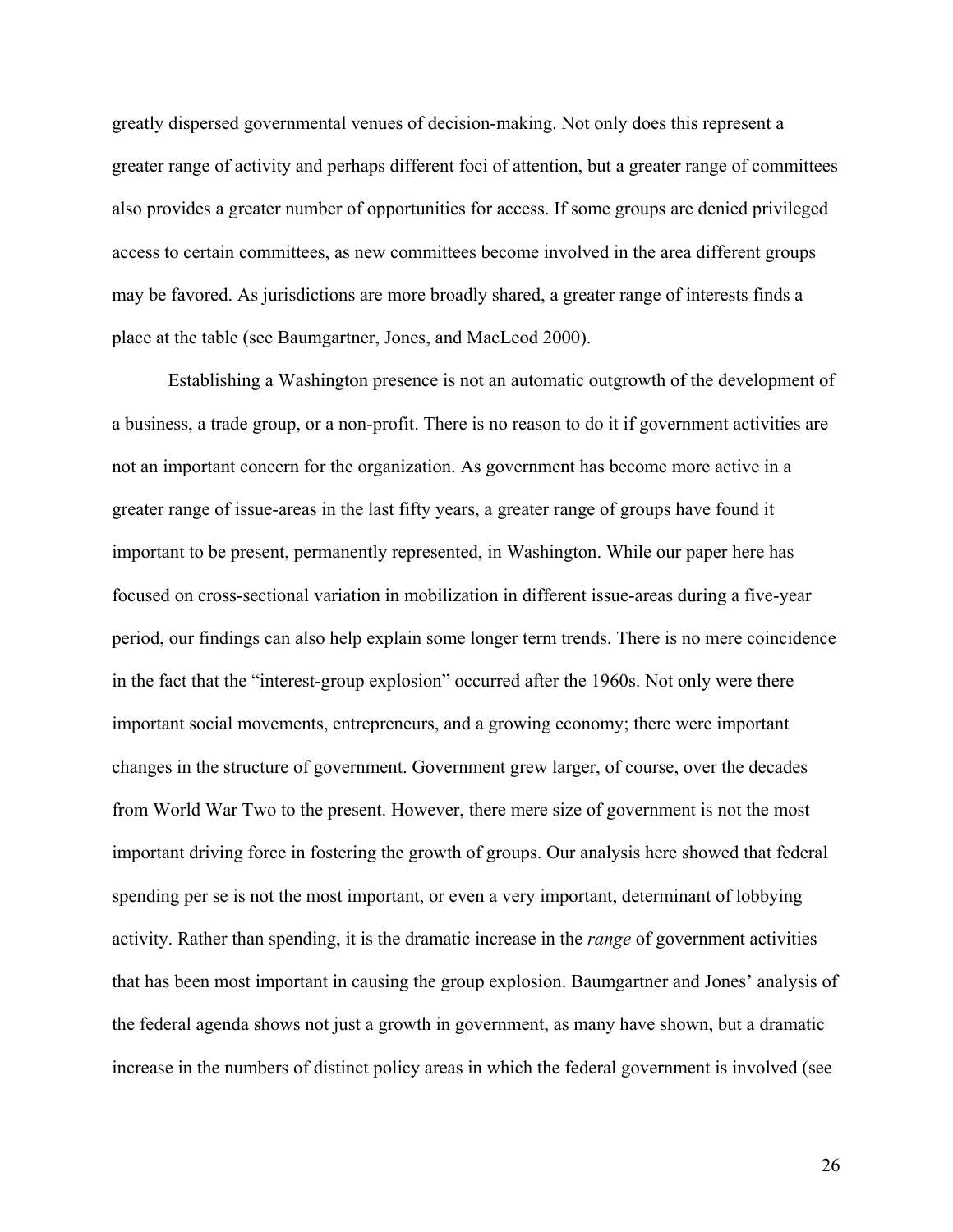Baumgartner and Jones 2002; Baumgartner, Jones, and MacLeod 2000). As the government becomes more involved in new areas where it previously had not been an important player, new interests are created. Recall Salisbury and colleagues' definition of an interest from the introduction to this paper: A concern or a desire only becomes an interest when it intersects with the actions of government. As public policies have become important in a greater range of areas, interests have become more numerous. As interests have grown, so too has the interest-group system.

Our argument here is not to suggest that internal factors do not matter; they do. Interest communities with money and other resources are more likely to organize than those without. Businesses and trade associations organize much more easily and in greater numbers than nonoccupational groups do. Selective incentives tend to trump purposive goals as a mobilization tool. These processes have long been understood and remain important to any understanding of who mobilizes. Resources and selective incentives matter; not all potential groups are even close to equal in their capacity to mobilize. Alongside these tendencies that stem from internal characteristics, however, other forces are at work. The political environment in which organizations and potential organizations find themselves is a powerful determinant of who will lobby and how much they will lobby. All things being equal, an organization with many resources will mobilize and lobby more easily and often than an organization with few resources. Considering the important role of government, however, it is clear that *all things are not equal*. Government not only subsidizes, regulates, and differentially promotes and disadvantages various types of interest groups. More broadly than that, it affects the size and shape of the group system by its own activities. Our analysis shows that increased government activity in a given issue area itself is a driving force in the subsequent mobilization of interest groups. Groups do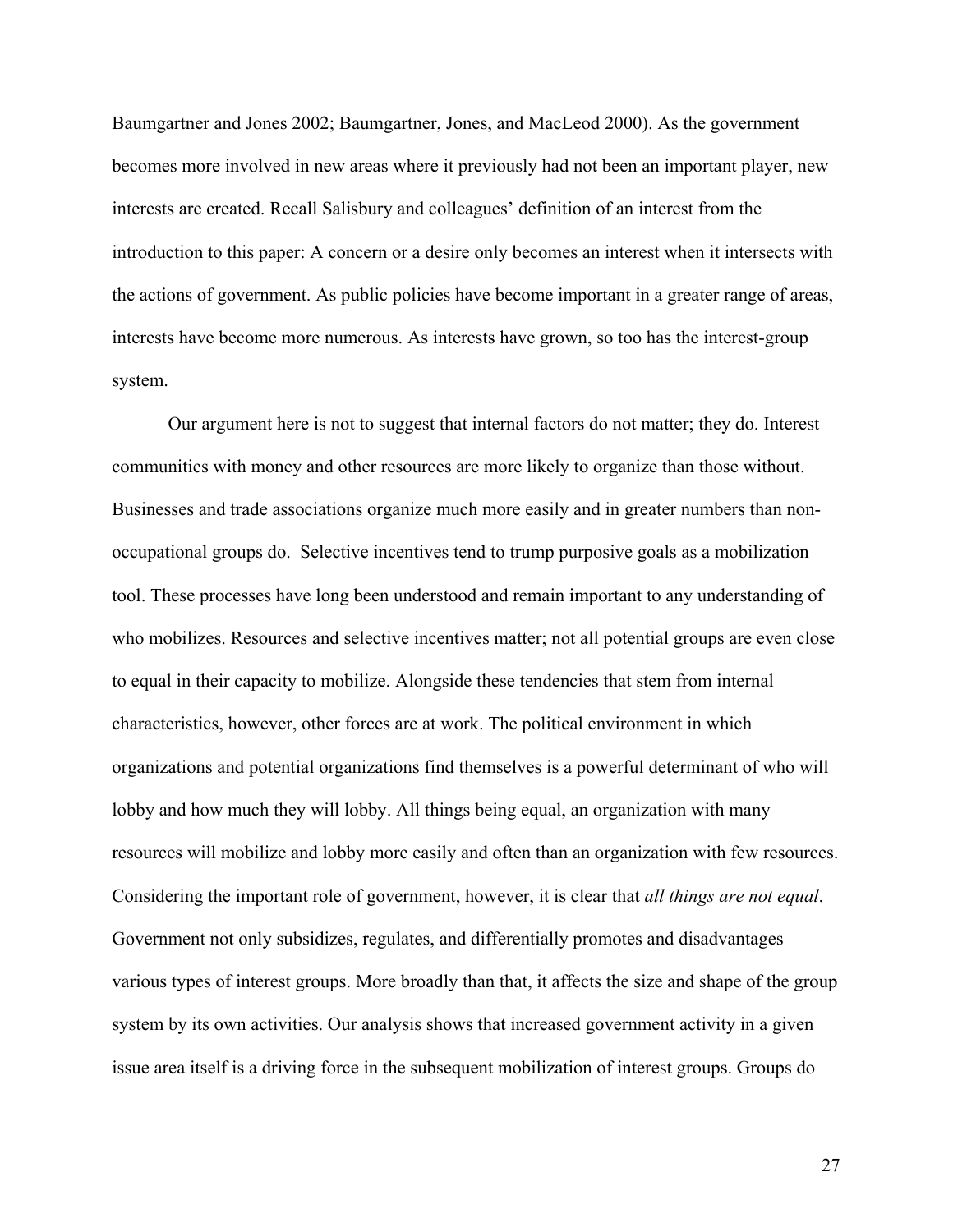not automatically form and come to Washington; there must be a demand for them. Government creates that demand.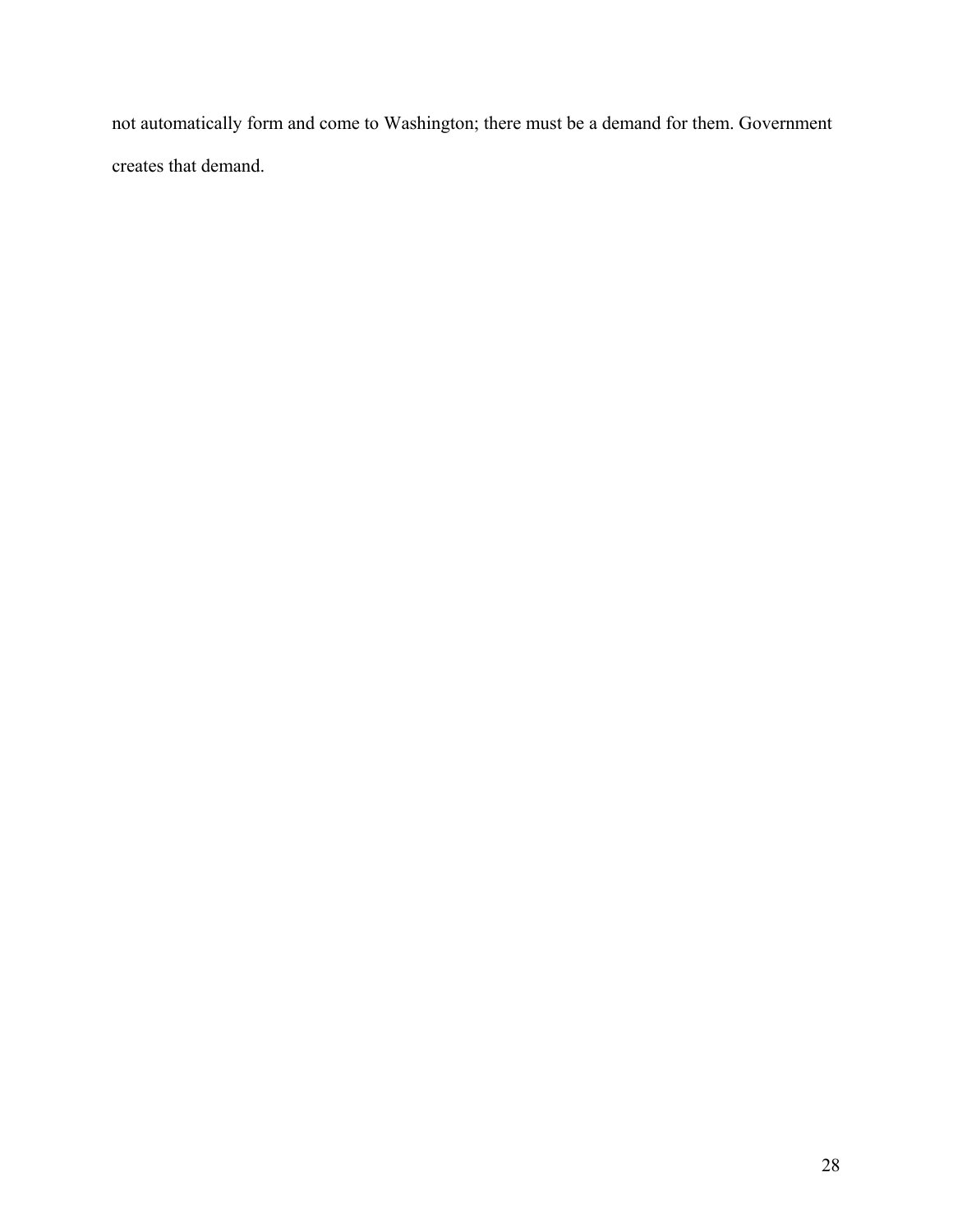## **References**

- Baumgartner, Frank R., and Bryan D. Jones. 1993. *Agendas and Instability in American Politics*. Chicago: University of Chicago Press.
- Baumgartner, Frank R., and Bryan D. Jones, eds. 2002. *Policy Dynamics*. Chicago: University of Chicago Press.
- Baumgartner, Frank R, Bryan D. Jones, and Michael C. MacLeod. 2000. The Evolution of Legislative Jurisdictions. *Journal of Politics* 62: 321–49.
- Baumgartner, Frank R., and Beth L. Leech. 1996. "The Multiple Ambiguities of 'Counteractive Lobbying.'" *American Journal of Political Science* 40:521–42.
- Baumgartner, Frank R. and Beth L. Leech. 1998. *Basic Interests: The Importance of Groups in Politics and Political Science*. Princeton: Princeton University Press.
- Baumgartner, Frank R. and Beth L. Leech. 2001. "Interest Niches and Policy Bandwagons: Patterns of Interest Group Involvement in National Politics." *Journal of Politics* 64: 1191–1213.
- Beck, Nathaniel, and Jonathan N. Katz. 1995. "What to Do (and Not to Do) with Time-Series Cross-Section Data," *American Political Science Review* 89 (3): 634–47.
- Beck, Nathaniel, and Jonathan N. Katz. 1996. "Nuisance vs. Substance: Specifying and Estimating Time-Series-Cross-Section Models," *Political Analysis* 5: 1–36.
- Gray, Virginia, and David Lowery. 1995. "The Population Ecology of Gucci Gulch, or the Natural Regulation of Interest Group Numbers." *American Journal of Political Science* 39: 1–29.
- Gray, Virginia, and David Lowery. 1996. *The Population Ecology of Interest Representation*. Ann Arbor: University of Michigan Press.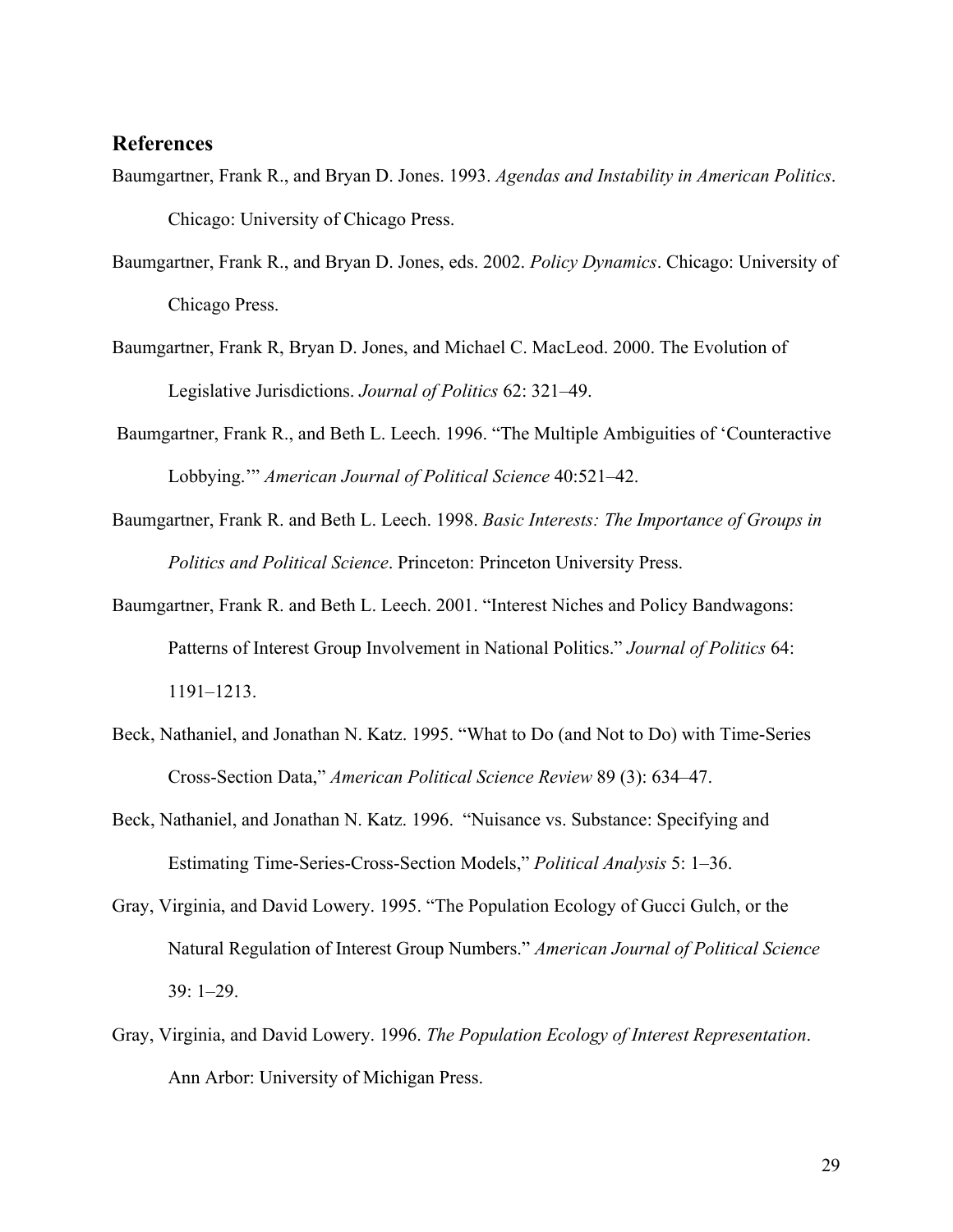- Heinz, John P., Edward O. Laumann, Robert L. Nelson, and Robert H. Salisbury. 1993. *The Hollow Core: Private Interests in National Policymaking*. Cambridge: Harvard University Press.
- Hojnacki, Marie. 1997. "Interest Groups' Decisions to Join Alliances or Work Alone." *American Journal of Political Science* 41:61–87.
- Hojnacki, Marie and David Kimball. 1998. "Organized Interests and the Decision of Whom to Lobby in Congress." *American Political Science Review* 92: 775–90.
- Huckfeldt, R. Robert and John Sprague. 1987. "Networks in Context: The Social Flow of Political Information." *American Political Science Review* 81: 1197–1216.
- Jones, Bryan D. 1995. *Reconceiving Decisionmaking in Democratic Politics*. Chicago: University of Chicago Press.
- Jones, Bryan D., Frank R. Baumgartner, and Jeffery C. Talbert. 1993. "The Destruction of Issue Monopolies in Congress," *American Political Science Review* 87: 673–87.
- Kollman, Ken. 1998. *Outside Lobbying: Public Opinion and Interest Group Strategies*. Princeton: Princeton University Press.
- Leech, Beth L. 1998. Lobbying Strategies of American Interest Groups. Ph.D. diss., Texas A&M University.
- Leech, Beth L., Frank R. Baumgartner, Jeffrey M. Berry, Marie Hojnacki, and David C. Kimball. 2002. "Organized Interests and Issue Definition in Policy Debates," in *Interest Group Politics*,  $6<sup>th</sup>$  ed., Allan J. Cigler and Burdett A. Loomis, eds. Washington, DC: CQ Press.
- Martin, Cathie Jo. 1995. "Nature or Nurture? Sources of Firm Preferences for National Health Reform." *American Political Science Review* 89: 898–913.

McAdam, Doug, John D. McCarthy, and Mayer N. Zald. 1996. *Comparative Perspectives on*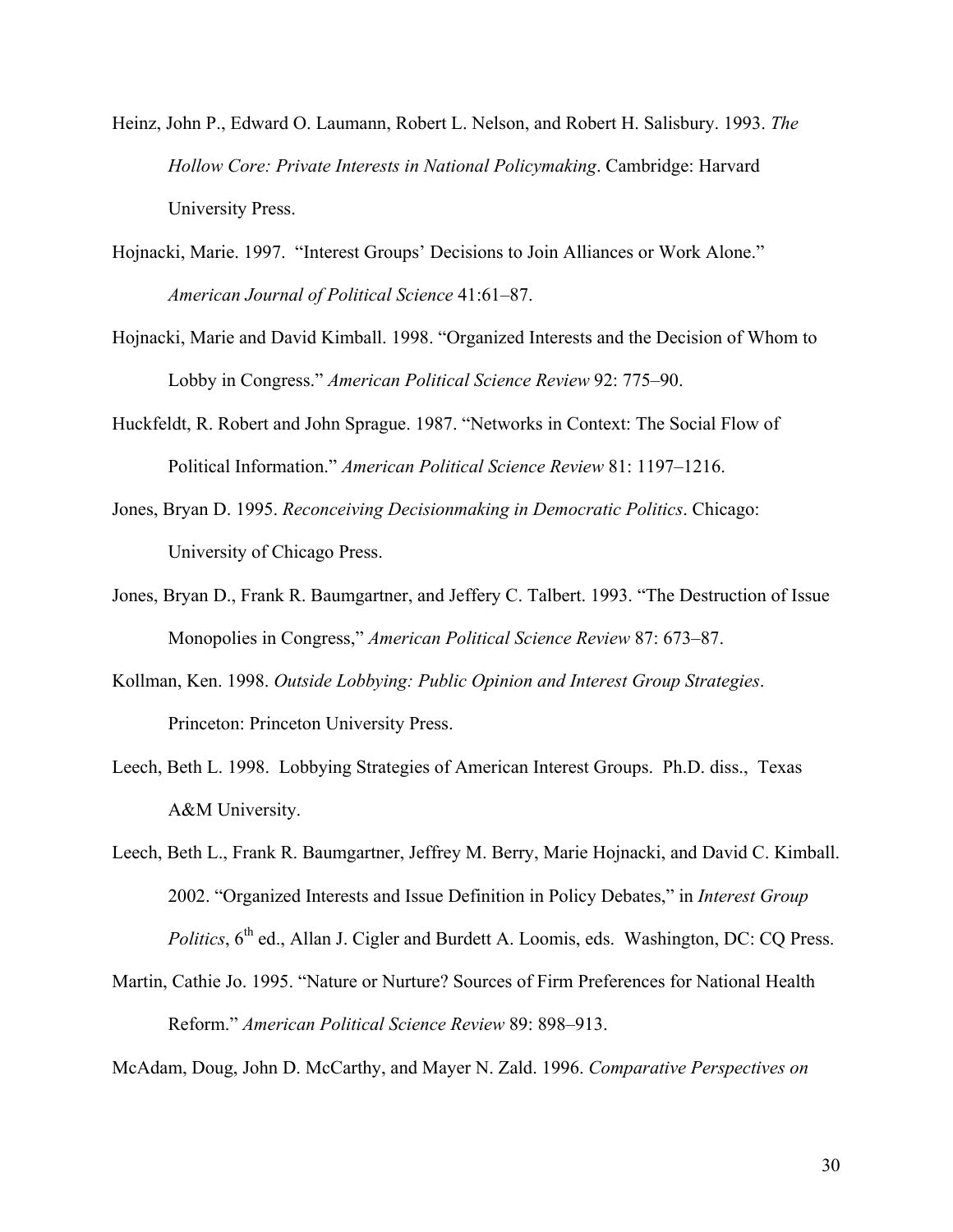*Social Movements: Political Opportunities, Mobilizing Structures, and Cultural* 

*Framings*. New York: Cambridge University Press.

Sayrs, Lois W. 1989. *Pooled Time Series Analysis.* Newbury Park, CA: Sage.

Schattschneider, E. E. 1935 [1974]. *Politics, Pressures and the Tariff*. New York: Prentice Hall.

- Schattschneider, E. E. 1960. *The Semi-Sovereign People: a Realist's View of Democracy in America*. New York: Holt, Rinehart, and Winston.
- Schlozman, Kay Lehman, and John T. Tierney. 1983. "More of the Same: Washington Pressure Group Activity in a Decade of Change." *Journal of Politics* 45:351–77.
- Schlozman, Kay Lehman, and John T. Tierney. 1986. *Organized Interests and American Democracy*. New York: Harper and Row.
- Stimson, James A. 1985. "Regression in Space and Time: A Statistical Essay," *American Journal of Political Science* 29(4): 914–47.
- Walker, Jack L., Jr. 1983. "The Origins and Maintenance of Interest Groups in America." *American Political Science Review* 77:390–406.
- Walker, Jack L., Jr. 1991. *Mobilizing Interest Groups in America*. Ann Arbor: University of Michigan Press.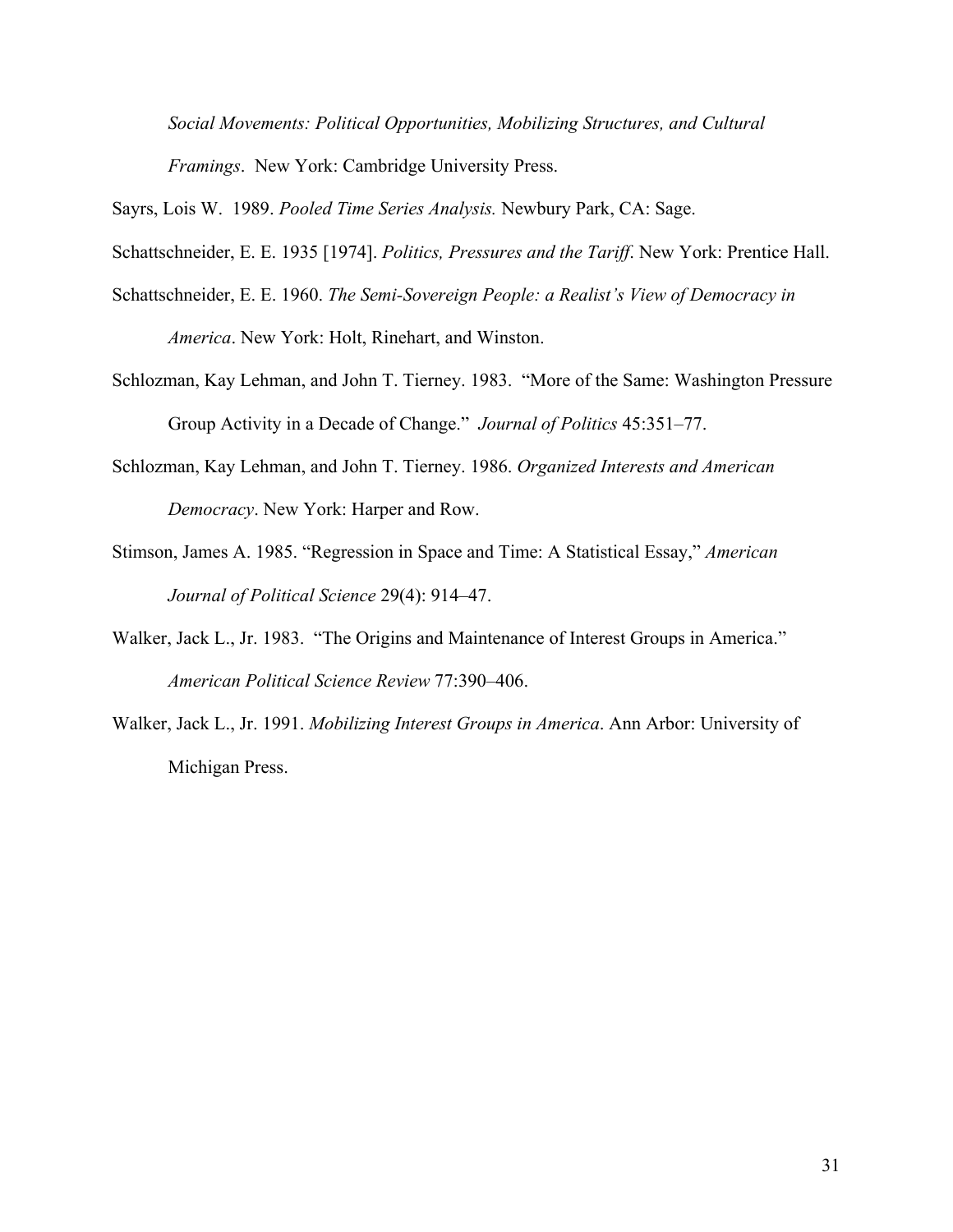|                | Policy Area                                                           |                |                |                                     | Time Period    |                |     |     |        |       |          |
|----------------|-----------------------------------------------------------------------|----------------|----------------|-------------------------------------|----------------|----------------|-----|-----|--------|-------|----------|
|                | Code Abbreviation                                                     | 1996b          | 1997b          | 1998a 1998b 1999a 1999b 2000a 2000b |                |                |     |     |        | Ave.  | St. Dev. |
|                | Part A: Issue Areas with Links to the Policy Agendas Hearings Dataset |                |                |                                     |                |                |     |     |        |       |          |
| $\overline{2}$ | <b>AER</b>                                                            | 30             | 20             | 20                                  | 22             | 27             | 27  | 34  | 32     | 26.5  | 5.4      |
| 3              | <b>AGR</b>                                                            | 158            | 120            | 129                                 | 132            | 139            | 147 | 166 | 153    | 143.0 | 15.7     |
| $\overline{4}$ | <b>ALC</b>                                                            | 21             | 17             | 25                                  | 22             | 27             | 29  | 23  | 23     | 23.4  | 3.7      |
| 9              | <b>AVI</b>                                                            | 76             | 60             | 59                                  | 62             | 73             | 68  | 76  | 66     | 67.5  | 6.9      |
| 10             | <b>BAN</b>                                                            | 135            | 107            | 123                                 | 122            | 133            | 132 | 121 | 114    | 123.4 | 9.8      |
| 11             | <b>BNK</b>                                                            | 17             | 55             | 82                                  | 93             | 104            | 110 | 105 | 95     | 82.6  | 31.7     |
| 15             | <b>CIV</b>                                                            | 54             | 61             | 57                                  | 47             | 53             | 58  | 62  | 56     | 56.0  | 4.8      |
| 16             | <b>CAW</b>                                                            | 199            | 180            | 156                                 | 169            | 153            | 139 | 152 | 141    | 161.1 | 20.4     |
| 17             | <b>CDT</b>                                                            | $\overline{7}$ | $\overline{7}$ | 11                                  | 8              | 8              | 8   | 9   | 6      | 8.0   | 1.5      |
| 18             | <b>COM</b>                                                            | 78             | 59             | 53                                  | 64             | 63             | 71  | 71  | 67     | 65.8  | 7.8      |
| 19             | <b>CPI</b>                                                            | 40             | 41             | 55                                  | 70             | 81             | 71  | 63  | 65     | 60.8  | 14.5     |
| 20             | <b>CSP</b>                                                            | 110            | 96             | 104                                 | 105            | 91             | 84  | 102 | 99     | 98.9  | 8.4      |
| 22             | <b>CPT</b>                                                            | 150            | 135            | 154                                 | 160            | 140            | 144 | 131 | 120    | 141.8 | 13.1     |
| 23             | <b>DEF</b>                                                            | 188            | 150            | 152                                 | 165            | 181            | 179 | 167 | 160    | 167.8 | 13.9     |
| 24             | <b>DOC</b>                                                            | 10             | $\,$ 8 $\,$    | 5                                   | 8              | 6              | 6   | 9   | $\tau$ | 7.4   | 1.7      |
| 25             | <b>DIS</b>                                                            | 28             | 21             | 17                                  | 26             | 28             | 32  | 30  | 35     | 27.1  | 5.8      |
| 27             | <b>EDU</b>                                                            | 175            | 147            | 169                                 | 166            | 168            | 173 | 192 | 195    | 173.1 | 15.2     |
| 28             | <b>ENG</b>                                                            | 208            | 146            | 155                                 | 156            | 152            | 159 | 179 | 174    | 166.1 | 20.2     |
| 29             | <b>ENV</b>                                                            | 377            | 330            | 296                                 | 327            | 316            | 298 | 310 | 292    | 318.3 | 27.6     |
| 30             | <b>FAM</b>                                                            | 41             | 40             | 37                                  | 42             | 47             | 46  | 45  | 43     | 42.6  | 3.3      |
| 32             | <b>FIN</b>                                                            | 124            | 121            | 135                                 | 137            | 125            | 131 | 128 | 116    | 127.1 | 7.1      |
| 33             | <b>FOO</b>                                                            | 79             | 56             | 53                                  | 69             | 73             | 79  | 72  | 75     | 69.5  | 9.9      |
| 34             | <b>FOR</b>                                                            | 92             | 94             | 95                                  | 95             | 99             | 98  | 99  | 100    | 96.5  | 2.9      |
| 35             | <b>FUE</b>                                                            | 62             | 40             | 46                                  | 46             | 49             | 55  | 57  | 56     | 51.4  | 7.3      |
| 36             | <b>GAM</b>                                                            | 9              | $\overline{4}$ | 10                                  | 10             | 13             | 10  | 19  | 17     | 11.5  | 4.8      |
| 37             | GOV                                                                   | 223            | 165            | 192                                 | 190            | 182            | 183 | 164 | 155    | 181.8 | 21.3     |
| 38             | <b>HCR</b>                                                            | 482            | 339            | 386                                 | 412            | 442            | 448 | 471 | 440    | 427.5 | 47.0     |
| 39             | HOU                                                                   | 68             | 64             | 62                                  | 66             | 62             | 63  | 69  | 62     | 64.5  | 2.8      |
| 40             | <b>IMM</b>                                                            | 177            | 69             | 156                                 | 147            | 92             | 111 | 154 | 147    | 131.6 | 36.9     |
| 41             | <b>IND</b>                                                            | 20             | 18             | 15                                  | 18             | 22             | 20  | 18  | 16     | 18.4  | 2.3      |
| 42             | <b>INS</b>                                                            | 139            | 91             | 106                                 | 106            | 116            | 107 | 101 | 86     | 106.5 | 16.2     |
| 43             | LBR                                                                   | 381            | 271            | 244                                 | 259            | 263            | 296 | 309 | 293    | 289.5 | 42.8     |
| 44             | <b>LAW</b>                                                            | 84             | 67             | 77                                  | 72             | 89             | 101 | 92  | 79     | 82.6  | 11.1     |
| 48             | <b>MED</b>                                                            | 83             | 62             | 76                                  | 71             | 74             | 78  | 73  | 74     | 73.9  | 6.0      |
| 49             | <b>MMM</b>                                                            | 210            | 193            | 181                                 | 199            | 233            | 227 | 249 | 233    | 215.6 | 23.5     |
| 50             | <b>MON</b>                                                            | $\overline{7}$ | $\mathfrak{Z}$ | $\overline{3}$                      | $\mathfrak{Z}$ | $\overline{4}$ | 6   | 6   | 6      | 4.8   | 1.7      |
| 51             | <b>NAT</b>                                                            | 121            | 93             | 100                                 | 106            | 97             | 93  | 97  | 91     | 99.8  | 9.8      |
| 52             | <b>PHA</b>                                                            | 46             | 35             | 31                                  | 32             | 36             | 42  | 52  | 51     | 40.6  | 8.3      |
| 53             | <b>POS</b>                                                            | 35             | 23             | 29                                  | 38             | 39             | 36  | 38  | 38     | 34.5  | 5.6      |
| 54             | <b>RRR</b>                                                            | 35             | 32             | 36                                  | 44             | 58             | 55  | 58  | 55     | 46.6  | 11.1     |

**Table 1. Registered Interest Groups by Time Period and Issue Area**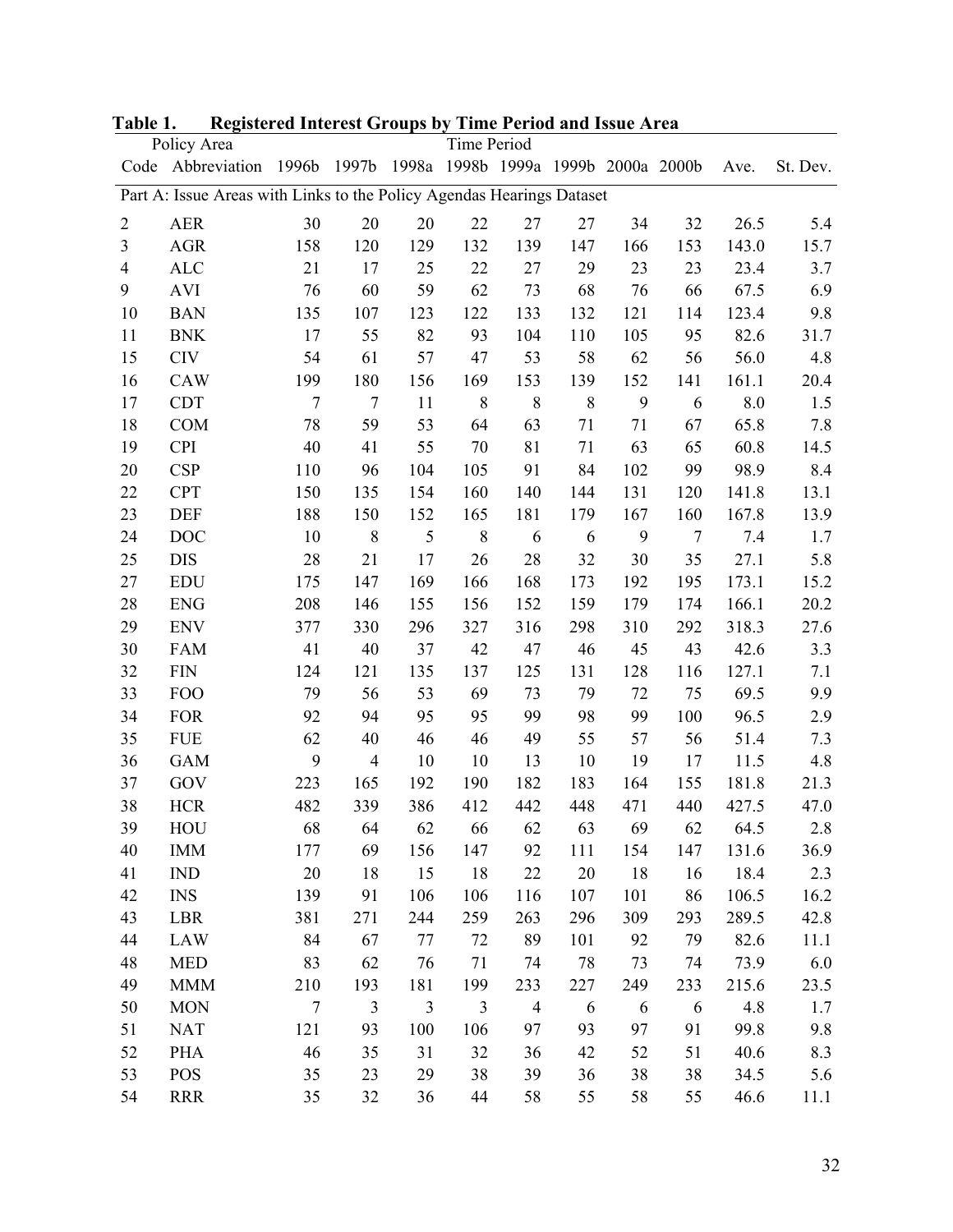| 57 | <b>RET</b>       | 67   | 53   | 62   | 75   | 81   | 89   | 103            | 100  | 78.8    | 17.9  |
|----|------------------|------|------|------|------|------|------|----------------|------|---------|-------|
| 58 | <b>ROD</b>       | 32   | 36   | 41   | 38   | 25   | 24   | 29             | 23   | 31.0    | 6.8   |
| 59 | SCI              | 106  | 88   | 114  | 113  | 114  | 116  | 120            | 114  | 110.6   | 9.9   |
| 60 | <b>SMB</b>       | 73   | 45   | 46   | 46   | 54   | 56   | 64             | 56   | 55.0    | 9.8   |
| 62 | <b>TAX</b>       | 573  | 535  | 512  | 524  | 617  | 581  | 592            | 566  | 562.5   | 36.0  |
| 63 | <b>TEC</b>       | 178  | 117  | 117  | 136  | 139  | 139  | 144            | 140  | 138.8   | 19.0  |
| 64 | <b>TOB</b>       | 24   | 46   | 85   | 73   | 40   | 37   | 37             | 31   | 46.6    | 21.2  |
| 65 | <b>TRD</b>       | 335  | 343  | 322  | 349  | 360  | 352  | 402            | 372  | 354.4   | 24.5  |
| 66 | <b>TRA</b>       | 168  | 206  | 230  | 221  | 181  | 190  | 221            | 207  | 203.0   | 21.6  |
| 67 | <b>TOU</b>       | 13   | 6    | 8    | 10   | 7    | 7    | 9              | 10   | 8.8     | 2.3   |
| 68 | <b>TRU</b>       | 34   | 27   | 37   | 33   | 23   | 29   | 39             | 37   | 32.4    | 5.6   |
| 69 | <b>URB</b>       | 11   | 7    | 12   | 8    | 8    | 8    | 9              | 9    | 9.0     | 1.7   |
| 70 | <b>UNM</b>       | 3    | 8    | 10   | 9    | 7    | 9    | $\overline{7}$ | 8    | 7.6     | 2.1   |
| 72 | <b>VET</b>       | 40   | 32   | 45   | 37   | 35   | 38   | 34             | 36   | 37.1    | 4.0   |
| 73 | <b>WAS</b>       | 126  | 76   | 31   | 76   | 77   | 82   | 76             | 77   | 77.6    | 25.5  |
| 74 | <b>WEL</b>       | 95   | 51   | 39   | 39   | 39   | 39   | 34             | 30   | 45.8    | 20.8  |
|    | Subtotal (N)     | 6457 | 5316 | 5603 | 5873 | 5965 | 6016 | 6293           | 5949 | 5,934.0 | 359.7 |
|    | Subtotal $(\% )$ | 85.1 | 85.3 | 85.6 | 85.5 | 85.6 | 85.8 | 86.2           | 86.4 | 85.7    |       |

Part B: Issue Areas without Links to the Policy Agendas Hearings Dataset

| $\mathbf{1}$ | <b>ADV</b>       | 32   | 21             | 18             | 18           | 10             | 10     | 10   | 10             | 16.1   | 7.9   |
|--------------|------------------|------|----------------|----------------|--------------|----------------|--------|------|----------------|--------|-------|
| 5            | <b>ANI</b>       | 51   | 29             | 28             | 29           | 29             | 28     | 24   | 23             | 30.1   | 8.8   |
| 6            | APP              | 13   | 14             | 14             | 9            | 12             | 16     | 15   | 13             | 13.3   | 2.1   |
| $\tau$       | <b>ART</b>       | 16   | 17             | 21             | 22           | 24             | 29     | 25   | 26             | 22.5   | 4.4   |
| 8            | <b>AUT</b>       | 37   | 36             | 33             | 31           | 40             | 34     | 34   | 39             | 35.5   | 3.1   |
| 12           | <b>BEV</b>       | 13   | 11             | 13             | 11           | 9              | 12     | 13   | 9              | 11.4   | 1.7   |
| 13           | <b>BUD</b>       | 502  | 449            | 446            | 478          | 475            | 474    | 495  | 468            | 473.4  | 19.6  |
| 14           | <b>CHM</b>       | 44   | 22             | 25             | 34           | 37             | 33     | 33   | 29             | 32.1   | 6.9   |
| 21           | <b>CON</b>       | 26   | 1              | $\mathbf{1}$   | 23           | 26             | 26     | 26   | 23             | 19.0   | 11.2  |
| 26           | <b>ECN</b>       | 35   | 20             | 28             | 31           | 38             | 31     | 32   | 29             | 30.5   | 5.3   |
| 31           | <b>FIR</b>       | 17   | 13             | 12             | 15           | 17             | 16     | 17   | 13             | 15.0   | 2.1   |
| 45           | <b>MAN</b>       | 58   | 48             | 53             | 39           | 48             | 37     | 24   | 23             | 41.3   | 12.9  |
| 46           | <b>MAR</b>       | 77   | 70             | 70             | 77           | 65             | 64     | 65   | 59             | 68.4   | 6.4   |
| 47           | <b>MIA</b>       | 11   | 6              | $\overline{7}$ | 3            | 9              | $\tau$ | 6    | $\overline{7}$ | 7.0    | 2.3   |
| 55           | <b>RES</b>       | 41   | 25             | 29             | 32           | 29             | 39     | 45   | 37             | 34.6   | 6.9   |
| 56           | <b>REL</b>       | 11   | 14             | 17             | 17           | 15             | 13     | 17   | 16             | 15.0   | 2.2   |
| 61           | <b>SPO</b>       | 5    | $\overline{2}$ | $\mathbf{1}$   | $\mathbf{1}$ | $\overline{4}$ | 3      | 6    | 5              | 3.4    | 1.9   |
| 71           | UTI              | 139  | 121            | 126            | 128          | 115            | 120    | 122  | 107            | 122.3  | 9.4   |
|              | Subtotal (N)     | 1128 | 919            | 942            | 998          | 1002           | 992    | 1009 | 936            | 990.8  | 65.3  |
|              | Subtotal $(\% )$ | 14.9 | 14.7           | 14.4           | 14.5         | 14.4           | 14.2   | 13.8 | 13.6           | 14.3   |       |
|              |                  |      |                |                |              |                |        |      |                |        |       |
| Total        |                  | 7585 | 6235           | 6545           | 6871         | 6967           | 7008   | 7302 | 6885           | 6924.8 | 416.0 |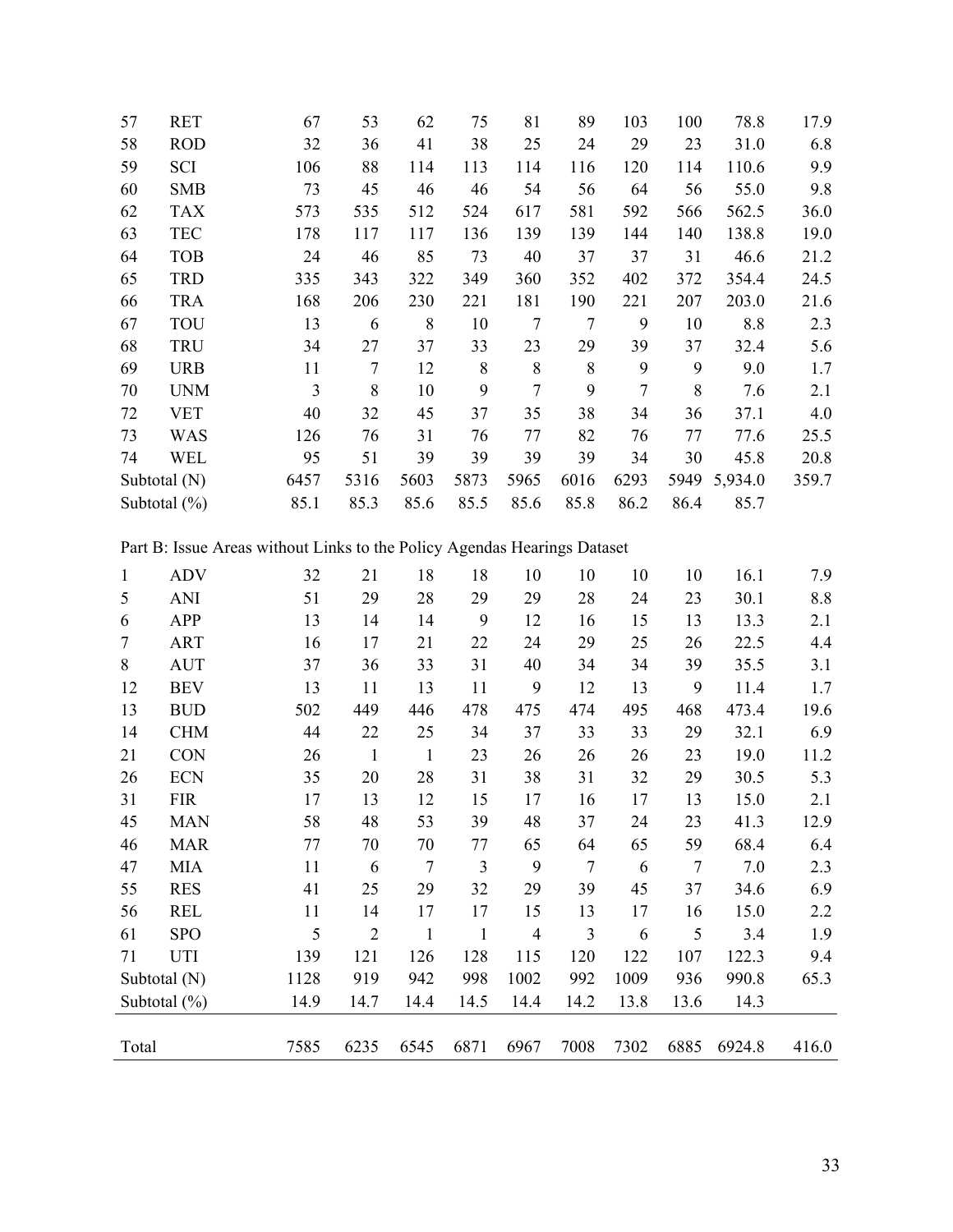|                | Policy Area                                                           |       |       |                |                | Time Period |       |      |                |       |             |
|----------------|-----------------------------------------------------------------------|-------|-------|----------------|----------------|-------------|-------|------|----------------|-------|-------------|
|                | Code Abbrev.                                                          | 1996b | 1997b | 1998a          | 1998b          | 1999a       | 1999b |      | 2000a 2000b    | Ave.  | St.<br>Dev. |
|                | Part A: Issue Areas with Links to the Policy Agendas Hearings Dataset |       |       |                |                |             |       |      |                |       |             |
| $\overline{2}$ | <b>AER</b>                                                            | 45    | 52    | 58             | 51             | 66          | 59    | 167  | 55             | 69.1  | 40.0        |
| 3              | <b>AGR</b>                                                            | 328   | 212   | 240            | 220            | 278         | 277   | 382  | 251            | 273.5 | 57.4        |
| $\overline{4}$ | <b>ALC</b>                                                            | 30    | 27    | 42             | 37             | 37          | 41    | 56   | 32             | 37.8  | 9.0         |
| 9              | <b>AVI</b>                                                            | 166   | 154   | 185            | 171            | 224         | 229   | 375  | 217            | 215.1 | 70.5        |
| 10             | <b>BAN</b>                                                            | 272   | 208   | 234            | 219            | 226         | 255   | 286  | 215            | 239.4 | 28.5        |
| 11             | <b>BNK</b>                                                            | 17    | 36    | 70             | 92             | 72          | 107   | 122  | 110            | 78.3  | 37.0        |
| 15             | <b>CIV</b>                                                            | 18    | 29    | 24             | 16             | 14          | 20    | 33   | 18             | 21.5  | 6.6         |
| 16             | CAW                                                                   | 234   | 182   | 179            | 166            | 167         | 184   | 265  | 171            | 193.5 | 36.2        |
| 17             | <b>CDT</b>                                                            | 6     | 6     | 9              | $\overline{7}$ | 11          | 8     | 9    | $\mathfrak{Z}$ | 7.4   | 2.4         |
| 18             | <b>COM</b>                                                            | 116   | 117   | 128            | 112            | 146         | 148   | 243  | 136            | 143.3 | 42.5        |
| 19             | <b>CPI</b>                                                            | 52    | 62    | 92             | 108            | 129         | 115   | 238  | 107            | 112.9 | 57.0        |
| 20             | <b>CSP</b>                                                            | 126   | 106   | 120            | 97             | 104         | 90    | 151  | 100            | 111.8 | 19.8        |
| 22             | <b>CPT</b>                                                            | 167   | 172   | 185            | 184            | 180         | 184   | 258  | 165            | 186.9 | 29.8        |
| 23             | <b>DEF</b>                                                            | 614   | 563   | 639            | 617            | 751         | 778   | 1081 | 746            | 723.6 | 164.0       |
| 24             | <b>DOC</b>                                                            | 16    | 11    | $8\phantom{1}$ | $\tau$         | 8           | 6     | 6    | $\tau$         | 8.6   | 3.4         |
| 25             | <b>DIS</b>                                                            | 48    | 38    | 57             | 58             | 49          | 54    | 70   | 47             | 52.6  | 9.5         |
| 27             | <b>EDU</b>                                                            | 242   | 238   | 300            | 256            | 281         | 289   | 458  | 340            | 300.5 | 71.9        |
| 28             | <b>ENG</b>                                                            | 299   | 296   | 334            | 301            | 339         | 359   | 594  | 381            | 362.9 | 98.2        |
| 29             | <b>ENV</b>                                                            | 614   | 546   | 554            | 521            | 574         | 576   | 809  | 840            | 629.3 | 123.7       |
| 30             | <b>FAM</b>                                                            | 9     | 14    | 12             | 12             | 13          | 11    | 11   | 8              | 11.3  | $2.0$       |
| 32             | <b>FIN</b>                                                            | 208   | 139   | 157            | 147            | 176         | 196   | 285  | 189            | 187.1 | 46.4        |
| 33             | <b>FOO</b>                                                            | 100   | 82    | 82             | 78             | 99          | 101   | 166  | 131            | 104.9 | 29.9        |
| 34             | <b>FOR</b>                                                            | 102   | 114   | 109            | 96             | 104         | 127   | 182  | 106            | 117.5 | 27.7        |
| 35             | <b>FUE</b>                                                            | 103   | 56    | 73             | 72             | 84          | 89    | 186  | 83             | 93.3  | 39.9        |
| 36             | <b>GAM</b>                                                            | 55    | 49    | 64             | 62             | 65          | 64    | 131  | 76             | 70.8  | 25.6        |
| 37             | GOV                                                                   | 274   | 209   | 250            | 210            | 223         | 215   | 300  | 211            | 236.5 | 34.6        |
| 38             | <b>HCR</b>                                                            | 720   | 540   | 648            | 604            | 684         | 696   | 1046 | 739            | 709.6 | 150.6       |
| 39             | HOU                                                                   | 165   | 139   | 132            | 123            | 151         | 151   | 245  | 164            | 158.8 | 37.8        |
| 40             | <b>IMM</b>                                                            | 127   | 75    | 95             | 77             | 69          | 84    | 121  | 86             | 91.8  | 21.4        |
| 41             | <b>IND</b>                                                            | 180   | 148   | 166            | 172            | 162         | 160   | 238  | 168            | 174.3 | 27.4        |
| 42             | <b>INS</b>                                                            | 128   | 98    | 111            | 91             | 109         | 100   | 107  | 86             | 103.8 | 13.1        |
| 43             | <b>LBR</b>                                                            | 253   | 178   | 193            | 164            | 171         | 176   | 306  | 185            | 203.3 | 49.9        |
| 44             | <b>LAW</b>                                                            | 132   | 114   | 114            | 102            | 130         | 150   | 233  | 131            | 138.3 | 41.0        |
| 48             | <b>MED</b>                                                            | 133   | 135   | 136            | 126            | 119         | 119   | 162  | 106            | 129.5 | 16.6        |
| 49             | <b>MMM</b>                                                            | 345   | 333   | 318            | 270            | 346         | 438   | 577  | 467            | 386.8 | 99.9        |
| 50             | <b>MON</b>                                                            | 18    | 13    | 12             | 13             | 15          | 20    | 66   | 15             | 21.5  | 18.2        |
| 51             | <b>NAT</b>                                                            | 277   | 214   | 240            | 232            | 233         | 269   | 453  | 273            | 273.9 | 75.9        |
| 52             | <b>PHA</b>                                                            | 78    | 62    | 64             | 58             | 67          | 68    | 117  | 68             | 72.8  | 18.8        |
| 53             | POS                                                                   | 42    | 35    | 44             | 44             | 59          | 56    | 78   | 49             | 50.9  | 13.4        |

# **Table 2. Registered Lobbyists by Time Period and Issue Area**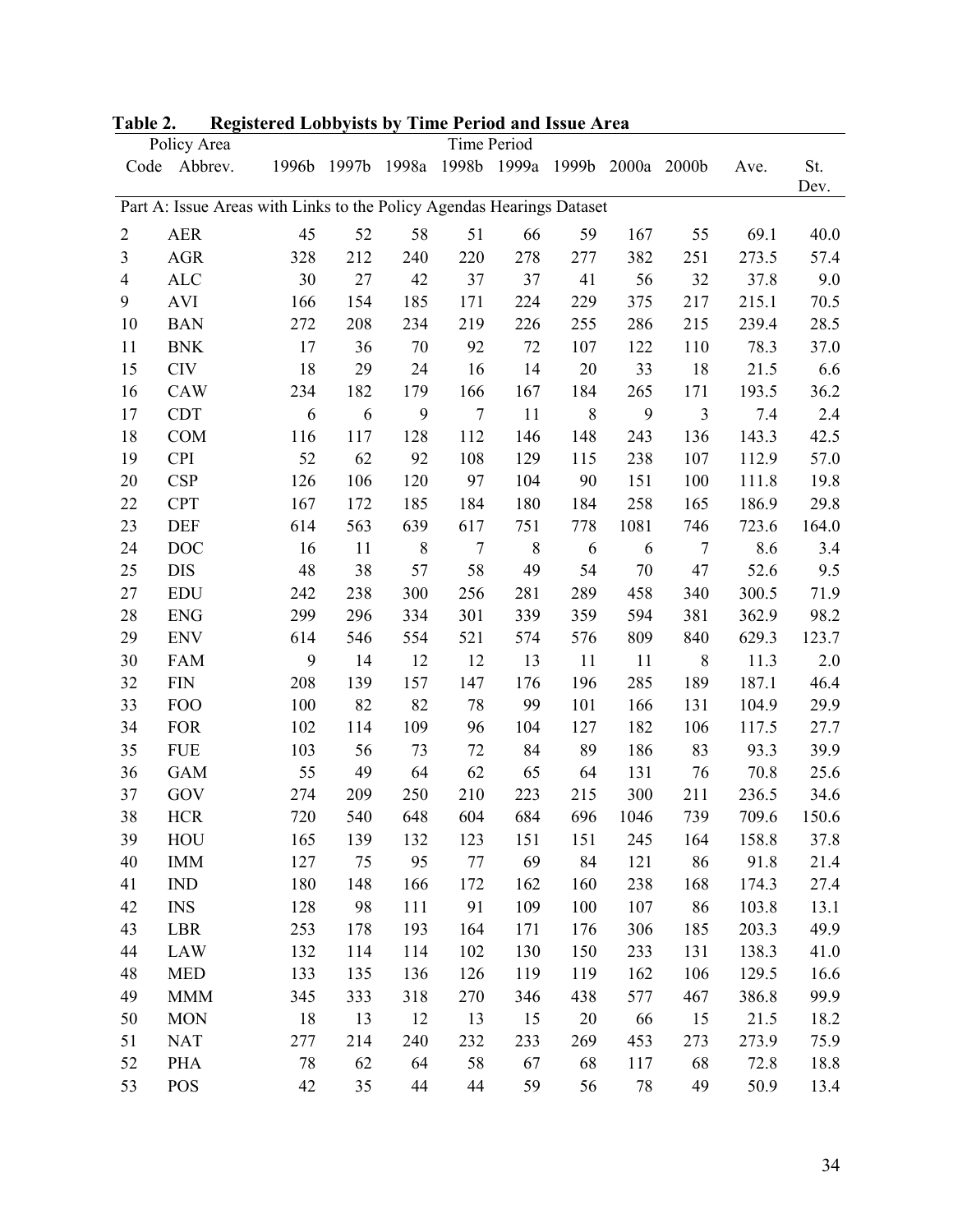| 54 | <b>RRR</b>       | 80    | 65   | 84             | 66             | 64               | 64       | 150   | 70    | 80.4    | 29.1   |
|----|------------------|-------|------|----------------|----------------|------------------|----------|-------|-------|---------|--------|
| 57 | <b>RET</b>       | 55    | 32   | 43             | 50             | 50               | 50       | 105   | 69    | 56.8    | 22.1   |
| 58 | <b>ROD</b>       | 85    | 74   | 80             | 59             | 68               | 61       | 93    | 49    | 71.1    | 14.7   |
| 59 | <b>SCI</b>       | 122   | 106  | 135            | 122            | 143              | 138      | 236   | 131   | 141.6   | 39.9   |
| 60 | <b>SMB</b>       | 60    | 47   | 53             | 42             | 49               | 48       | 109   | 63    | 58.9    | 21.4   |
| 62 | <b>TAX</b>       | 1103  | 933  | 971            | 844            | 1003             | 1009     | 1207  | 920   | 998.8   | 113.1  |
| 63 | <b>TEC</b>       | 345   | 255  | 319            | 313            | 394              | 401      | 567   | 374   | 371.0   | 92.6   |
| 64 | <b>TOB</b>       | 51    | 119  | 192            | 153            | 99               | 77       | 86    | 56    | 104.1   | 48.6   |
| 65 | <b>TRD</b>       | 471   | 441  | 504            | 456            | 510              | 514      | 808   | 502   | 525.8   | 117.2  |
| 66 | <b>TRA</b>       | 469   | 553  | 625            | 513            | 551              | 561      | 822   | 572   | 583.3   | 106.4  |
| 67 | TOU              | 26    | 32   | 36             | 31             | 29               | 32       | 45    | 32    | 32.9    | 5.7    |
| 68 | <b>TRU</b>       | 22    | 22   | 32             | 26             | 29               | 26       | 26    | 29    | 26.5    | 3.5    |
| 69 | <b>URB</b>       | 66    | 61   | 73             | 76             | 80               | 100      | 178   | 95    | 91.1    | 37.5   |
| 70 | <b>UNM</b>       | 8     | 1    | $\overline{2}$ | $\overline{4}$ | $\boldsymbol{0}$ | $\theta$ | 1     | 3     | 2.4     | 2.7    |
| 72 | <b>VET</b>       | 29    | 27   | 21             | 12             | 21               | 23       | 31    | 32    | 24.5    | 6.6    |
| 73 | <b>WAS</b>       | 159   | 97   | 118            | 97             | 108              | 104      | 127   | 83    | 111.6   | 23.4   |
| 74 | <b>WEL</b>       | 108   | 46   | 53             | 41             | 40               | 49       | 63    | 39    | 54.9    | 22.9   |
|    | Subtotal (N)     | 10118 | 8713 | 9819           | 8898           | 9973             | 10326    | 15267 | 10401 | 10439.4 | 2048.8 |
|    | Subtotal $(\% )$ | 84.6  | 84.0 | 84.0           | 83.4           | 83.2             | 83.1     | 83.5  | 82.2  | 83.5    |        |

Part B: Issue Areas without Links to the Policy Agendas Hearings Dataset

| $\mathbf{1}$ | <b>ADV</b>      | 36             | 57               | 38             | 26             | 22             | 19       | 32    | 16    | 30.8    | 13.2   |
|--------------|-----------------|----------------|------------------|----------------|----------------|----------------|----------|-------|-------|---------|--------|
| 5            | <b>ANI</b>      | 22             | 21               | 21             | 21             | 21             | 28       | 36    | 22    | 24.0    | 5.4    |
| 6            | <b>APP</b>      | 16             | 25               | 19             | 19             | 23             | 22       | 35    | 20    | 22.4    | 5.8    |
| $\tau$       | <b>ART</b>      | 42             | 51               | 56             | 45             | 51             | 61       | 57    | 60    | 52.9    | 6.9    |
| 8            | <b>AUT</b>      | 41             | 36               | 36             | 37             | 28             | 32       | 52    | 33    | 36.9    | 7.2    |
| 12           | <b>BEV</b>      | 28             | 28               | 28             | 16             | 24             | 24       | 45    | 41    | 29.3    | 9.4    |
| 13           | <b>BUD</b>      | 954            | 878              | 985            | 993            | 1,183          | 1,213    | 1,644 | 1,385 | 1,154.4 | 258.7  |
| 14           | <b>CHM</b>      | 31             | 27               | 28             | 25             | 29             | 33       | 36    | 29    | 29.8    | 3.5    |
| 21           | <b>CON</b>      | 12             | $\boldsymbol{0}$ | $\mathbf{1}$   | 9              | 12             | 19       | 26    | 12    | 11.4    | 8.6    |
| 26           | <b>ECN</b>      | 94             | 73               | 105            | 97             | 125            | 137      | 258   | 124   | 126.6   | 56.9   |
| 31           | <b>FIR</b>      | 22             | 17               | 19             | 19             | 24             | 28       | 22    | 21    | 21.5    | 3.4    |
| 45           | <b>MAN</b>      | 85             | 53               | 53             | 42             | 47             | 48       | 70    | 47    | 55.6    | 14.5   |
| 46           | <b>MAR</b>      | 180            | 140              | 176            | 165            | 148            | 150      | 210   | 141   | 163.8   | 24.1   |
| 47           | <b>MIA</b>      | 17             | 12               | 12             | 12             | 14             | 13       | 27    | 11    | 14.8    | 5.3    |
| 55           | <b>RES</b>      | 104            | 67               | 91             | 82             | 83             | 89       | 184   | 110   | 101.3   | 36.0   |
| 56           | <b>REL</b>      | $\overline{2}$ | 6                | $\overline{4}$ | $\overline{4}$ | $\overline{2}$ | $\theta$ | 4     | 1     | 2.9     | 2.0    |
| 61           | <b>SPO</b>      | 23             | 16               | 20             | 18             | 22             | 19       | 30    | 27    | 21.9    | 4.7    |
| 71           | <b>UTI</b>      | 133            | 149              | 180            | 144            | 153            | 158      | 252   | 146   | 164.4   | 37.9   |
|              | Subtotal (N)    | 1,842          | 1,656            | 1,872          | 1,774          | 2,011          | 2,093    | 3,020 | 2,246 | 2,064.3 | 428.9  |
|              | Subtotal $(\%)$ | 15.4           | 16.0             | 16.0           | 16.6           | 16.8           | 16.9     | 16.5  | 17.8  | 16.5    |        |
|              |                 |                |                  |                |                |                |          |       |       |         |        |
| Total        |                 | 11960          | 10369            | 11691          | 10672          | 11984          | 12419    | 18287 | 12647 | 12503.6 | 2467.3 |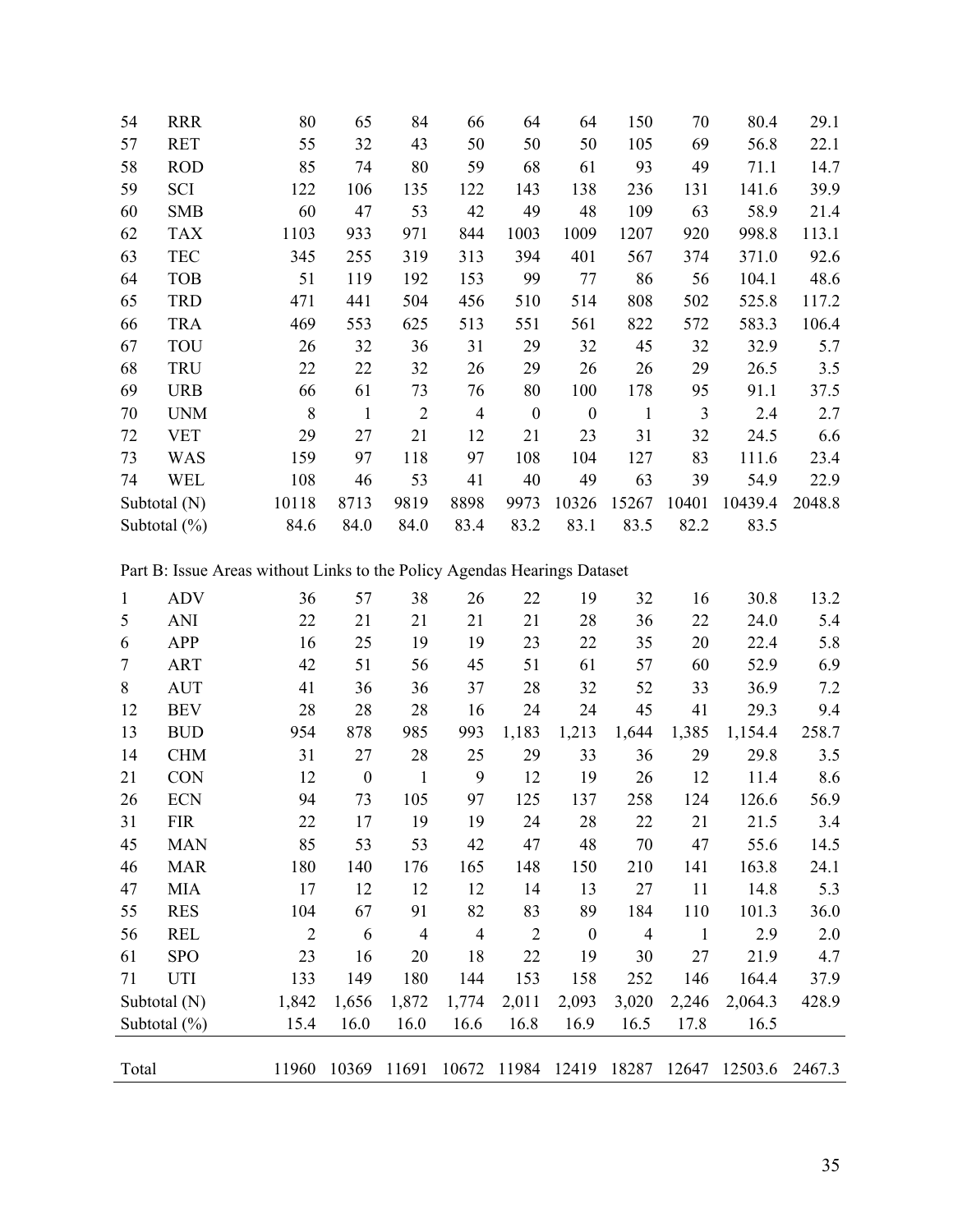|                     | Organizations  |                                 | Contract Lobbyists |                               |  |  |
|---------------------|----------------|---------------------------------|--------------------|-------------------------------|--|--|
|                     | Model 1        | Model 2                         | Model 1            | Model 2                       |  |  |
| Short-term Hearings | $0.929**$      | $1.032**$                       | $1.575**$          | $2.005**$                     |  |  |
|                     | (0.144)        | (0.191)                         | (0.193)            | (0.273)                       |  |  |
| <b>Budget</b>       |                | $-8.63e^{-6}$<br>$(8.43e^{-6})$ |                    | $0.00019**$<br>$(1.36e^{-5})$ |  |  |
| Intercept           | 77.953**       | 87.89**                         | $123.253**$        | 124.83**                      |  |  |
|                     | (4.39)         | (8.41)                          | (6.013)            | (12.53)                       |  |  |
|                     | $R^2 = 0.10$   | $R^2 = 0.11$                    | $R^2 = 0.10$       | $R^2 = 0.15$                  |  |  |
|                     | $N=56$ , T=3   | $N=26$ , T=3                    | $N=56$ , T=3       | $N=26$ , T=3                  |  |  |
|                     | Total obs: 168 | Total obs: 78                   | Total obs: 168     | Total obs: 78                 |  |  |

# **Table 3. Short-term Government Attention and Lobbying**

Notes: Coefficients computed using OLS with panel-corrected standard errors. PCSEs appear in parentheses.  $\overrightarrow{p} \leq .05$ ,  $\overrightarrow{**}$   $p \leq .01$ , two-tailed test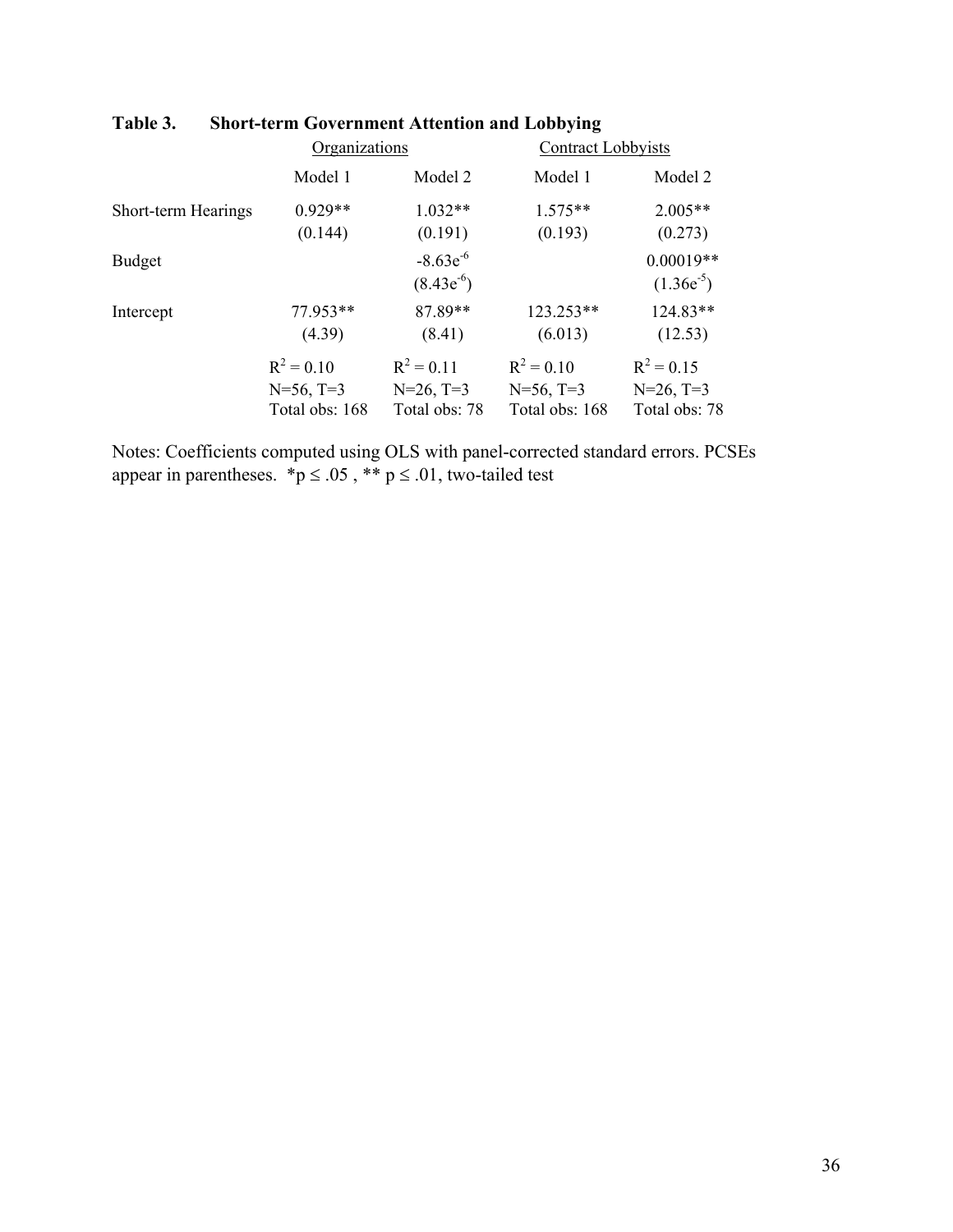|                      | Model 1                                        | Model 2                                          | Model 3                                         | Model 4                                         |
|----------------------|------------------------------------------------|--------------------------------------------------|-------------------------------------------------|-------------------------------------------------|
| Long-term Hearings   | $0.121**$<br>(0.005)                           | $0.171**$<br>(0.008)                             | $0.172**$<br>(0.009)                            | $0.014**$<br>(0.003)                            |
| <b>Budget</b>        |                                                | $-2.75e^{-5}$<br>$(1.56e^{-5})$                  | $-2.01e^{-5}$<br>$(3.96e^{-6})$                 | $3.19e^{-5**}$<br>$(4.29e^{-6})$                |
| Firms                |                                                |                                                  | $0.00021**$<br>(.00000117)                      | $2.83e^{-5}$<br>$(2.56e^{-5})$                  |
| Organizations, t - 1 |                                                |                                                  |                                                 | $0.967**$<br>(0.02)                             |
| Intercept            | 51.842**<br>(2.169)                            | 38.9981**<br>(2.2293)                            | $21.553**$<br>(10.15)                           | $-1.545*$<br>(0.684)                            |
|                      | $R^2 = 0.21$<br>$N=56$ , T=5<br>Total obs: 280 | $R^2 = 0.39$<br>$N=26$ , $T=5$<br>Total obs: 130 | $R^2 = 0.64$<br>$N=21$ , $T=2$<br>Total obs: 42 | $R^2 = 0.98$<br>$N=21$ , $T=2$<br>Total obs: 42 |

## **Table 4a. Long-term Government Attention and Lobbying by Organizations**

|  |  |  | Table 4b. Long-term Government Attention and Lobbying by Contract Lobbyists |  |
|--|--|--|-----------------------------------------------------------------------------|--|
|  |  |  |                                                                             |  |

|                    | Model 1                                       | Model 2                                        | Model 3                                      | Model 4                                         |
|--------------------|-----------------------------------------------|------------------------------------------------|----------------------------------------------|-------------------------------------------------|
| Long-term Hearings | $0.225**$<br>(0.021)                          | $0.334**$<br>(0.035)                           | $.396**$<br>(0.03)                           | $0.017^{+}$<br>(0.009)                          |
| <b>Budget</b>      |                                               | $0.00017**$<br>$(3.35e^{-5})$                  | $0.00012**$<br>$(2.55e^{-5})$                | $6.11e^{-5**}$<br>$(1.54e^{-6})$                |
| Firms              |                                               |                                                | $0.00020**$<br>$(4.8e^{-5})$                 | $-3.74e^{-5}$<br>$(3.86e^{-5})$                 |
| Lobbyists, $t - 1$ |                                               |                                                |                                              | $1.065**$<br>(0.012)                            |
| Intercept          | 100.884**<br>(6.48)                           | 46.099**<br>(7.245)                            | 5.344<br>(3.245)                             | $-4.594**$<br>(0.522)                           |
|                    | $R^2 = 0.21$<br>$N=56, T=5$<br>Total obs: 280 | $R^2 = 0.41$<br>$N=26$ , T=5<br>Total obs: 130 | $R^2 = 0.66$<br>$N=21, T=2$<br>Total obs: 42 | $R^2 = 0.99$<br>$N=21$ , $T=2$<br>Total obs: 42 |

Notes: Coefficients computed using OLS with panel-corrected standard errors. PCSEs appear in parentheses.

\*p  $\leq$  .05, \*\* p  $\leq$  .01, two-tailed test; +p $\leq$  .05, one-tailed test.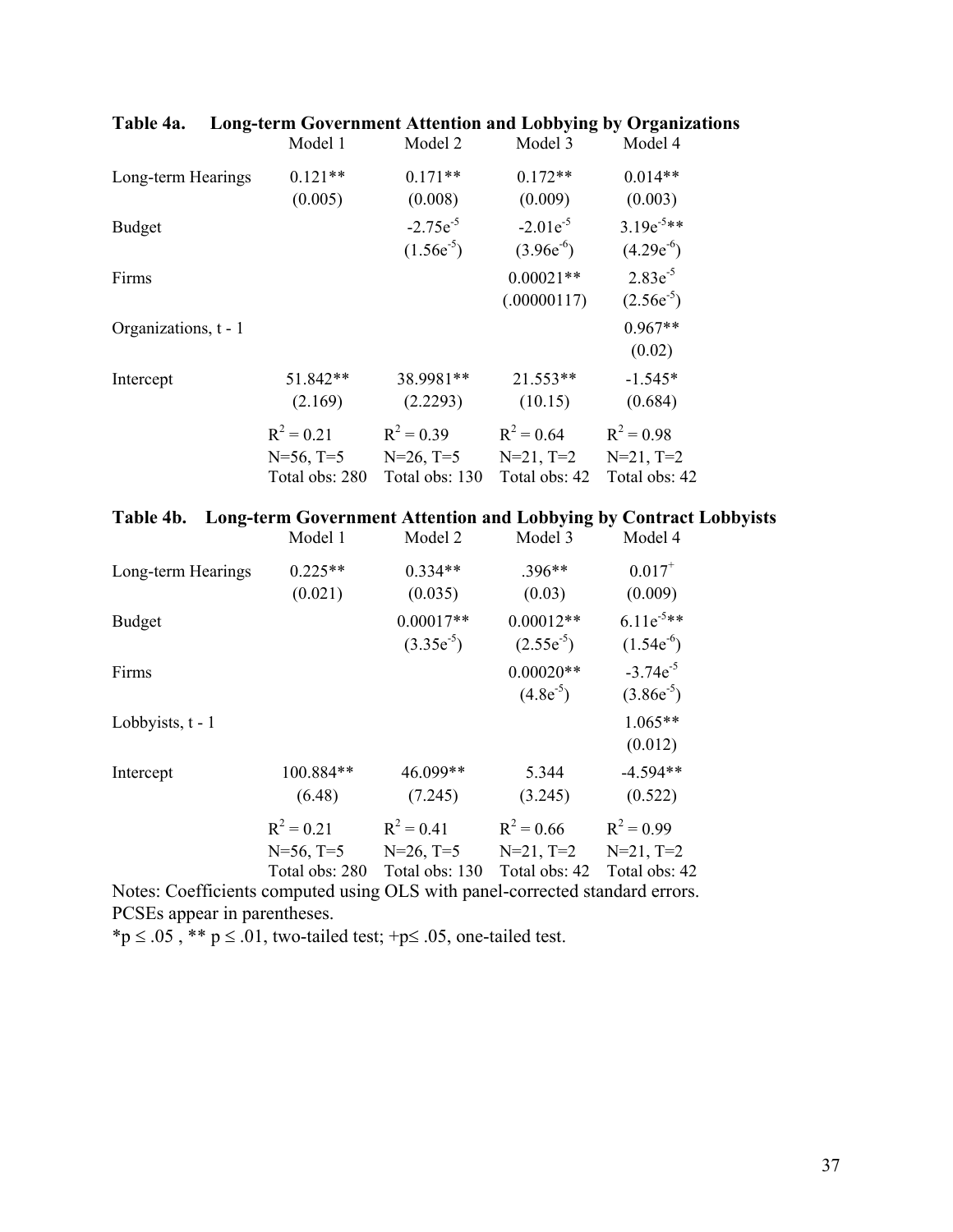|                              | Organizations  |                                   | <b>Contract Lobbyists</b> |                               |
|------------------------------|----------------|-----------------------------------|---------------------------|-------------------------------|
|                              | Model 1        | Model 2                           | Model 1                   | Model 2                       |
| <b>Short-term Committees</b> | 9.985**        | 13.432**                          | $16.419**$                | 23.279**                      |
|                              | (1.196)        | (1.82)                            | (1.507)                   | (2.332)                       |
| <b>Budget</b>                |                | $-5.69e^{-5**}$<br>$(2.11e^{-5})$ |                           | $0.00011**$<br>$(3.43e^{-5})$ |
| Intercept                    | 48.283**       | 30.072*                           | 72.509**                  | 33.264                        |
|                              | (5.992)        | (12.268)                          | (8.337)                   | (17.435)                      |
|                              | $R^2 = 0.18$   | $R^2 = 0.25$                      | $R^2 = 0.16$              | $R^2 = 0.27$                  |
|                              | $N=56$ , T=3   | $N=26$ , T=3                      | $N=56$ , T=3              | $N=26$ , T=3                  |
|                              | Total obs: 168 | Total obs: 78                     | Total obs: 168            | Total obs: 78                 |

# **Table 5. Short-term Opportunities and Lobbying**

Notes: Coefficients computed using OLS with panel-corrected standard errors. PCSEs appear in parentheses. \*p  $\leq .05$ , \*\*p  $\leq .01$ , two-tailed test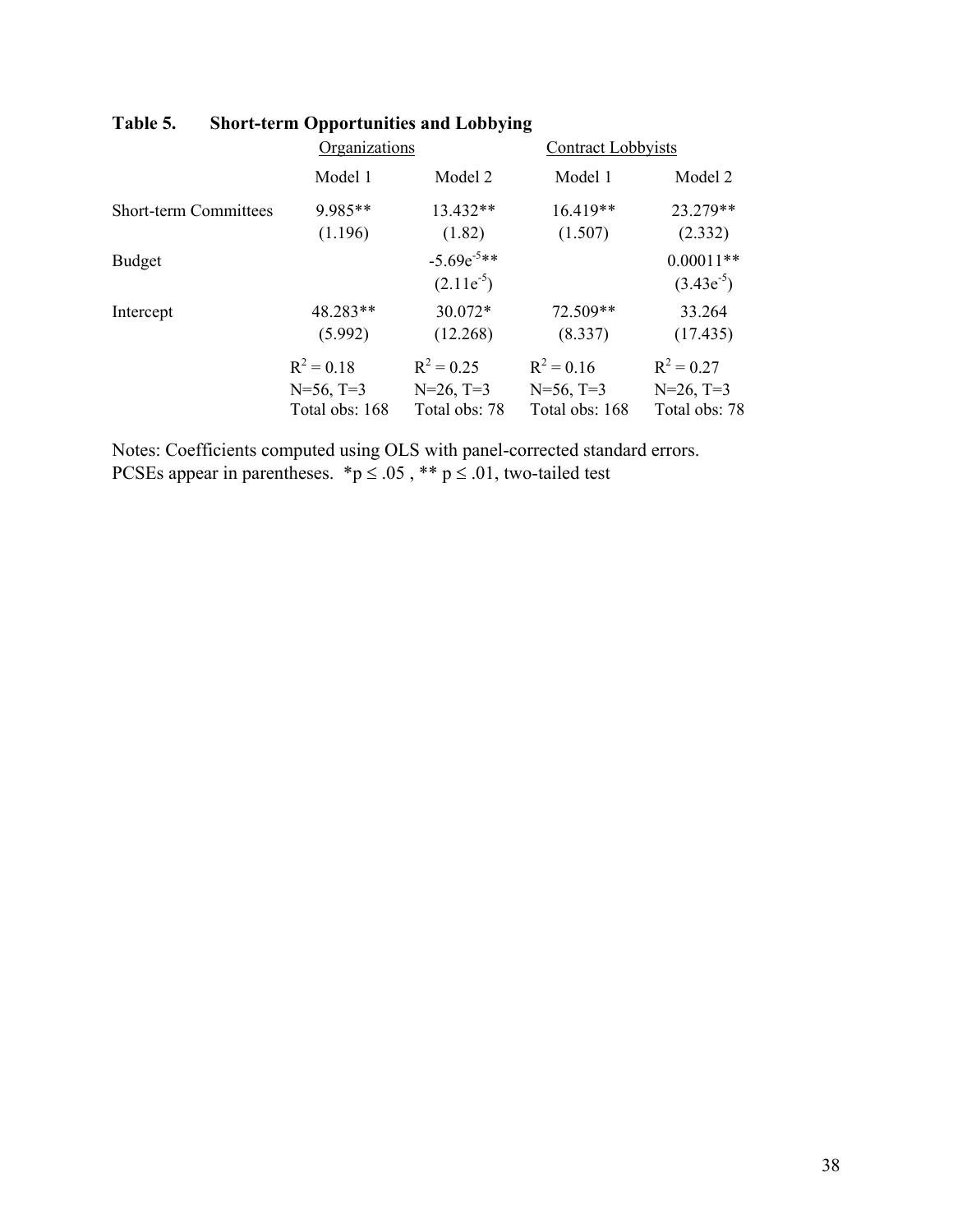|                                                                      | Model 1                                       | Model 2                                          | Model 3                                         | Model 4                                         |
|----------------------------------------------------------------------|-----------------------------------------------|--------------------------------------------------|-------------------------------------------------|-------------------------------------------------|
| Long-term Committees                                                 | 4.658**<br>(0.205)                            | $6.378**$<br>(0.007)                             | 5.485<br>(0.227)                                | $0.437**$<br>(0.158)                            |
| <b>Budget</b>                                                        |                                               | $-6.87e^{-6}$<br>$(1.23e^{-5})$                  | $4.33e^{-6}$<br>$(1.48e^{-6})$                  | $3.38e^{-5**}$<br>$(3.63e^{-6})$                |
| Firms                                                                |                                               |                                                  | 0.00023<br>$(1.16e^{-5})$                       | $2.48e^{-5}$<br>$(2.69e^{-5})$                  |
| Organizations, t - 1                                                 |                                               |                                                  |                                                 | $0.98**$<br>(0.016)                             |
| Intercept                                                            | 5.821*<br>(2.275)                             | $-45.22**$<br>(3.224)                            | $-41.698$<br>(4.539)                            | $-7.659**$<br>(2.546)                           |
|                                                                      | $R^2 = 0.22$<br>$N=56, T=5$<br>Total obs: 280 | $R^2 = 0.34$<br>$N=26$ , $T=5$<br>Total obs: 130 | $R^2 = 0.52$<br>$N=21$ , $T=2$<br>Total obs: 42 | $R^2 = 0.98$<br>$N=21$ , $T=2$<br>Total obs: 42 |
| Table 6b. Long-term Opportunities and Lobbying by Contract Lobbyists | Model 1                                       | Model 2                                          | Model 3                                         | Model 4                                         |
|                                                                      |                                               |                                                  |                                                 |                                                 |
| Long-term Committees                                                 | 8.217**<br>(0.536)                            | 11.696**<br>(0.79)                               | $10.94**$<br>(0.613)                            | $0.287^{+}$<br>(0.175)                          |
| <b>Budget</b>                                                        |                                               | $0.00022**$<br>$(2.88e^{-5})$                    | $0.00019**$<br>$(2.74e^{-5})$                   | $6.18e^{-5**}$<br>$(1.41e^{-6})$                |
| Firms                                                                |                                               |                                                  | $0.00030**$<br>$(4.02e^{-5})$                   | $-3.87e^{-5}$<br>$(3.97e^{-5})$                 |
| Lobbyists, $t - 1$                                                   |                                               |                                                  |                                                 | $1.083**$<br>(0.015)                            |
| Intercept                                                            | 6.385**<br>(2.004)                            | $-97.162**$<br>(7.217)                           | $-101.056**$<br>(8.122)                         | $-7.603**$<br>$(-2.287)$                        |

## **Table 6a. Long-term Opportunities and Lobbying by Organizations**

Total obs: 280 Total obs: 130 Total obs: 42 Total obs: 42 Notes: Coefficients computed using OLS with panel-corrected standard errors. PCSEs appear in parentheses.

\*p  $\leq$  .05, \*\* p  $\leq$  .01, two-tailed test; ; +p $\leq$  .05, one-tailed test.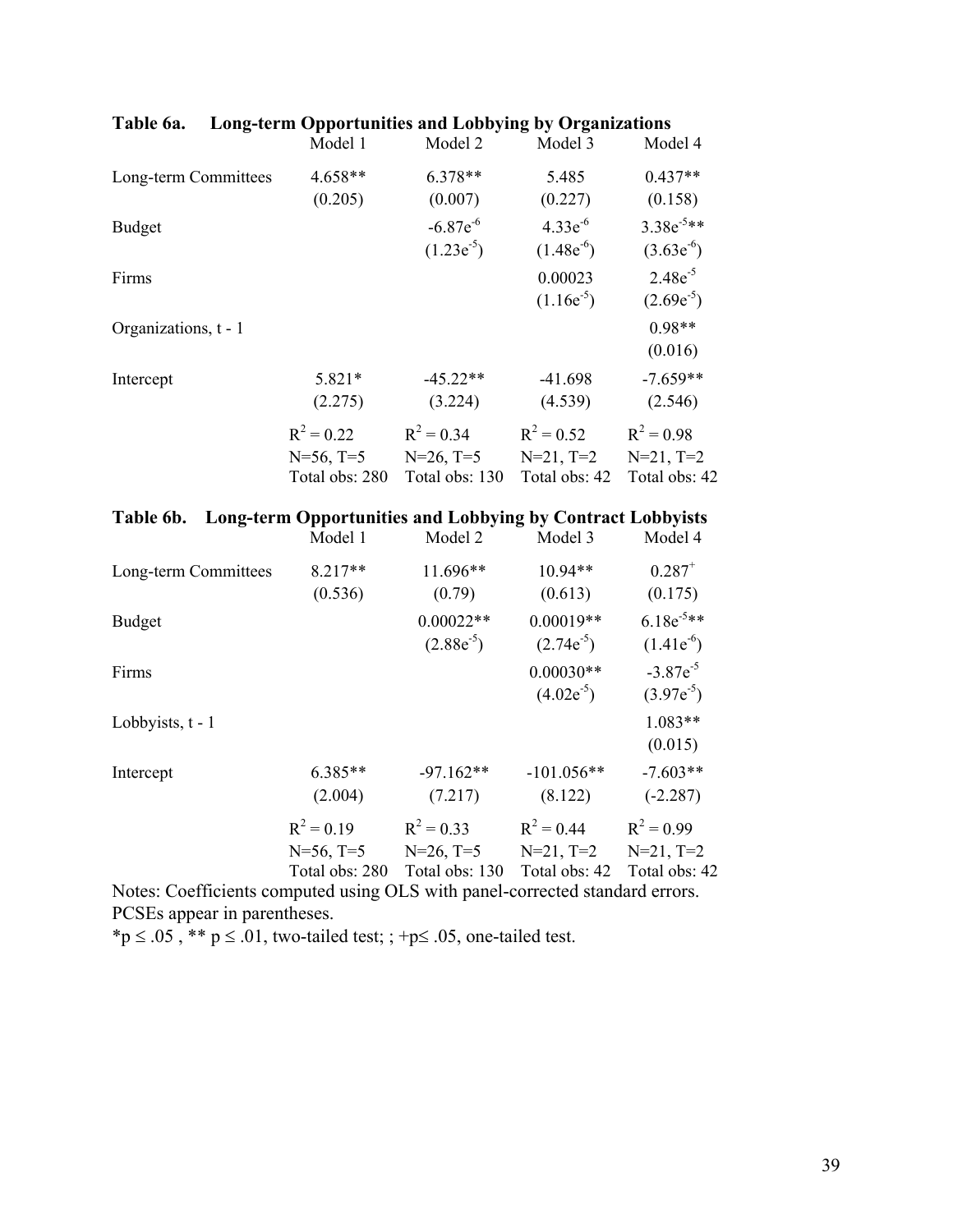# **Appendix**

|                |              | <b>Lobby Disclosure Reports</b>               | <b>Agendas Project</b>   |
|----------------|--------------|-----------------------------------------------|--------------------------|
| Code           | Abbreviation | Title                                         | Topic and Subtopic Codes |
|                |              |                                               |                          |
| $\mathbf{1}$   | <b>ADV</b>   | Advertising                                   |                          |
| $\overline{2}$ | <b>AER</b>   | Aerospace                                     | 1701, 1704               |
| 3              | <b>AGR</b>   | Agriculture                                   | 4                        |
| 4              | <b>ALC</b>   | Alcohol and Drug Abuse                        | 331, 332, 334            |
| 5              | ANI          | Animals                                       |                          |
| 6              | APP          | Apparel/Clothing Industry/Textiles            |                          |
| 7              | <b>ART</b>   | Arts/Entertainment                            |                          |
| 8              | <b>AUT</b>   | Automotive Industry                           |                          |
| 9              | <b>AVI</b>   | Aviation/Aircraft/Airlines                    | 1003                     |
| 10             | <b>BAN</b>   | Banking                                       | 1501, 1504               |
| 11             | <b>BNK</b>   | Bankruptcy                                    | 1507                     |
| 12             | <b>BEV</b>   | <b>Beverage Industry</b>                      |                          |
| 13             | <b>BUD</b>   | Budget/Appropriations                         |                          |
| 14             | <b>CHM</b>   | Chemicals/Chemical Industry                   |                          |
| 15             | <b>CIV</b>   | Civil Rights/Civil Liberties                  | $\overline{2}$           |
| 16             | <b>CAW</b>   | Clean Air and Water (Quality)                 | 701, 705                 |
| 17             | <b>CDT</b>   | Commodities (Big Ticket)                      | 1502                     |
| 18             | <b>COM</b>   | Communications/Broadcasting/Radio/TV          | 1707                     |
| 19             | <b>CPI</b>   | Computer Industry                             | 1709                     |
| 20             | <b>CSP</b>   | Consumer Issues/Safety/Products               | 1525                     |
| 21             | <b>CON</b>   | Constitution                                  |                          |
| 22             | <b>CPT</b>   | Copyright/Patent/Trademark                    | 1522                     |
| 23             | <b>DEF</b>   | Defense                                       | 16                       |
| 24             | <b>DOC</b>   | District of Columbia                          | 2014                     |
| 25             | <b>DIS</b>   | Disaster Planning/Emergencies                 | 1523                     |
| 26             | <b>ECN</b>   | Economics/Economic Development                |                          |
| 27             | <b>EDU</b>   | Education                                     | 6                        |
| 28             | <b>ENG</b>   | Energy/Nuclear                                | 8                        |
| 29             | <b>ENV</b>   | Environment/Superfund                         | 7                        |
| 30             | <b>FAM</b>   | Family Issues/Abortion/Adoption               | 1208                     |
| 31             | <b>FIR</b>   | Firearms/Guns/Ammunition                      |                          |
| 32             | <b>FIN</b>   | Financial Institutions/Investments/Securities | 1501, 1502               |
| 33             | <b>FOO</b>   | Food Industry (Safety, Labeling, etc.)        | 403                      |
| 34             | <b>FOR</b>   | Foreign Relations                             | 19                       |
| 35             | <b>FUE</b>   | Fuel/Gas/Oil                                  | 803                      |
| 36             | <b>GAM</b>   | Gaming/Gambling/Casino                        | 1526                     |
| 37             | GOV          | Government Issues                             | 20                       |

# **Table A-1. Conversion between Lobby Disclosure and Agendas Project Categories.**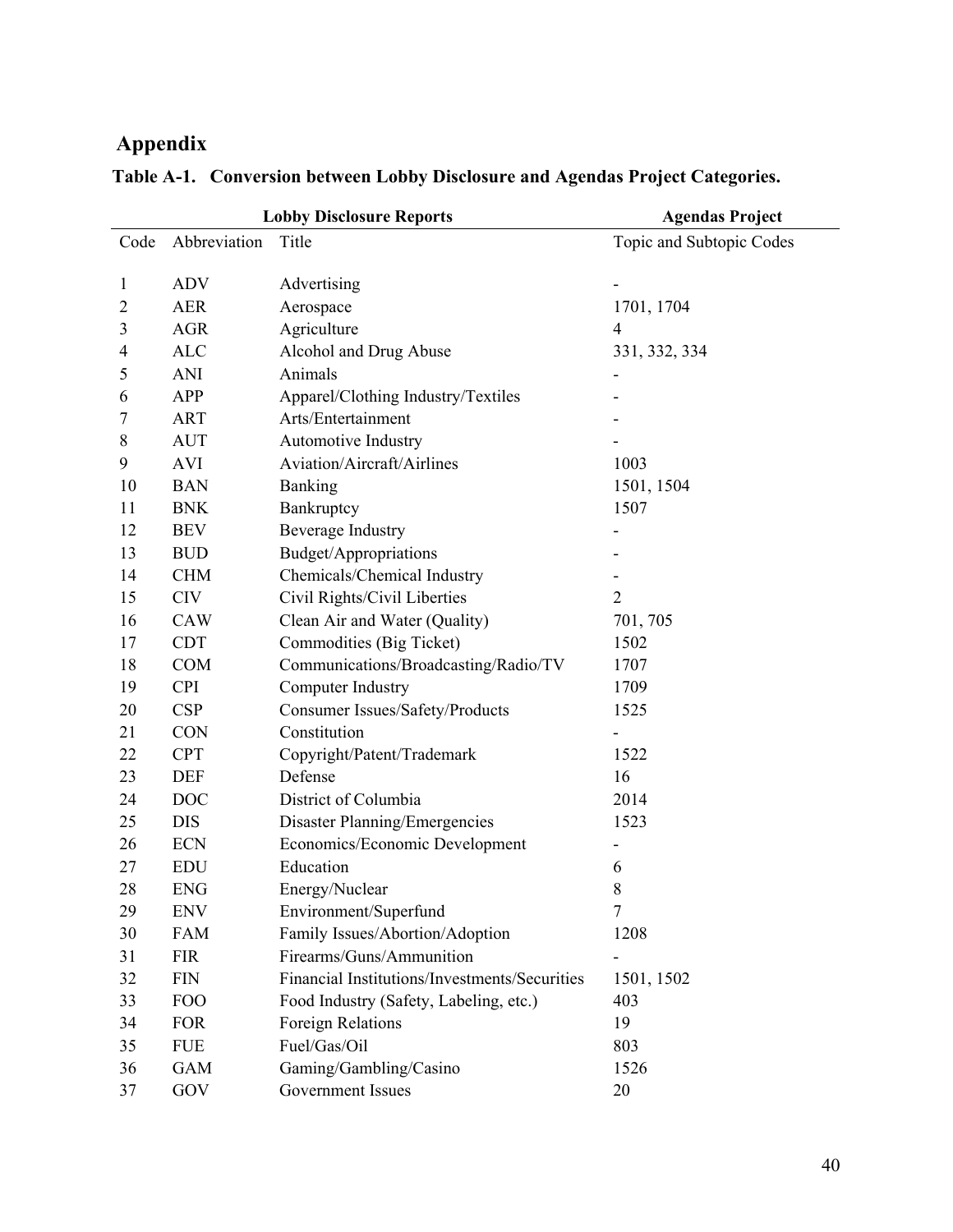| 38 | <b>HCR</b> | 3<br><b>Health Issues</b>                       |                                       |
|----|------------|-------------------------------------------------|---------------------------------------|
| 39 | HOU        | Housing<br>1400, 1401, 1404, 1406-1410,<br>1499 |                                       |
| 40 | <b>IMM</b> | Immigration                                     | 529, 530                              |
| 41 | <b>IND</b> | <b>Indian/Native American Affairs</b>           | 2102                                  |
| 42 | <b>INS</b> | Insurance                                       | 1505                                  |
| 43 | <b>LBR</b> | Labor Issues/Antitrust/Workplace                | 5, 1520                               |
| 44 | LAW        | Law Enforcement/Crime/Criminal Justice          | 1200-1207, 1209-1211, 1299            |
| 45 | <b>MAN</b> | Manufacturing                                   | $\qquad \qquad \blacksquare$          |
| 46 | <b>MAR</b> | Marine/Maritime/Boating/Fisheries               |                                       |
| 47 | <b>MIA</b> | Media (Information/Publishing)                  |                                       |
| 48 | <b>MED</b> | Medical/Disease Research/Clinical Labs          | 300, 306, 349, 398, 399               |
| 49 | <b>MMM</b> | Medicare/Medicaid                               | 303                                   |
| 50 | <b>MON</b> | Minting/Money/Gold Standard                     | 104, 2006                             |
| 51 | <b>NAT</b> | <b>Natural Resources</b>                        | 709, 710, 711, 2101, 2103             |
| 52 | <b>PHA</b> | Pharmacy                                        | 306                                   |
| 53 | <b>POS</b> | Postal                                          | 2003                                  |
| 54 | <b>RRR</b> | Railroads                                       | 1005                                  |
| 55 | <b>RES</b> | Real Estate/Land Use/Conservation               |                                       |
| 56 | <b>REL</b> | Religion                                        |                                       |
| 57 | <b>RET</b> | Retirement                                      | 503                                   |
| 58 | <b>ROD</b> | Roads/Highway                                   | 1002                                  |
| 59 | SCI        | Science/Technology                              | 1700, 1701, 1704, 1705, 1798,<br>1799 |
| 60 | <b>SMB</b> | <b>Small Business</b>                           | 1521                                  |
| 61 | <b>SPO</b> | Sports/Athletics                                |                                       |
| 62 | <b>TAX</b> | <b>Taxation/Internal Revenue Code</b>           | 107, 2009                             |
| 63 | <b>TEC</b> | Telecommunications                              | 1706                                  |
| 64 | <b>TOB</b> | Tobacco                                         | 333                                   |
| 65 | <b>TRD</b> | Trade                                           | 18                                    |
| 66 | <b>TRA</b> | Transportation                                  | 10                                    |
| 67 | TOU        | Travel/Tourism                                  | 1524                                  |
| 68 | TRU        | Trucking/Shipping                               | 1006, 1007                            |
| 69 | <b>URB</b> | Urban Development/Municipalities                | 1400, 1401, 1403, 1406, 1409          |
| 70 | <b>UNM</b> | Unemployment                                    | 103                                   |
| 71 | UTI        | <b>Utilities</b>                                |                                       |
| 72 | <b>VET</b> | Veterans                                        | 315, 601, 1409, 1609                  |
| 73 | <b>WAS</b> | Waste (Hazardous/Solid/Interstate/Nuclear)      | 703, 704                              |
| 74 | WEL        | Welfare                                         | 13                                    |

Disclosure Report categories with no corresponding Agendas Project subtopics are marked with a "-".

Number of policy areas with associated congressional hearings data available: 56 out of 74 (75.7%) Percent of lobbying activity in these areas:  $85.7\%$ 

Note: For a full description of the Agendas Project codes, see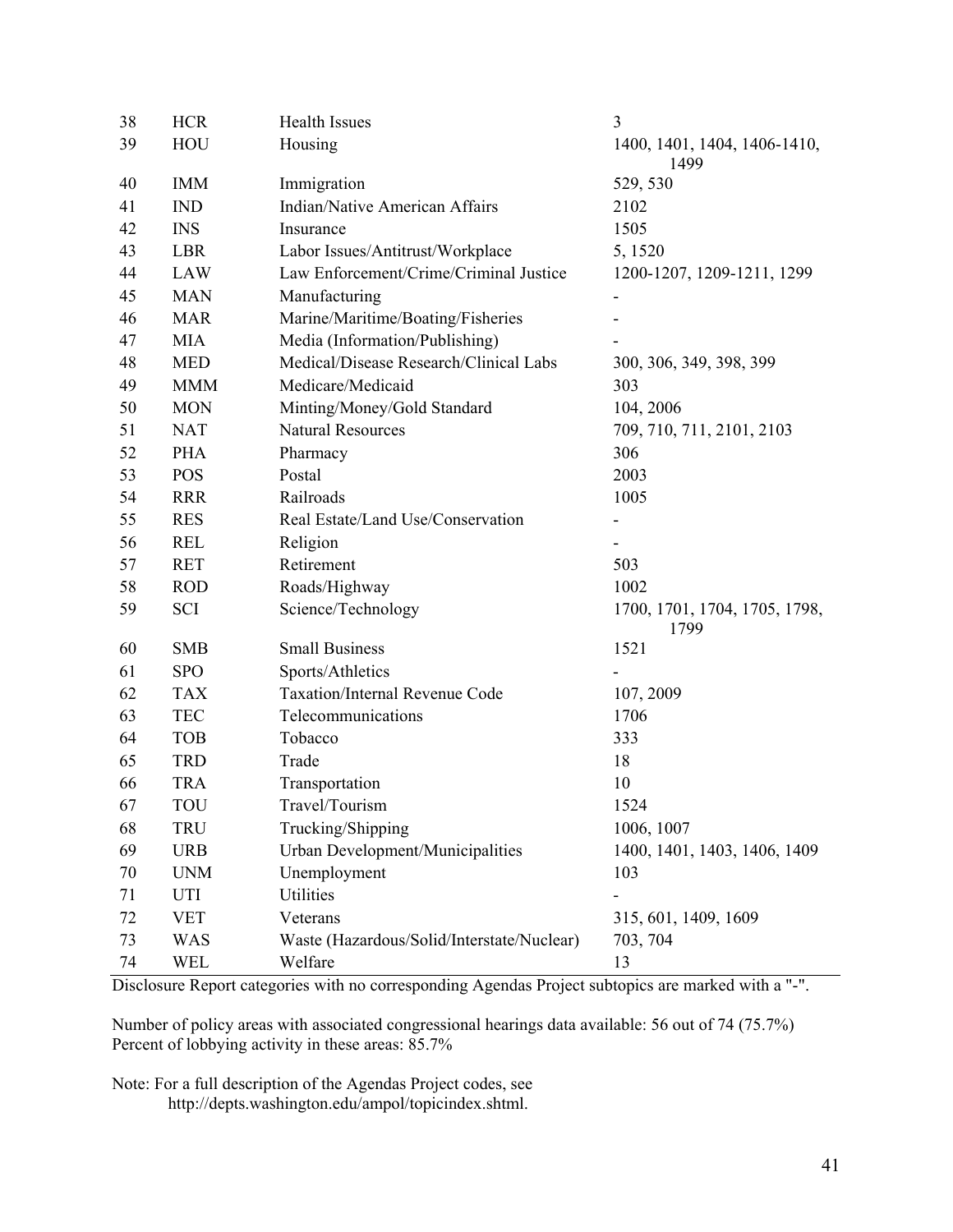| <b>Lobby Disclosure Reports</b><br><b>Budget</b> |              |                                               |                         |  |  |
|--------------------------------------------------|--------------|-----------------------------------------------|-------------------------|--|--|
| Code                                             | Abbreviation | Title                                         | <b>Topic Codes</b>      |  |  |
|                                                  |              |                                               |                         |  |  |
| 1                                                | <b>ADV</b>   | Advertising                                   | -                       |  |  |
| $\overline{2}$                                   | <b>AER</b>   | Aerospace<br>252                              |                         |  |  |
| 3                                                | <b>AGR</b>   | Agriculture                                   | 350                     |  |  |
| 4                                                | <b>ALC</b>   | Alcohol and Drug Abuse                        |                         |  |  |
| 5                                                | ANI          | Animals                                       |                         |  |  |
| 6                                                | <b>APP</b>   | Apparel/Clothing Industry/Textiles            |                         |  |  |
| 7                                                | ART          | Arts/Entertainment                            |                         |  |  |
| 8                                                | <b>AUT</b>   | <b>Automotive Industry</b>                    |                         |  |  |
| 9                                                | <b>AVI</b>   | Aviation/Aircraft/Airlines                    | 402                     |  |  |
| 10                                               | <b>BAN</b>   | <b>Banking</b>                                | 373                     |  |  |
| 11                                               | <b>BNK</b>   | Bankruptcy                                    | ۰                       |  |  |
| 12                                               | <b>BEV</b>   | <b>Beverage Industry</b>                      |                         |  |  |
| 13                                               | <b>BUD</b>   | Budget/Appropriations                         |                         |  |  |
| 14                                               | <b>CHM</b>   | Chemicals/Chemical Industry                   |                         |  |  |
| 15                                               | <b>CIV</b>   | Civil Rights/Civil Liberties                  |                         |  |  |
| 16                                               | <b>CAW</b>   | Clean Air and Water (Quality)                 | 304                     |  |  |
| 17                                               | <b>CDT</b>   | Commodities (Big Ticket)                      |                         |  |  |
| 18                                               | <b>COM</b>   | Communications/Broadcasting/Radio/TV          |                         |  |  |
| 19                                               | <b>CPI</b>   | Computer Industry                             |                         |  |  |
| 20                                               | CSP          | Consumer Issues/Safety/Products               |                         |  |  |
| 21                                               | <b>CON</b>   | Constitution                                  |                         |  |  |
| 22                                               | <b>CPT</b>   | Copyright/Patent/Trademark                    |                         |  |  |
| 23                                               | <b>DEF</b>   | Defense                                       | 50                      |  |  |
| 24                                               | <b>DOC</b>   | District of Columbia                          |                         |  |  |
| 25                                               | <b>DIS</b>   | <b>Disaster Planning/Emergencies</b>          | 453                     |  |  |
| 26                                               | <b>ECN</b>   | Economics/Economic Development                |                         |  |  |
| 27                                               | <b>EDU</b>   | Education                                     | 501, 502, 503, 504, 702 |  |  |
| 28                                               | <b>ENG</b>   | Energy/Nuclear                                | 270                     |  |  |
| 29                                               | <b>ENV</b>   | Environment/Superfund                         | 300                     |  |  |
| 30                                               | FAM          | Family Issues/Abortion/Adoption               |                         |  |  |
| 31                                               | <b>FIR</b>   | Firearms/Guns/Ammunition                      |                         |  |  |
| 32                                               | FIN          | Financial Institutions/Investments/Securities |                         |  |  |
| 33                                               | FOO          | Food Industry (Safety, Labeling, etc.)        |                         |  |  |
| 34                                               | <b>FOR</b>   | Foreign Relations                             | 150                     |  |  |
| 35                                               | <b>FUE</b>   | Fuel/Gas/Oil                                  |                         |  |  |
| 36                                               | GAM          | Gaming/Gambling/Casino                        |                         |  |  |
| 37                                               | GOV          | Government Issues                             |                         |  |  |
| 38                                               | <b>HCR</b>   | <b>Health Issues</b>                          | 550                     |  |  |
| 39                                               | HOU          | Housing                                       | 371, 604, 704           |  |  |
| 40                                               | <b>IMM</b>   | Immigration                                   |                         |  |  |

**Table A-2. Conversion between Lobby Disclosure and Budget Functions.**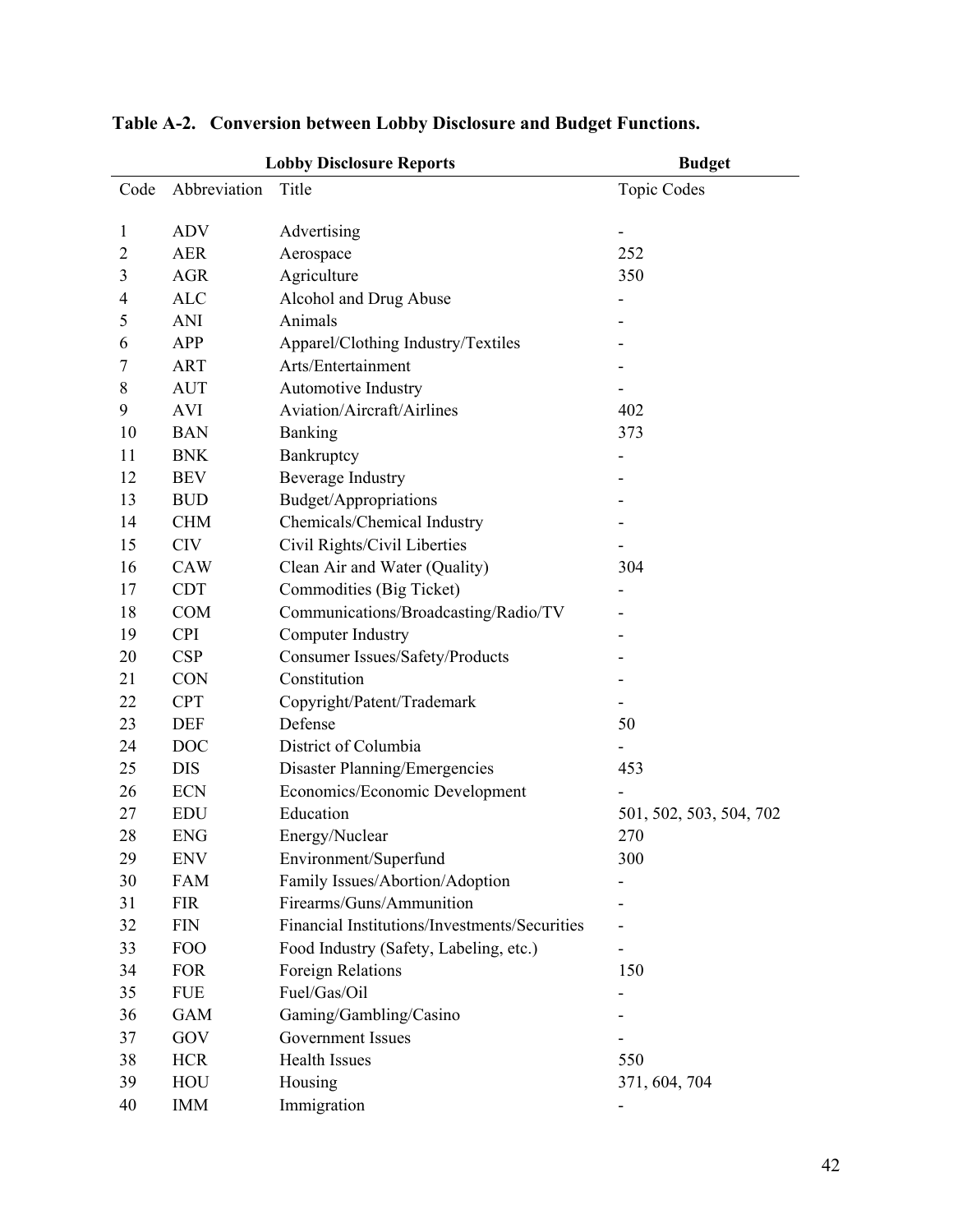| 41 | <b>IND</b> | Indian/Native American Affairs                     |                    |
|----|------------|----------------------------------------------------|--------------------|
| 42 | <b>INS</b> | Insurance                                          |                    |
| 43 | <b>LBR</b> | Labor Issues/Antitrust/Workplace<br>504, 505, 554  |                    |
| 44 | <b>LAW</b> | Law Enforcement/Crime/Criminal Justice<br>750      |                    |
| 45 | <b>MAN</b> | Manufacturing                                      |                    |
| 46 | <b>MAR</b> | Marine/Maritime/Boating/Fisheries<br>301, 303, 403 |                    |
| 47 | <b>MIA</b> | Media (Information/Publishing)                     |                    |
| 48 | <b>MED</b> | Medical/Disease Research/Clinical Labs             | 552                |
| 49 | <b>MMM</b> | Medicare/Medicaid                                  | ÷,                 |
| 50 | <b>MON</b> | Minting/Money/Gold Standard                        |                    |
| 51 | <b>NAT</b> | <b>Natural Resources</b>                           | 300                |
| 52 | <b>PHA</b> | Pharmacy                                           |                    |
| 53 | <b>POS</b> | Postal                                             | 372                |
| 54 | <b>RRR</b> | Railroads                                          |                    |
| 55 | <b>RES</b> | Real Estate/Land Use/Conservation                  |                    |
| 56 | <b>REL</b> | Religion                                           |                    |
| 57 | <b>RET</b> | Retirement<br>601, 602, 651                        |                    |
| 58 | <b>ROD</b> | Roads/Highway                                      |                    |
| 59 | SCI        | Science/Technology                                 | 251                |
| 60 | <b>SMB</b> | <b>Small Business</b>                              |                    |
| 61 | <b>SPO</b> | Sports/Athletics                                   |                    |
| 62 | <b>TAX</b> | Taxation/Internal Revenue Code                     |                    |
| 63 | <b>TEC</b> | Telecommunications                                 |                    |
| 64 | <b>TOB</b> | Tobacco                                            |                    |
| 65 | <b>TRD</b> | Trade                                              | 155                |
| 66 | <b>TRA</b> | Transportation                                     | 400                |
| 67 | <b>TOU</b> | Travel/Tourism                                     |                    |
| 68 | <b>TRU</b> | Trucking/Shipping                                  |                    |
| 69 | <b>URB</b> | Urban Development/Municipalities                   | 451                |
| 70 | <b>UNM</b> | Unemployment                                       | 504, 603           |
| 71 | UTI        | <b>Utilities</b>                                   |                    |
| 72 | <b>VET</b> | Veterans                                           | 700                |
| 73 | <b>WAS</b> | Waste (Hazardous/Solid/Interstate/Nuclear)         |                    |
| 74 | <b>WEL</b> | Welfare                                            | 506, 604, 605, 609 |

Disclosure Report categories with no corresponding OMB functions are marked with a "-".

Number of policy areas with associated budget codes: 27 out of 74 (36.5%) Percent of lobbying activity in these areas: 50.3%

Note: For a full description of the OMB functions, see

http://depts.washington.edu/ampol/navResearch/budauth.shtml.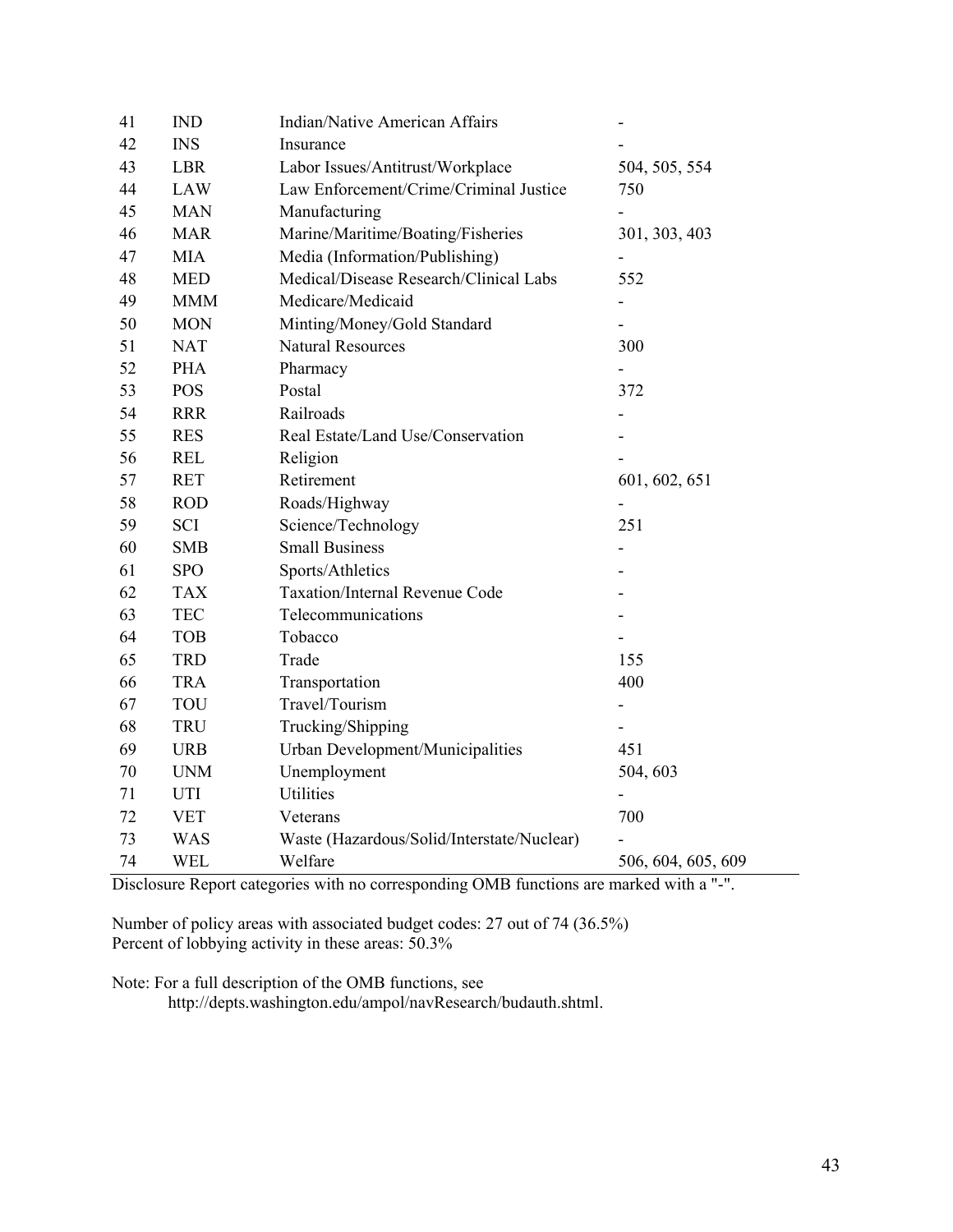| <b>Lobby Disclosure Reports</b> |              | <b>NAICS Categories</b>                         |                                                                                        |  |
|---------------------------------|--------------|-------------------------------------------------|----------------------------------------------------------------------------------------|--|
| Code                            | Abbreviation | <b>Full Fits</b>                                | <b>Partial Fits</b>                                                                    |  |
|                                 |              |                                                 |                                                                                        |  |
| $\mathbf{1}$                    | <b>ADV</b>   |                                                 |                                                                                        |  |
| $\overline{2}$                  | <b>AER</b>   | 336414, 336415, 336419,                         | 334220 (5/31), 339113 (1/69), 421860                                                   |  |
|                                 |              | 334511, 51334                                   | $(1/19)$ , 481212 $(1/9)$ , 513210 $(1/8)$ , 513210                                    |  |
|                                 |              |                                                 | $(4/10)$ , 513390 $(2/5)$ , 541710 $(2/30)$                                            |  |
| 3                               | <b>AGR</b>   | 111, 112, 1151, 1152,                           | 332420 (1/26), 484220 (4/24), 484230                                                   |  |
|                                 |              | 333111, 4225, 42291,<br>49313                   | $(4/24)$ , 493120 $(1/9)$ , 532490 $(5/26)$ ,<br>811310 (3/33), 813410 (3/44), 813910  |  |
|                                 |              |                                                 | (3/39), 92614                                                                          |  |
| $\overline{4}$                  | <b>ALC</b>   | 31212, 31213, 31214,                            | 492210 (1/7), 622210 (9/14), 623220                                                    |  |
|                                 |              | 4228, 4453, 7224                                | $(4/14)$ , 624190 (5/29), 621420 (7/10),                                               |  |
|                                 |              |                                                 | 813319 (4/19)                                                                          |  |
| 5                               | <b>ANI</b>   |                                                 |                                                                                        |  |
| 6                               | APP          |                                                 |                                                                                        |  |
| 7                               | <b>ART</b>   |                                                 |                                                                                        |  |
| 8                               | <b>AUT</b>   |                                                 |                                                                                        |  |
| 9                               | <b>AVI</b>   | 334511, 336411, 336412,                         | 324110 (1/39), 326211 (1/8), 331491                                                    |  |
|                                 |              | 336413, 481, 4881, 611512                       | (1/59), 332510 (1/23), 334519 (1/91),                                                  |  |
|                                 |              |                                                 | 336311, 336321 (1/6), 336360, 421860                                                   |  |
|                                 |              |                                                 | $(5/19)$ , 441229 $(1/6)$ , 532411 $(2/11)$ ,                                          |  |
|                                 |              |                                                 | 561599 (3/22), 713990 (1/103), 722310                                                  |  |
|                                 |              |                                                 | (1/7), 813319 (1/19), 92612                                                            |  |
| 10<br>11                        | <b>BAN</b>   | 521, 522, 551111, 926<br>54111                  |                                                                                        |  |
|                                 | <b>BNK</b>   |                                                 | 525920 (1/6), 92211                                                                    |  |
| 12                              | <b>BEV</b>   |                                                 |                                                                                        |  |
| 13                              | <b>BUD</b>   |                                                 |                                                                                        |  |
| 14                              | <b>CHM</b>   |                                                 |                                                                                        |  |
| 15                              | <b>CIV</b>   | 54111                                           | 813311 (2/6), 813319 (2/19), 92                                                        |  |
| 16                              | <b>CAW</b>   | 22131, 22132, 23491,                            | 33319 (3/45), 336399 (6/25), 421730                                                    |  |
|                                 |              | 23511, 2358, 333411,<br>333415, 334512, 336111, | $(2/15)$ , 421830 $(3/74)$ , 541380 $(1/33)$ ,<br>541710 (1/30), 561990 (2/24), 811198 |  |
|                                 |              | 54162, 56291, 813312                            | (1/10), 924                                                                            |  |
| 17                              | <b>CDT</b>   | 52313, 52314, 52392,                            | 522298 (1/13), 523210 (4/7), 541990                                                    |  |
|                                 |              | 52393                                           | (1/17), 92614                                                                          |  |
| 18                              | <b>COM</b>   | 23492, 3342, 3343, 33592,                       | 331422 (1/21), 421690 (/43), 711510                                                    |  |
|                                 |              | 512, 513, 811213                                | (29/71), 92613                                                                         |  |
| 19                              | <b>CPI</b>   | 334, 42143, 44312, 5112,                        | 541710 (1/30)                                                                          |  |
|                                 |              | 5415, 61142, 811212                             |                                                                                        |  |
| 20                              | <b>CSP</b>   | 31-33, 54111                                    | 524126 (1/22), 813319 (2/19)                                                           |  |
| 21                              | <b>CON</b>   |                                                 |                                                                                        |  |
| 22                              | <b>CPT</b>   |                                                 |                                                                                        |  |
| 23                              | DEF          | 336112, 3364, 3366,<br>336992, 4211, 42186,     | 334220, 541710 (2/30), 813319 (4/19),<br>92314                                         |  |

#### **Table A-3. Conversion between Lobby Disclosure and North American Industry Classification System.**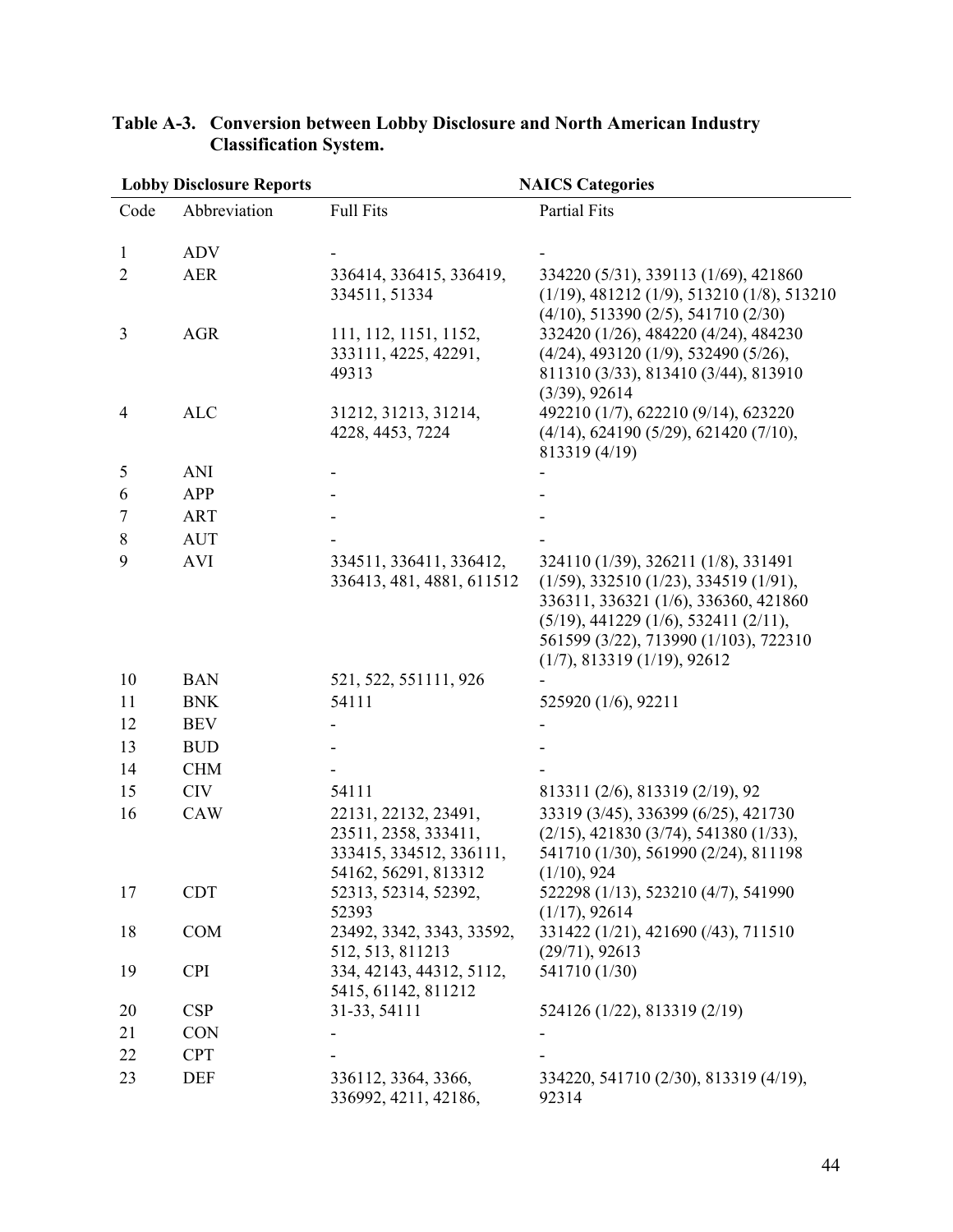|            | 483111, 483113, 4883                                                      |                                                                                                                                                  |
|------------|---------------------------------------------------------------------------|--------------------------------------------------------------------------------------------------------------------------------------------------|
| <b>DOC</b> | ?, 92                                                                     |                                                                                                                                                  |
| <b>DIS</b> | 524, 624221, 62423,                                                       |                                                                                                                                                  |
|            |                                                                           |                                                                                                                                                  |
|            |                                                                           | 813211 (3/10), 92311                                                                                                                             |
| <b>ENG</b> | 211, 2121, 213111,<br>213112, 213113, 2211,                               | 234910 (9/17), 234920 (9/16), 541990<br>(1/17), 92613                                                                                            |
| <b>ENV</b> | 562, 54162, 813312                                                        | 235110 (1/25), 541330 (1/27), 541380<br>(1/33), 541710 (1/30), 924                                                                               |
| <b>FAM</b> | 62141                                                                     | 541110 (1/23), 624110 (4/13), 624190<br>(2/29), 92312                                                                                            |
| <b>FIR</b> |                                                                           |                                                                                                                                                  |
| <b>FIN</b> |                                                                           |                                                                                                                                                  |
| <b>FOO</b> | 311, 3121, 322215,<br>333294, 4224, 4228, 445,<br>446191, 62421, 722      | 322212 (3/7), 322299 (7/24), 325132<br>$(1/30), 326140 (8/14), 541710 (1/30), 9261$                                                              |
|            |                                                                           |                                                                                                                                                  |
|            | 2211, 2212, 486, 813312                                                   | 234910 (9/17), 541990 (1/17), 92613                                                                                                              |
|            |                                                                           |                                                                                                                                                  |
|            |                                                                           |                                                                                                                                                  |
| <b>HCR</b> | 3254, 334510, 3391,<br>42145, 4222, 524114, 621,<br>622, 623, 813212      | 541710 (8/30), 611310 (1/21), 813920<br>$(6/24)$ , 92312                                                                                         |
| HOU        | 23311, 2332, 53111, 62422                                                 | 813319 (2/19), 81399 (7/9), 82511                                                                                                                |
| <b>IMM</b> | 1151, 1152, 81393                                                         | 62423 (4/7), 92212, 92812                                                                                                                        |
| <b>IND</b> | ?, 92115                                                                  |                                                                                                                                                  |
| <b>INS</b> | 524, 5251                                                                 |                                                                                                                                                  |
| LBR        | 115115, 115116, 541612,<br>55, 5611, 5613, 81393                          | 541311 (7/10), 32134 (1/21), 81392 (1/24),<br>92313                                                                                              |
| LAW        | 5411                                                                      | 911310 (1/21), 813311 (2/6), 813319<br>(2/19), 9261                                                                                              |
| <b>MAN</b> |                                                                           |                                                                                                                                                  |
| <b>MAR</b> |                                                                           |                                                                                                                                                  |
| <b>MIA</b> |                                                                           |                                                                                                                                                  |
| <b>MED</b> | 3254, 334510, 3391,                                                       | 541710 (8/30), 611310 (1/21), 813920<br>$(6/24)$ , 92312                                                                                         |
| <b>MMM</b> | 524114, 621, 622, 623,<br>6232, 6233, 62412                               | 62399 (4/17), 813311 (1/6), 92312                                                                                                                |
| <b>MON</b> | 521, 522, 9261                                                            |                                                                                                                                                  |
| <b>NAT</b> | 113, 114, 1153, 21, 2331,<br>487, 712, 7212, 813312                       | 71399 (15/103), 9241, 92613                                                                                                                      |
| <b>PHA</b> | 3254, 3391, 42145, 4222,<br>446, 621991, 92312                            |                                                                                                                                                  |
| <b>POS</b> | 491, 492, 561431                                                          |                                                                                                                                                  |
| <b>RRR</b> | 3365, 482, 485111,                                                        | 23499 (4/63), 42186 (2/19), 92612                                                                                                                |
|            | <b>ECN</b><br><b>EDU</b><br><b>FOR</b><br><b>FUE</b><br><b>GAM</b><br>GOV | 621493, 6219, 622, 922<br>61<br>2212, 486, 813312<br>523, 525<br>?, 92812<br>211, 213111, 213112,<br>7132, 72112<br>?, 92<br>42145, 4222, 413212 |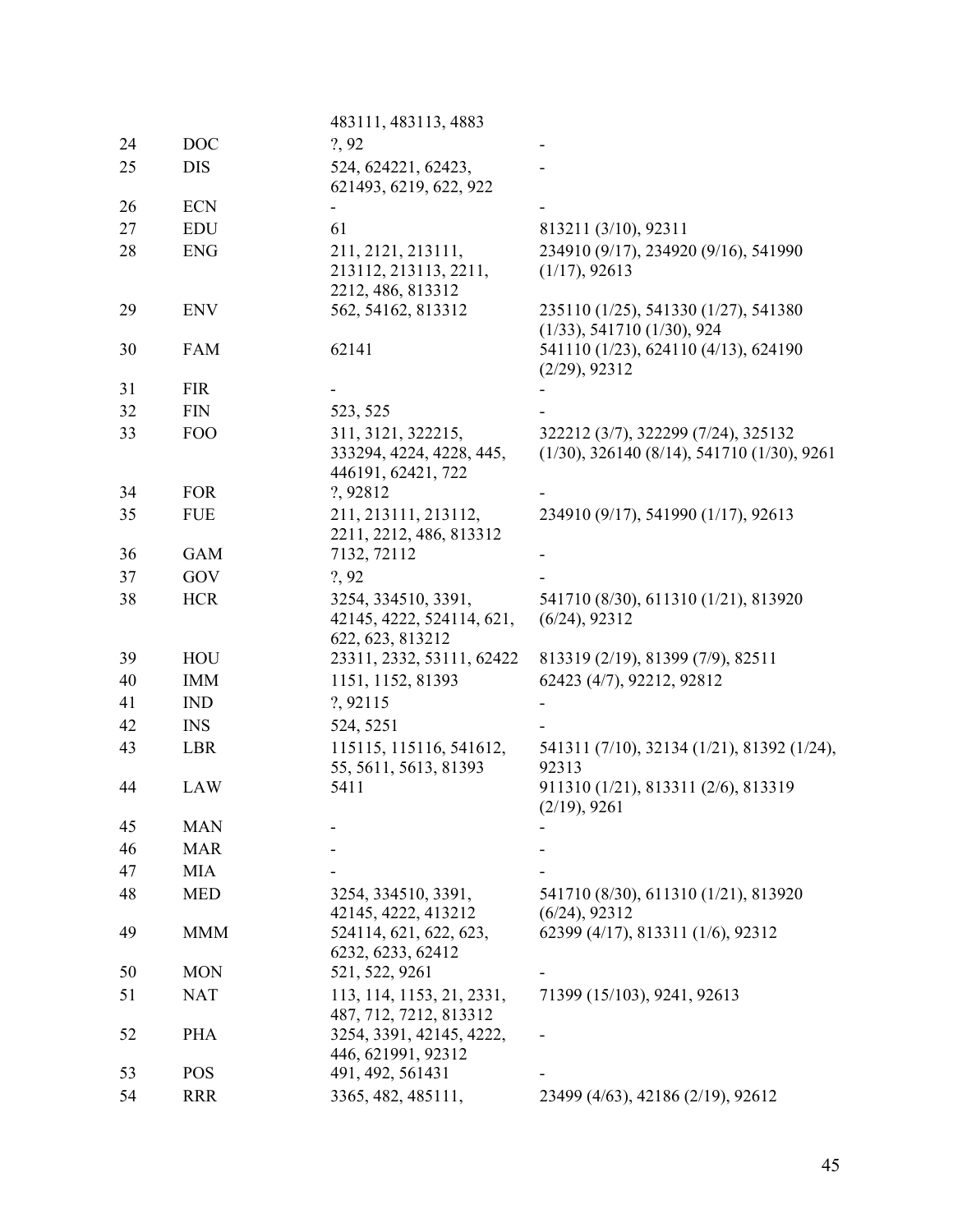|    |            | 485112, 485119                                                               |                                                                                                                                                                                                                                                                                           |
|----|------------|------------------------------------------------------------------------------|-------------------------------------------------------------------------------------------------------------------------------------------------------------------------------------------------------------------------------------------------------------------------------------------|
| 55 | <b>RES</b> |                                                                              |                                                                                                                                                                                                                                                                                           |
| 56 | <b>REL</b> |                                                                              |                                                                                                                                                                                                                                                                                           |
| 57 | <b>RET</b> | 5251, 81393                                                                  | 541612 (5/13), 9231                                                                                                                                                                                                                                                                       |
| 58 | <b>ROD</b> | 2341, 484                                                                    | 235210 (3/10), 235310 (1/13), 332312<br>$(2/23), 332322$ $(1/44), 92612$                                                                                                                                                                                                                  |
| 59 | <b>SCI</b> | 336414, 336415, 336419,<br>334511, 51334, 54138,<br>5417                     | 334220 (5/31), 339113 (1/69), 421860<br>$(1/19), 481212$ $(1/9), 513210$ $(1/8), 513220$<br>$(4/10)$ , 513390 $(2/5)$ , 611310 $(13/21)$ ,<br>81392 (12/24), 92613, 927                                                                                                                   |
| 60 | <b>SMB</b> | ?, 92512                                                                     |                                                                                                                                                                                                                                                                                           |
| 61 | <b>SPO</b> |                                                                              |                                                                                                                                                                                                                                                                                           |
| 62 | <b>TAX</b> | 541213                                                                       | 52391 (1/7), 54111 (2/23), 561440 (1/7),<br>813319 (1/19), 92113                                                                                                                                                                                                                          |
| 63 | <b>TEC</b> | 5133, 56142                                                                  | 234920 (4/16), 53249 (1/36), 23531 (2/13),<br>514199 (1/6), 541618 (1/2), 92613                                                                                                                                                                                                           |
| 64 | <b>TOB</b> | 11191, 3122, 42294,<br>453991                                                | 115114 (1/42), 422590 (2/34), 92312,<br>92614                                                                                                                                                                                                                                             |
| 65 | <b>TRD</b> | ?, 92812                                                                     |                                                                                                                                                                                                                                                                                           |
| 66 | <b>TRA</b> | 2341, 334511, 336, 4211,<br>42186, 441, 481, 482, 483,<br>484, 485, 487, 488 | 23499 (4/63), 235210 (3/10), 235310<br>$(1/13)$ , 324110 $(1/39)$ , 326211 $(1/8)$ ,<br>331491 (), 332312 (2/23), 332322 (1/44),<br>332510 (1/23), 334519 (1/91), 336311,<br>336321 (1/6), 336360, 532411 (2/11),<br>561599 (3/22), 713990 (1/103), 722310<br>(1/7), 813319 (3/19), 92612 |
| 67 | <b>TOU</b> | 5615, 56192, 721, 92612                                                      |                                                                                                                                                                                                                                                                                           |
| 68 | <b>TRU</b> |                                                                              |                                                                                                                                                                                                                                                                                           |
| 69 | <b>URB</b> | 233, 624221                                                                  | 813319 (3/19), 92512                                                                                                                                                                                                                                                                      |
| 70 | <b>UNM</b> | ?, 92313                                                                     |                                                                                                                                                                                                                                                                                           |
| 71 | <b>UTI</b> |                                                                              |                                                                                                                                                                                                                                                                                           |
| 72 | <b>VET</b> | 61131, 624221                                                                | 813311 (1/6), 813410 (1/44), 92314                                                                                                                                                                                                                                                        |
| 73 | <b>WAS</b> | 562, 54162, 813312                                                           | 235110 (1/25), 484220 (3/24), 484230<br>$(7/24)$ , 541330 $(1/27)$ , 541380 $(1/33)$ ,<br>541710 (1/30), 924                                                                                                                                                                              |
| 74 | <b>WEL</b> | 624                                                                          | 813319 (8/19), 9231                                                                                                                                                                                                                                                                       |

Disclosure Report categories with no corresponding NAIC codes are marked with a "-".

Number of policy areas with associated NAIC codes: 48 out of 74 (64.9%) Percent of lobbying activity in these areas: 62.1%

Note: For a full description of the North American Industry Classification System, see http://www.census.gov/epcd/www/naics.html.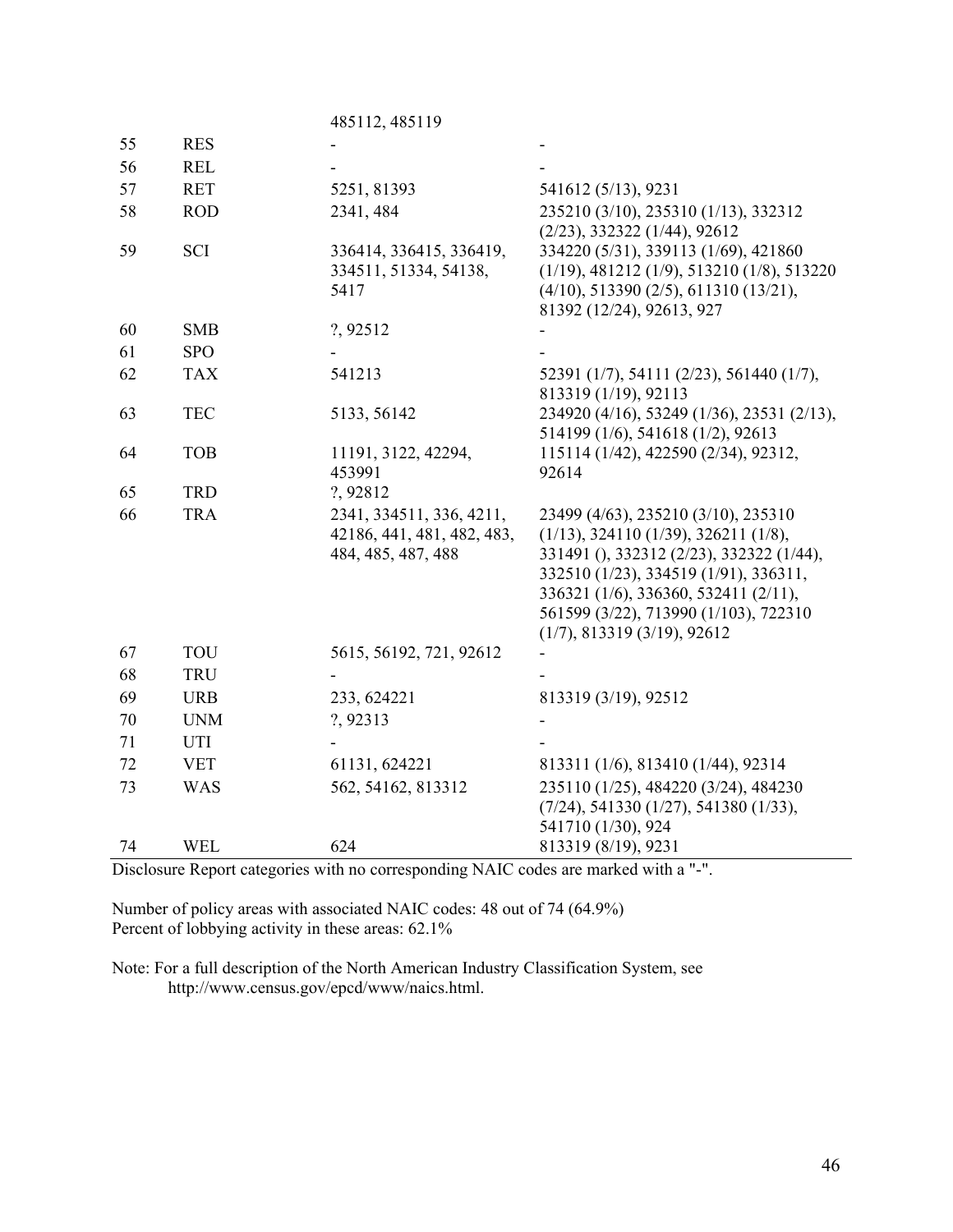## **Constructing a Measure of Industry Size**

In order to link areas of economic activity with areas of lobbying activity, we use the newly published North American Industrial Classification System (NAICS)

(http://www.census.gov/epcd/www/naics.html). As agreed to in NAFTA, Canada, Mexico, and the United States created the 6-digit NAICS codes to standardize industries, to provide more detail than its predecessor, the 4-digit Standard Industry Classification (SIC), and to modernize the data to account for technological innovations. The NAICS is useful to our analysis because it defines the parameters of specific industries according to the principle of production-orientation, and classifies them in hierarchical order. In other words, companies, non-profit organizations, and government agencies are grouped together if they use similar production methods. When classifying a firm into its proper industry, the NAICS considers what good or service the firm is "primarily engaged in producing." For example, the NAICS would categorize a missile guidance system research and development contractor as follows:

| <b>NAICS Category</b> | <b>NAICS</b> Code | NAICS Title [index entry]                                          |
|-----------------------|-------------------|--------------------------------------------------------------------|
| Sector                | 54                | Professional, Scientific, and Technical Services                   |
| Subsector             | 541               | Professional, Scientific, and Technical Services                   |
| Industry group        | 5417              | Scientific Research and Development Services                       |
| Industry              | 54171             | Research and Development in the Physical, Engineering, and Life    |
|                       |                   | Sciences                                                           |
| U.S. Industry         | 541710            | Research and Development in the Physical, Engineering, and Life    |
|                       |                   | <b>Sciences</b>                                                    |
| U.S. Index Entry      |                   | [guided missile and space vehicle engine research and development] |

The SIC system would likely have categorized this company as an R&D firm in the aviation manufacturing industry even though the company does not *manufacture* anything. While both methods may be meaningful, the NAICS has the advantage of applying one common technique across industries. As can be seen, the first five digits are uniform for all three participating NAICS countries and the sixth digit is reserved for nation-specific industries.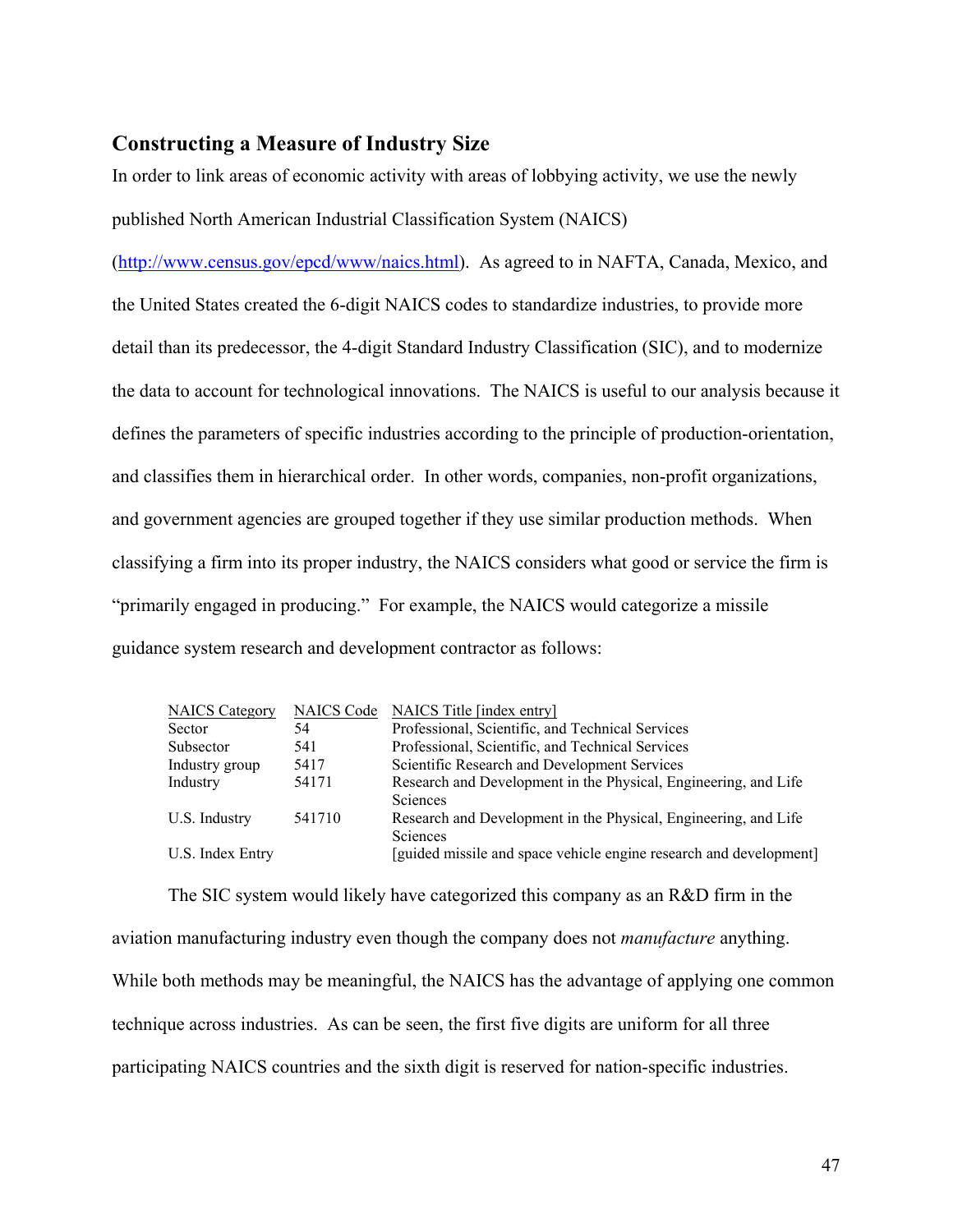Additionally, the U.S. version includes specific U.S. Index Entries that more precisely capture the goods and services commonly produced by firms in an industry.

Following the production-orientation principle, we developed a coding process to match 6-digit NAICS codes and NAICS Index Entries with the Lobbying Disclosure Act Issue Area codes defined by House and Senate clerks (see Table A-3: Conversion between Lobby Disclosure and North American Industry Classification System). Consider the search for the TAX Issue Area to more clearly understand how a search was completed. The TAX area is illustrative because the results of the operational definition may seem counterintuitive to what industries might otherwise be expected to have an ex ante political interest in tax policy, even though selecting which industries "primarily engaged in producing" tax services is relatively straightforward.

In the first step, a keyword search was conducted in the online 1997 NAICS index (http://www.census.gov/epcd/naics/framesrc.htm) for each word found in the issue area description and for related words found in the corresponding Policy Agendas subtopic codes. The NAICS index entries are designed to make it easier to search the Economic Census database for specific industries, as well as for industries related to the search term. All search terms were recorded for each issue area because this method is in essence a textual analysis of the NAICS index. This search produced a list of NAICS codes, index entries and titles, and links to their operational definition in the database. For example, the search for the word *tax* produced the related index entries "Offices of Lawyers," "Tax Preparation Services," and "Taxpayers' Advocacy Organizations," as well as "Taxi and Limousine Service," "Taxidermy Supplies Wholesaling," and several others.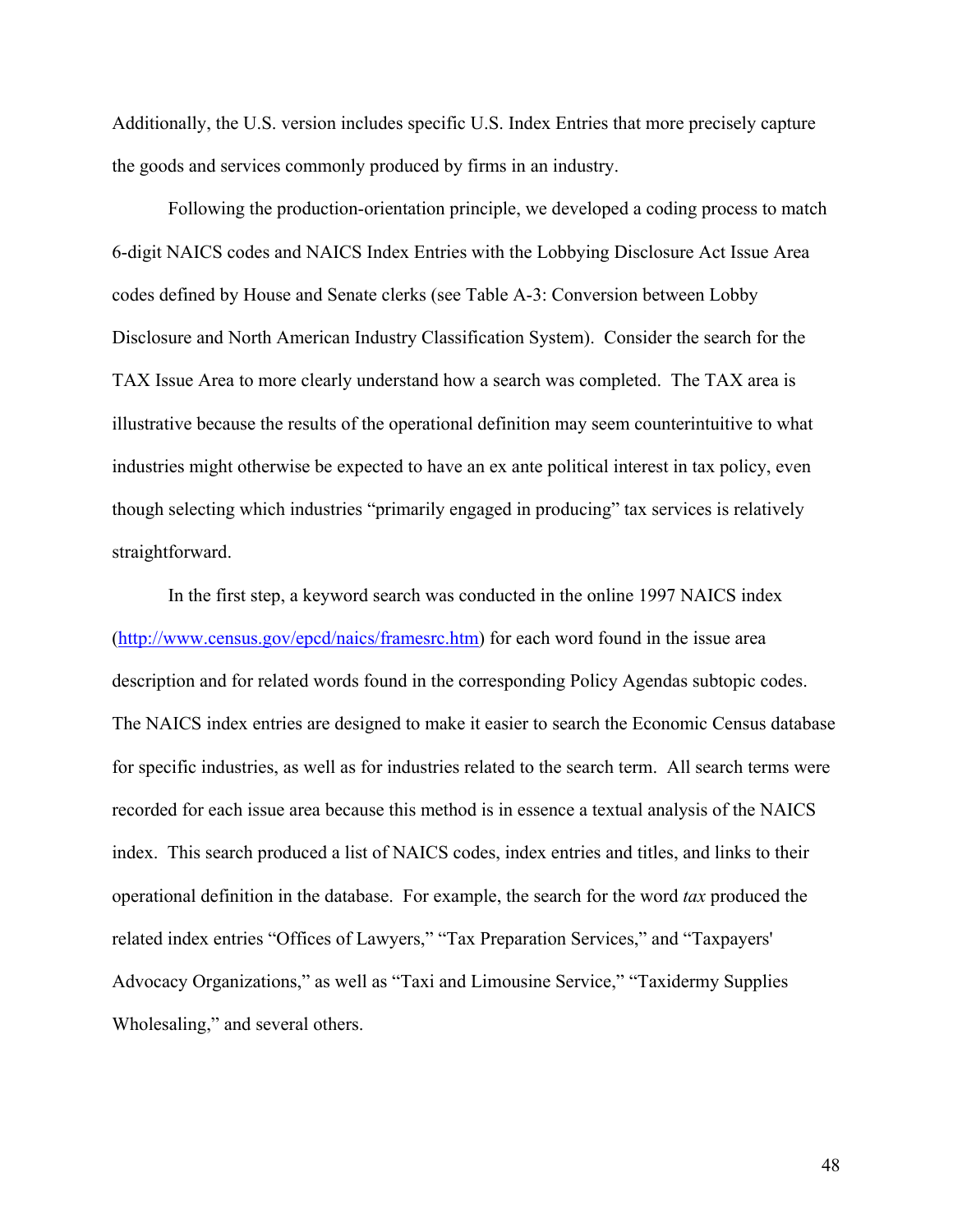After this initial step, the coder examined each industry's methods of production—as defined by the NAICS—to determine whether or not it may be substantively germane to the issue area. The purpose of this second step was to distinguish between an industry's common production-oriented interest and all other social, economic, and political questions that may or may not be of interest to firms in the industry. Additionally, the jurisdictional descriptions found in the Agendas subtopic codes previously identified for the 74 issue areas were used to minimize subjectivity when making these elimination decisions. If it was clear that the industry's production-orientation did not match the issue area's jurisdiction, then the search for that index entry was terminated; for all others, the search continued. In the case of TAX, the search continued for tax accountants, attorneys, collection agencies, and taxpayer advocates. Conversely, the searches for taxi drivers and taxidermy suppliers were suspended, even though the cliché about death and takes would suggest that cab drivers and taxidermy wholesalers should care about tax policy. If they are concerned about taxes, then, should we not expect them to register to lobby in the TAX Issue Area? Perhaps, but there is no theoretical reason that would definitively answer this question. Therefore, the search procedure was designed to err on the side of caution by underestimating the number of industries concerned with any individual issue area. Then why continue the search for attorneys—who may or may not practice tax law but discontinue the search for the taxidermists? Simple. Taxidermists are not "primarily engaged in producing" tax services, whereas *some* lawyers who specialize in federal taxes are engaged in the activity. By the end of the second step, a manageable list of NAICS categories that may possibly fit the issue area remained for further inquiry.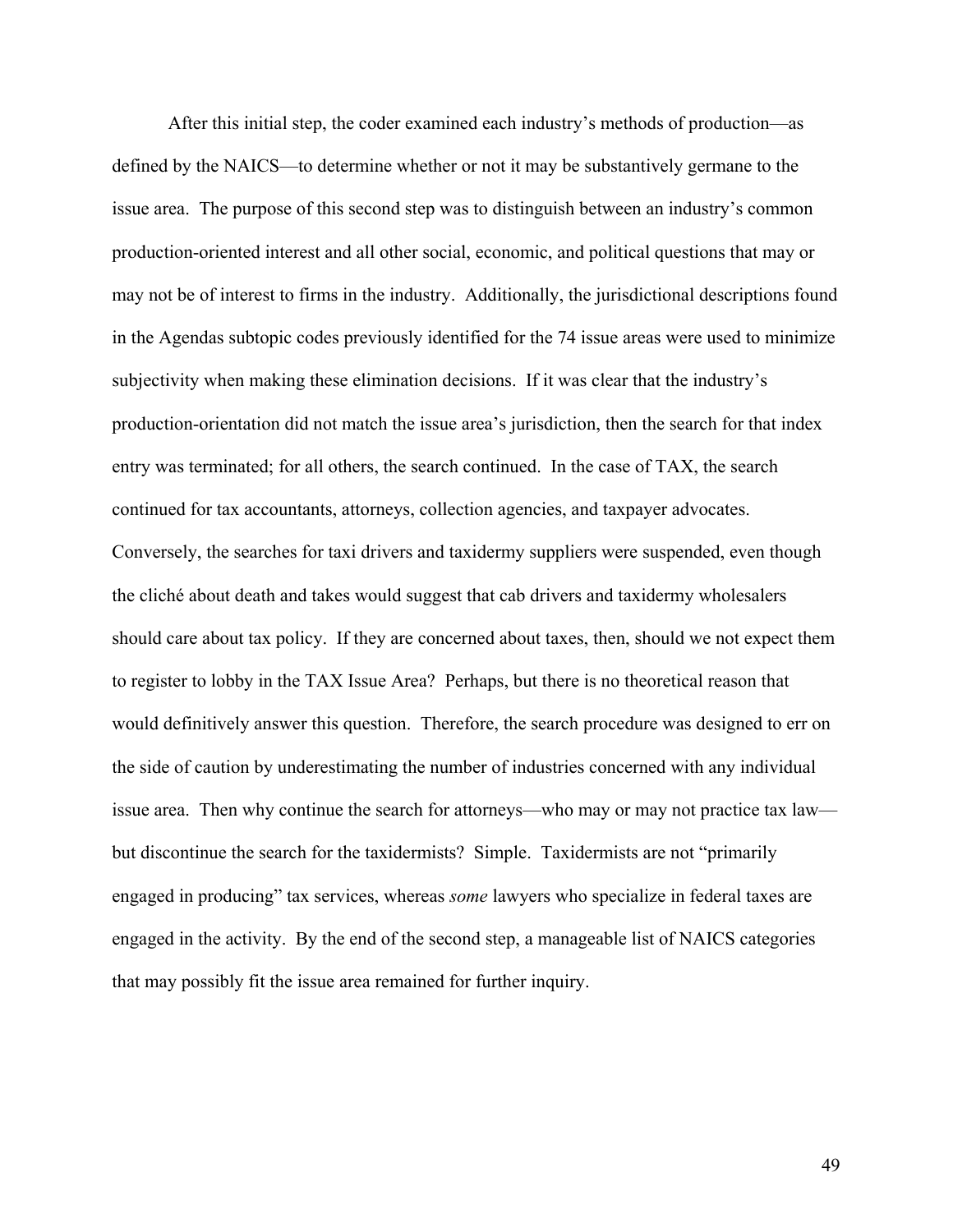After having filtered the list down to the relevant index items, the third step was to decide how well each NAICS category fit the Issue Area in question. The industry was operationalized as a perfect fit, a partial fit, or no fit as follows:

*Perfect Fit*: If (1) all firms primarily engaged in the NAICS production activity were to register lobbyists and (2) the entire set could reasonably be expected to select the predefined Issue Area being searched, then they were coded as a perfect fit.

*Partial Fit*: If (1) some, but not necessarily all, firms primarily engaged in the NAICS production activity were to register lobbyists and (2) the identified subset could reasonably be expected to select the LDA Issue Area being searched, then it was coded as a partial fit and weighted for the proportion of relevant entries to all entries

*No Fit*: If none of the firms primarily engaged in the NAICS production activity could reasonably be expected to register lobbyists in the issue area, then they were coded as no fit.

Because the NAICS is a hierarchical classification system, perfect fits were recorded at the highest categorical level possible to save coding time. However, partially fitting industries were always recorded at the U.S. Index Entry level. To determine the proportion of firms in a partially fitting industry would register in a given issue area, the coder simply counted the number of index entries that would fit the issue area, and then divided by the total number of index entries for the industry. For instance, U.S. Industry 813319, "Other Social Advocacy Organizations," was coded as a partial fit with a 0.053 proportional weight because "Taxpayer Advocacy Organizations" was only one of nineteen Index Entries listed for the industry.

This three-step process was repeated for each search term until all perfect and partial fits for an issue area were identified. While there may be many ways to have linked industries with their respective Washington policy communities, we concluded that the process' advantages of objectivity and precision outweighed the disadvantages of subjectivity and underestimation. Of the 56 Lobby Disclosure Issue Areas previously determined to match the Agendas Project policy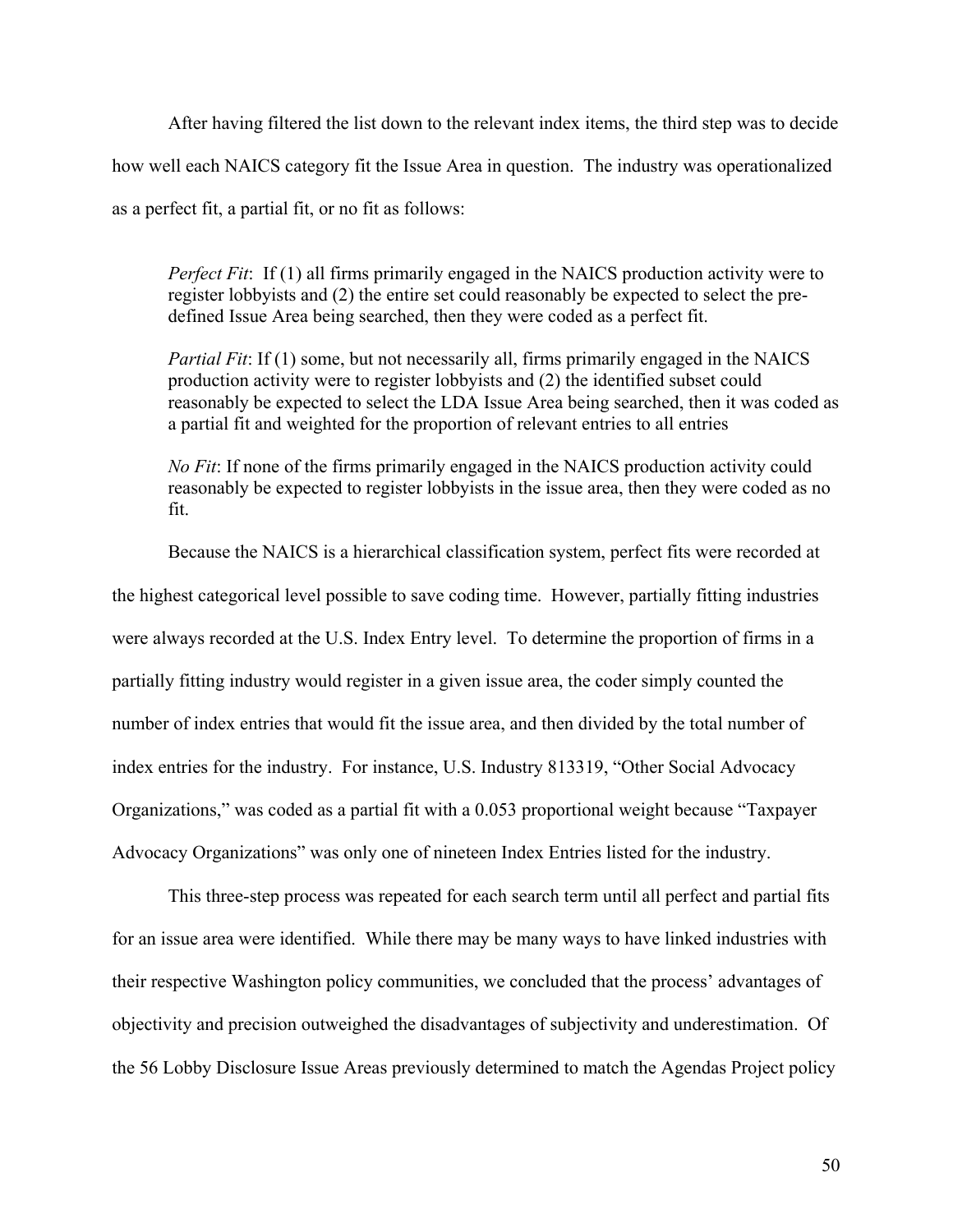topics, 48 issue areas could successfully be linked to corresponding economic sectors.<sup>2</sup> The remaining eight Issue Areas were unsuitable because topics tended to be government issues that would chiefly attract the attention of bureaucrats who need not register to lobby, no industries other than governments could be reliably matched, or no industries could reliably be excluded according to the both the concept of industry size and the coding procedure. For instance, the District of Columbia (DOC) Issue Area was eliminated because the issues tend to be intergovernmental concerns that could not be intuitively matched to any one industry.

Ultimately, the concept of industry size is operationally defined as the variable *Number of Firms*, or how many individual firms existed in the industry or industries that could reasonably be expected to attend to an issue area because they are primarily engaged in producing the good or service that is the subject of the issue area's jurisdiction. The 1997 Economic Census was the first to use NAICS codes to organize data for all US industries. These data are updated annually with a sample survey. Unfortunately, only the data for 1998 and 1999 are complete because the Census Bureau only published data on firms for four of twenty sectors for the full census. As a result, *Number of Firms* was only included in the analysis for the four 6-month Lobbying Disclosure reporting periods for 1998 and 1999.

 $\overline{a}$ 

 $2^2$  The eight Lobby Disclosure Issue areas excluded from this portion of the analysis are FOR, DOC, IND, GOV, URB, SMB, TRD, UNM, and VET.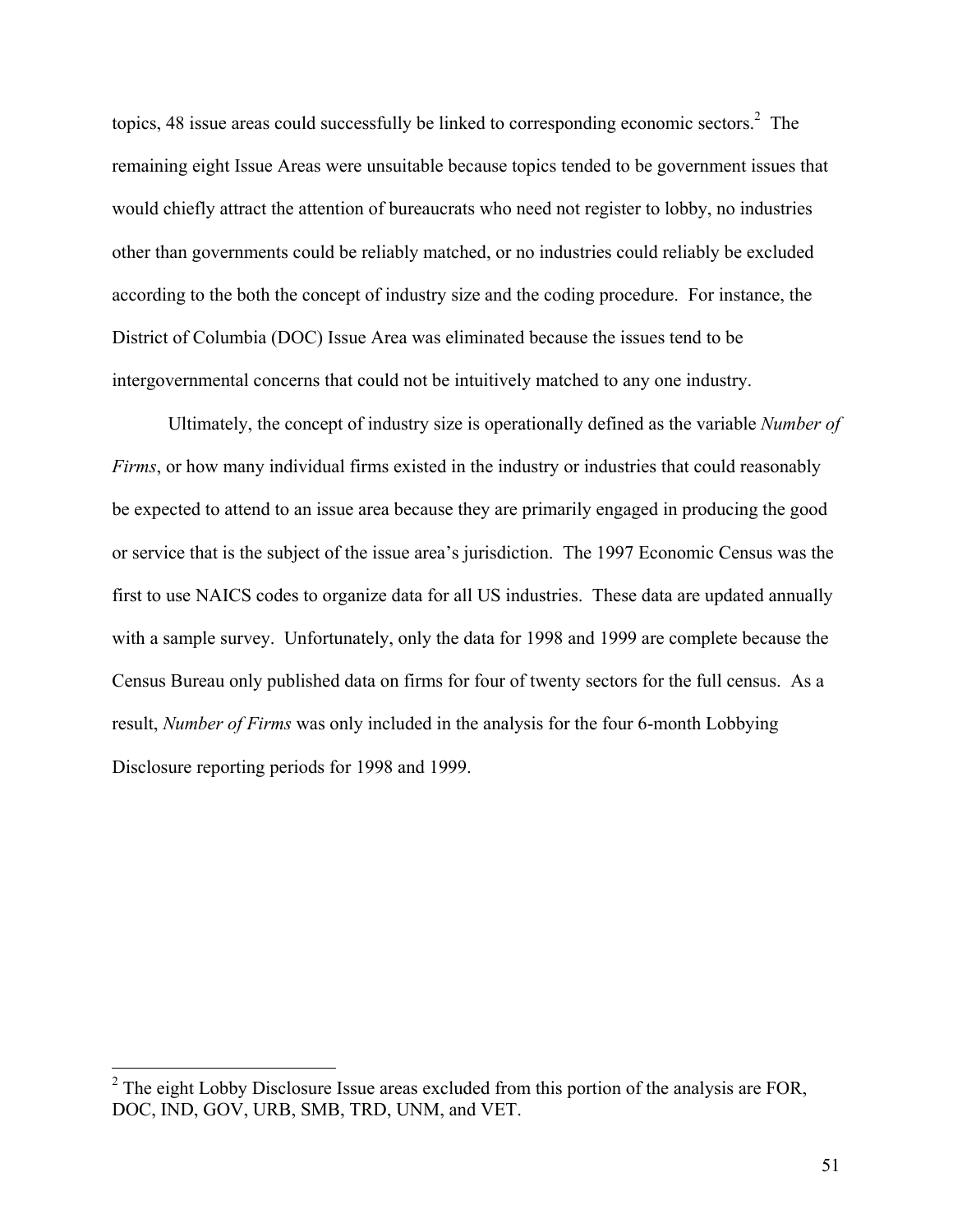

**Figure 1. Relationship of Indicators from the 1996 Lobby Disclosure Reports**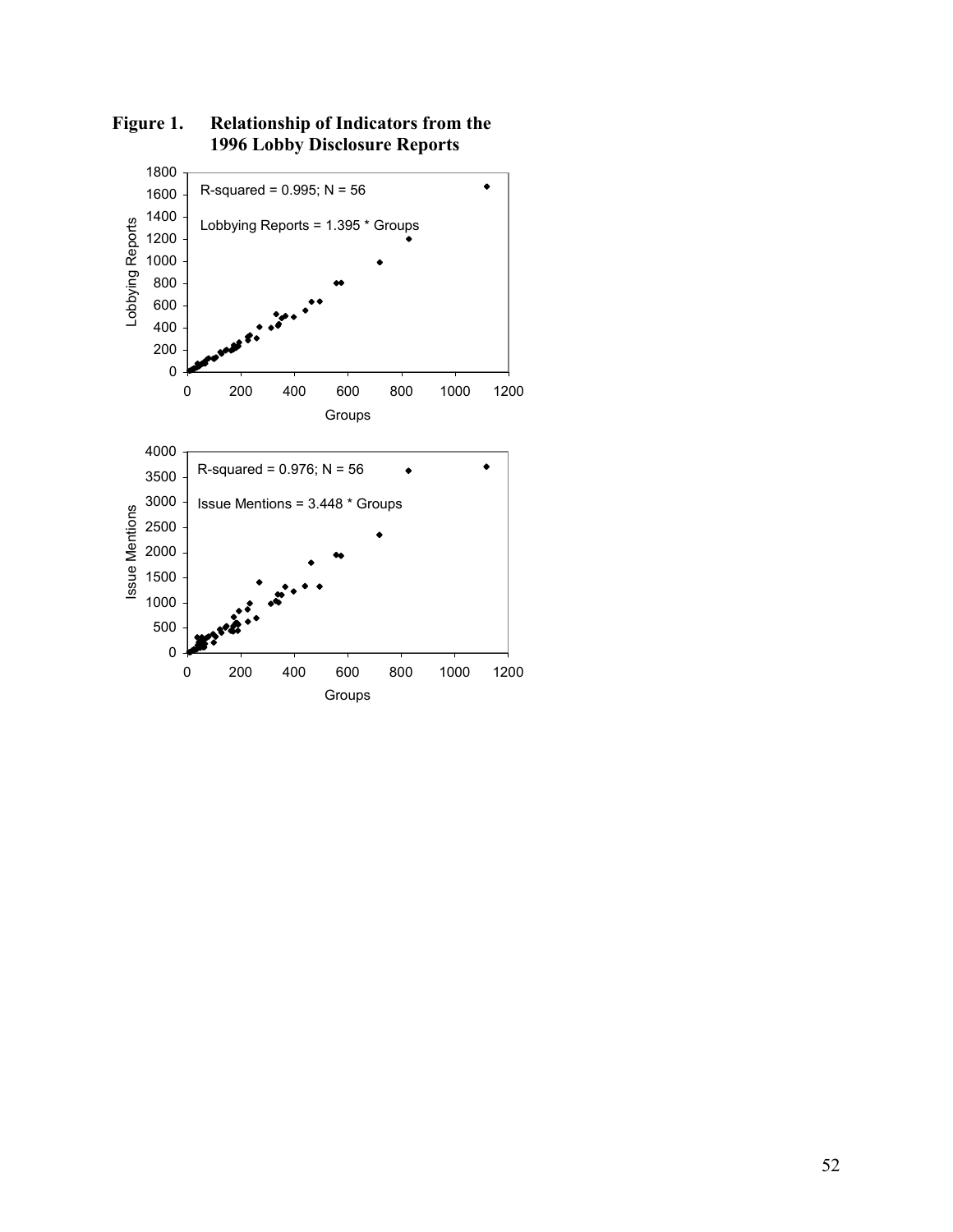

**Figure 2. Long-term Congressional Attention and Lobbying Activity**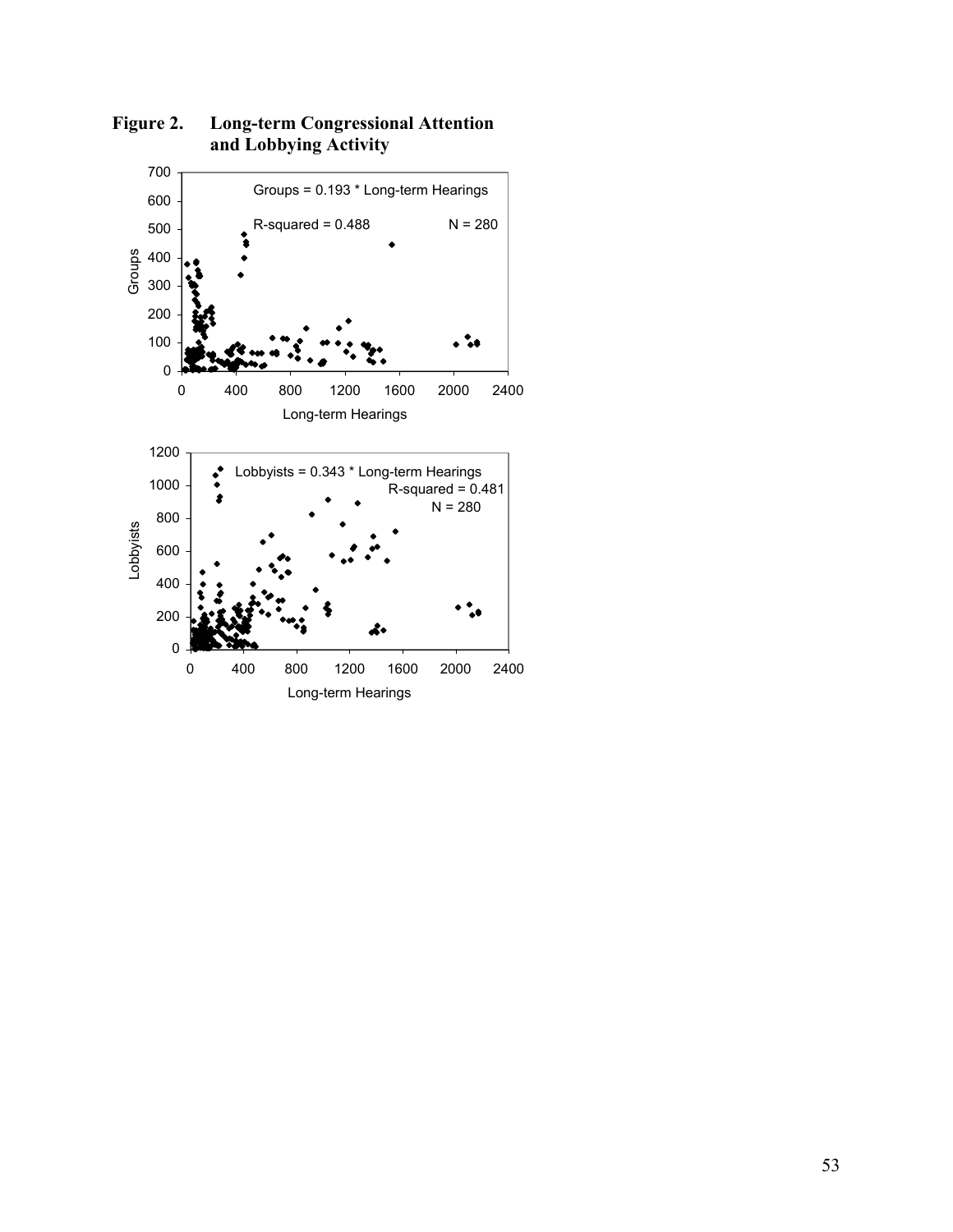

**Figure 3. Short-term Congressional Attention and Lobbying Activity**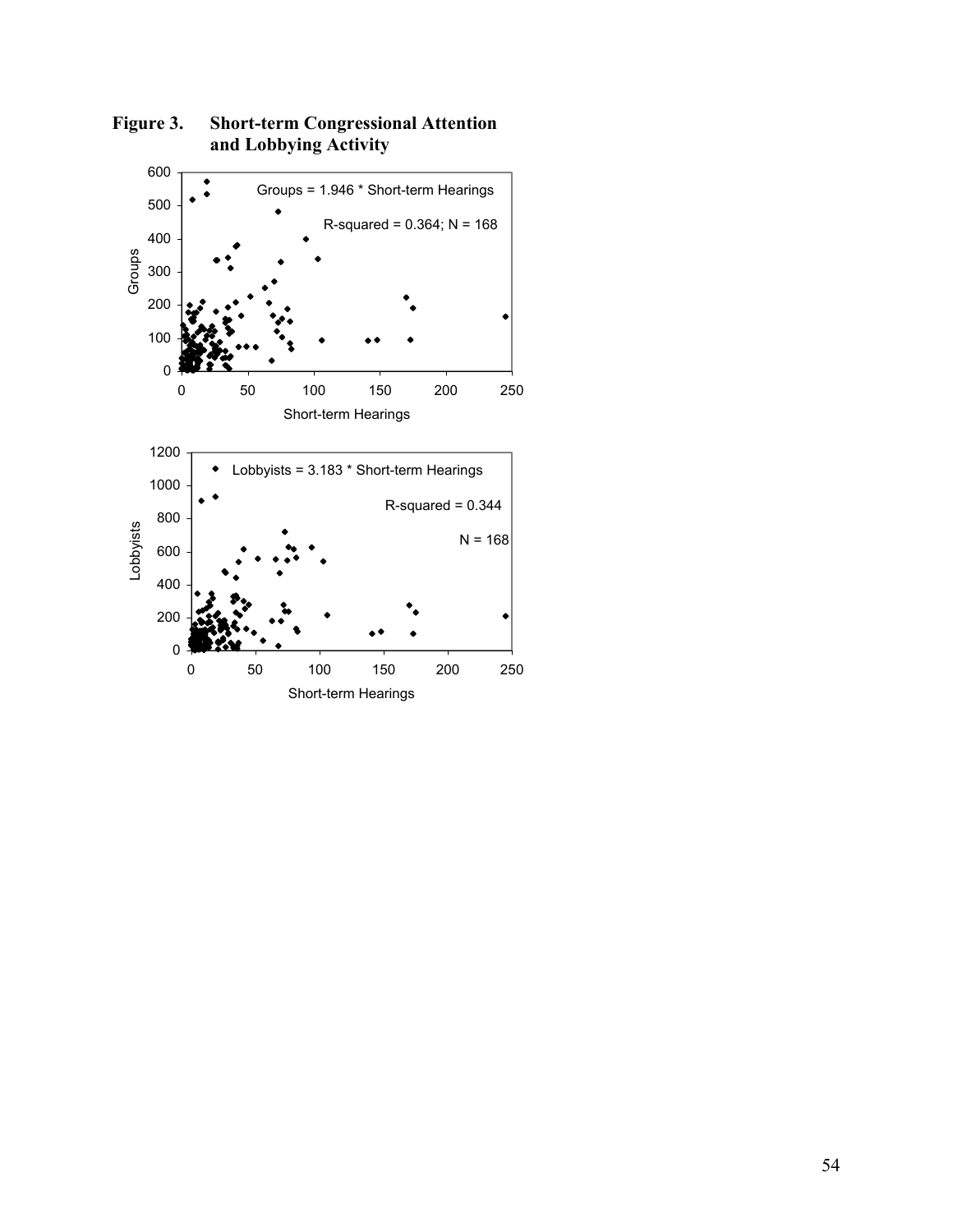

**Figure 4. Long-term Spread of Congressional Attention and Lobbying Activity** 

Lobbyists =  $8.453 * Long-term Committee$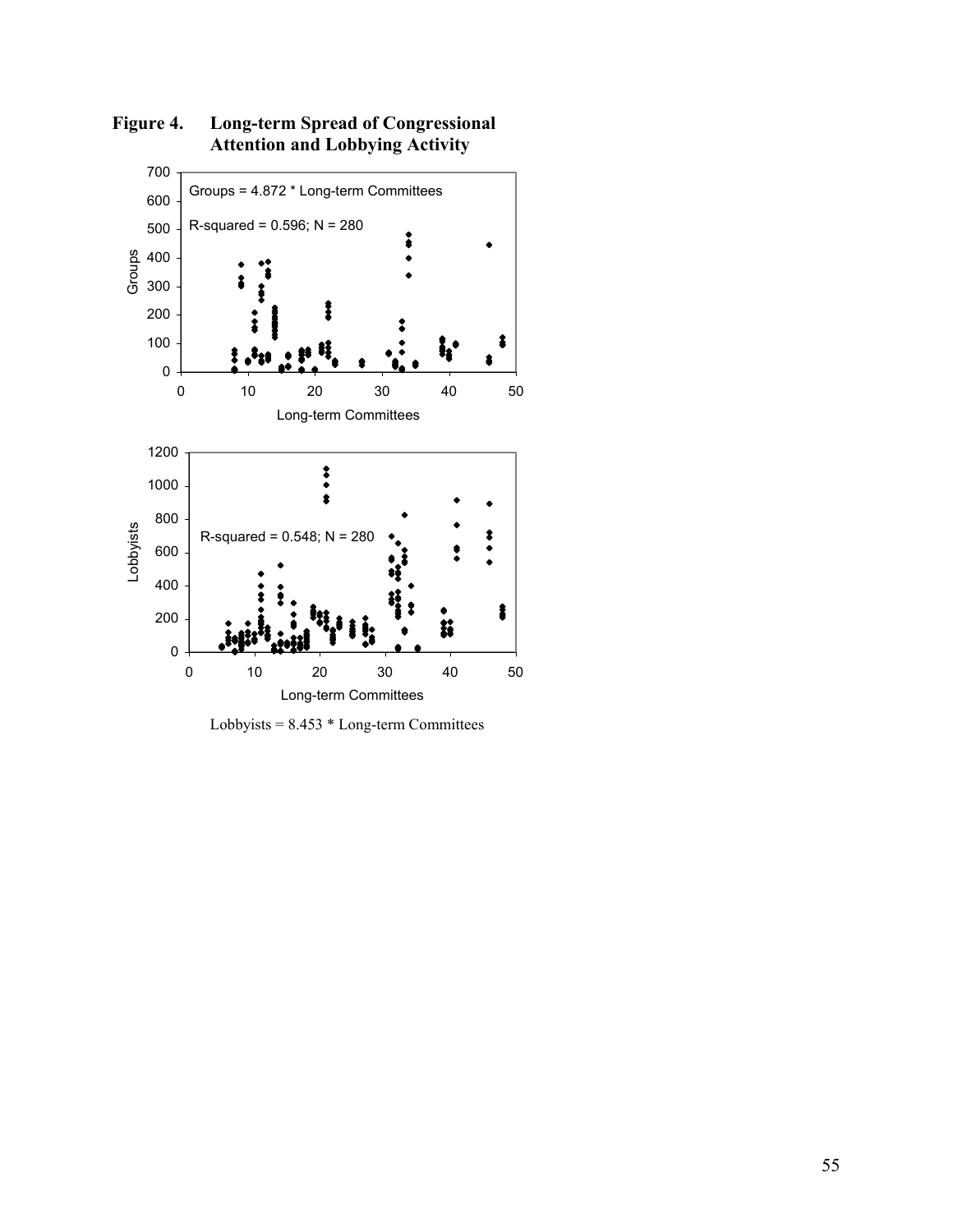

**Figure 5. Federal Spending and Lobbying Activity**